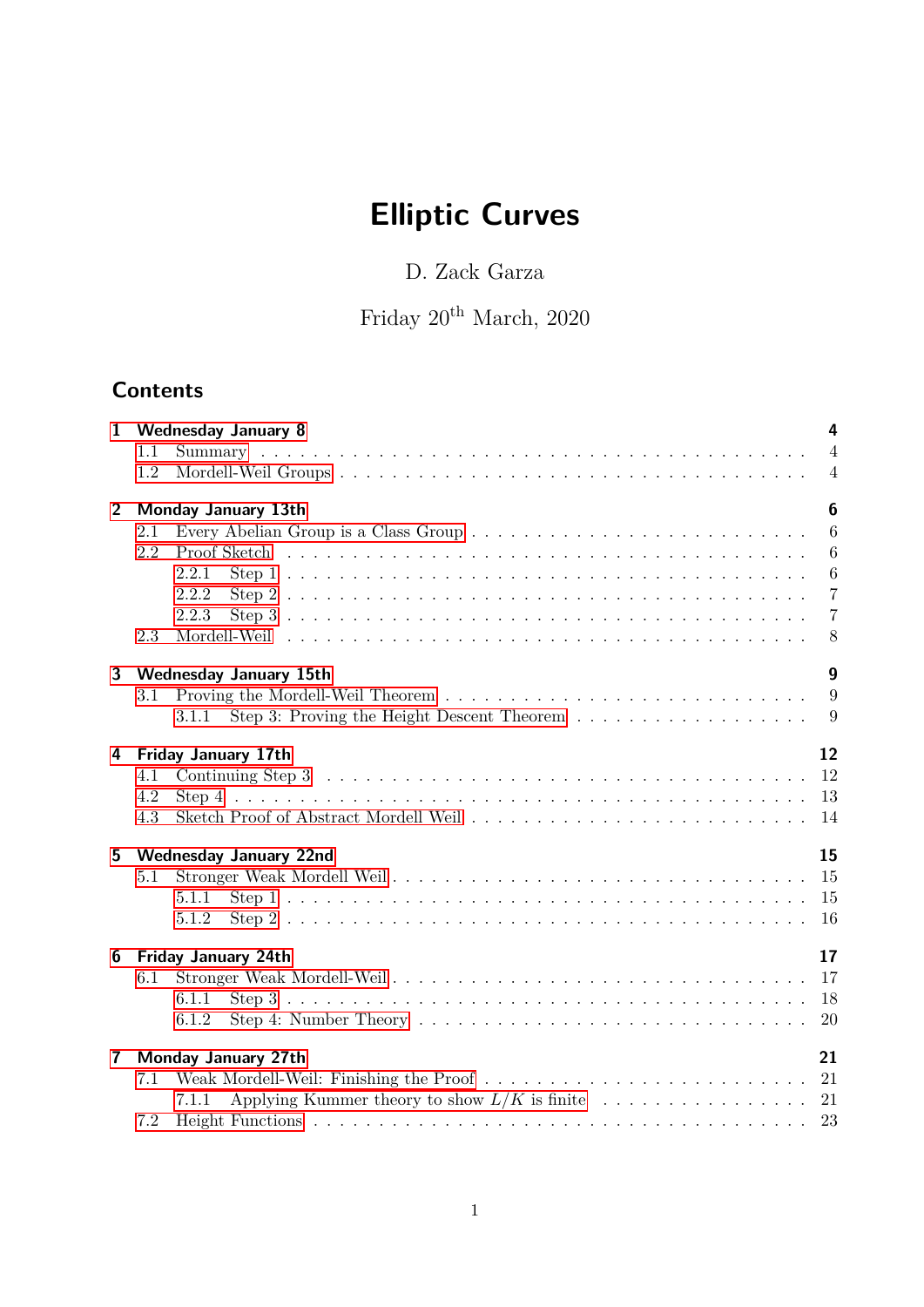| 8 | <b>Wednesday January 29th</b><br>8.1<br>8.2                                                                                            | 24                         |
|---|----------------------------------------------------------------------------------------------------------------------------------------|----------------------------|
| 9 | <b>Friday January 31st</b><br>9.1<br>9.2                                                                                               | 26<br>26<br>27             |
|   | 10 Monday February 3rd<br>10.2 Key Theorem: Bounds on Heights of Morphisms for PFFs 32                                                 | 29<br>29                   |
|   | 11 Friday February 7th<br>11.2 Sketch of Proof of Mordell-Weil for $A/K$ a Global Field                                                | 32<br>32<br>35             |
|   | 12 Wednesday February 12th                                                                                                             | 35<br>35<br>36<br>37<br>39 |
|   | 13 Friday February 14th                                                                                                                | 39<br>39<br>40             |
|   | 14 Monday February 17th<br>14.1 Canonical Heights for Abelian Varieties<br>14.1.1 Constructing Canonical Heights for Abelian Varieties | 43<br>43<br>44             |
|   | 15 Friday February 21st                                                                                                                | 45                         |
|   | 16 Monday February 24th                                                                                                                | 48<br>48                   |
|   | 17 Wednesday February 26th<br>17.1 (Clark-Xarles) Local Bounds for Torsion Points on Abelian Varieties<br>17.2 Good Reduction          | 50<br>50<br>51<br>52<br>53 |
|   | 18 Friday February 28th                                                                                                                | 53<br>53<br>54             |
|   | 19 Friday March 6th<br>19.1 Analytic Uniformization and Tate Curves                                                                    | 56<br>56                   |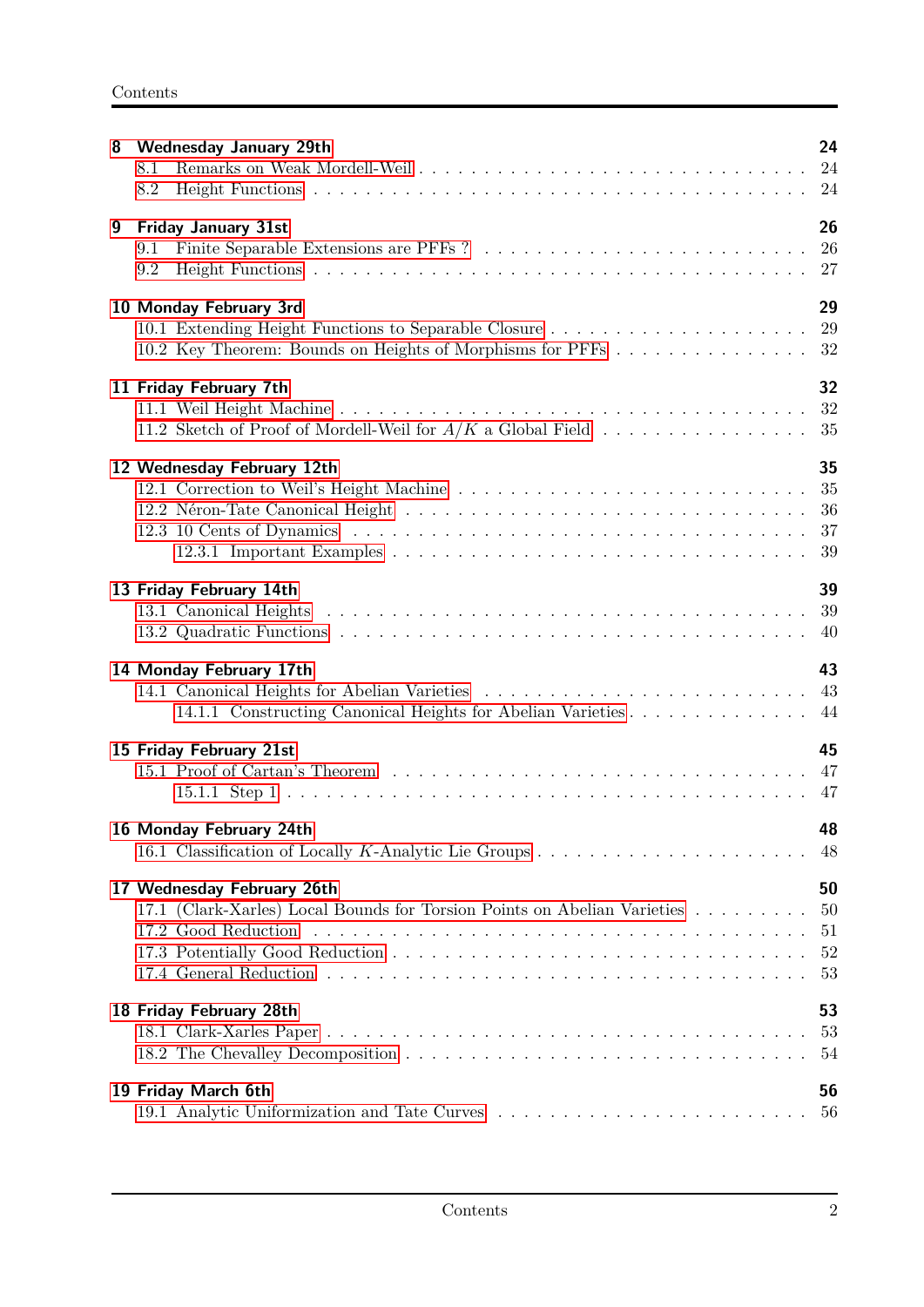# **List of Definitions**

| 1.0.1  | Definition – Class Group, Mordell-Weil Group $\ldots \ldots \ldots \ldots \ldots \ldots \ldots \ldots$             |  |
|--------|--------------------------------------------------------------------------------------------------------------------|--|
| 2.1.1  |                                                                                                                    |  |
| 2.1.2  |                                                                                                                    |  |
| 3.0.1  |                                                                                                                    |  |
| 4.1.1  | Definition – Linear and Quadratic Forms on Groups $\dots \dots \dots \dots \dots \dots \dots \dots$                |  |
| 7.2.1  |                                                                                                                    |  |
| 7.2.2  | Definition – Place $\ldots \ldots \ldots \ldots \ldots \ldots \ldots \ldots \ldots \ldots \ldots \ldots \ldots 23$ |  |
| 8.0.1  |                                                                                                                    |  |
| 8.1.1  |                                                                                                                    |  |
| 14.2.1 | Definition – Regulator $\dots \dots \dots \dots \dots \dots \dots \dots \dots \dots \dots \dots \dots \dots$       |  |
| 17.0.1 | Definition – Good Reduction for Abelian Varieties 51                                                               |  |
| 17.1.1 |                                                                                                                    |  |
| 18.1.1 |                                                                                                                    |  |
|        |                                                                                                                    |  |
|        |                                                                                                                    |  |

# **List of Theorems**

| 1.1 |                                                                                                                     | 6   |
|-----|---------------------------------------------------------------------------------------------------------------------|-----|
| 1.2 |                                                                                                                     | 6   |
| 2.1 | Theorem – Claborn - Leedham - Green - Clark $\ldots \ldots \ldots \ldots \ldots \ldots \ldots$                      | 6   |
| 2.2 | Theorem – Mordell-Weil $\ldots \ldots \ldots \ldots \ldots \ldots \ldots \ldots \ldots \ldots \ldots \ldots \ldots$ | - 8 |
| 3.1 |                                                                                                                     | 11  |
| 4.2 |                                                                                                                     | 13  |
| 4.3 |                                                                                                                     | 13  |
| 5.1 |                                                                                                                     | 15  |
| 5.2 |                                                                                                                     | 15  |
| 5.3 |                                                                                                                     | 16  |
| 6.1 |                                                                                                                     | 20  |
| 6.2 | Theorem – Pete's CA Notes Lemma $23.4 \ldots \ldots \ldots \ldots \ldots \ldots \ldots \ldots \ldots$               | 20  |
| 8.1 |                                                                                                                     | 24  |
| 9.2 |                                                                                                                     | 27  |
| 9.4 | Theorem – Finiteness for Northcott PFFs $\ldots \ldots \ldots \ldots \ldots \ldots \ldots \ldots$                   | 29  |
|     |                                                                                                                     | 31  |
|     |                                                                                                                     | 32  |
|     |                                                                                                                     | 33  |
|     |                                                                                                                     | 36  |
|     |                                                                                                                     | 36  |
|     |                                                                                                                     | 39  |
|     |                                                                                                                     | 42  |
|     | 13.7 Theorem – The Néron-Tate Height is a Quadratic Form                                                            | 42  |
|     |                                                                                                                     | 43  |
|     |                                                                                                                     | 43  |
|     |                                                                                                                     | 47  |
|     |                                                                                                                     | 47  |
|     |                                                                                                                     | 48  |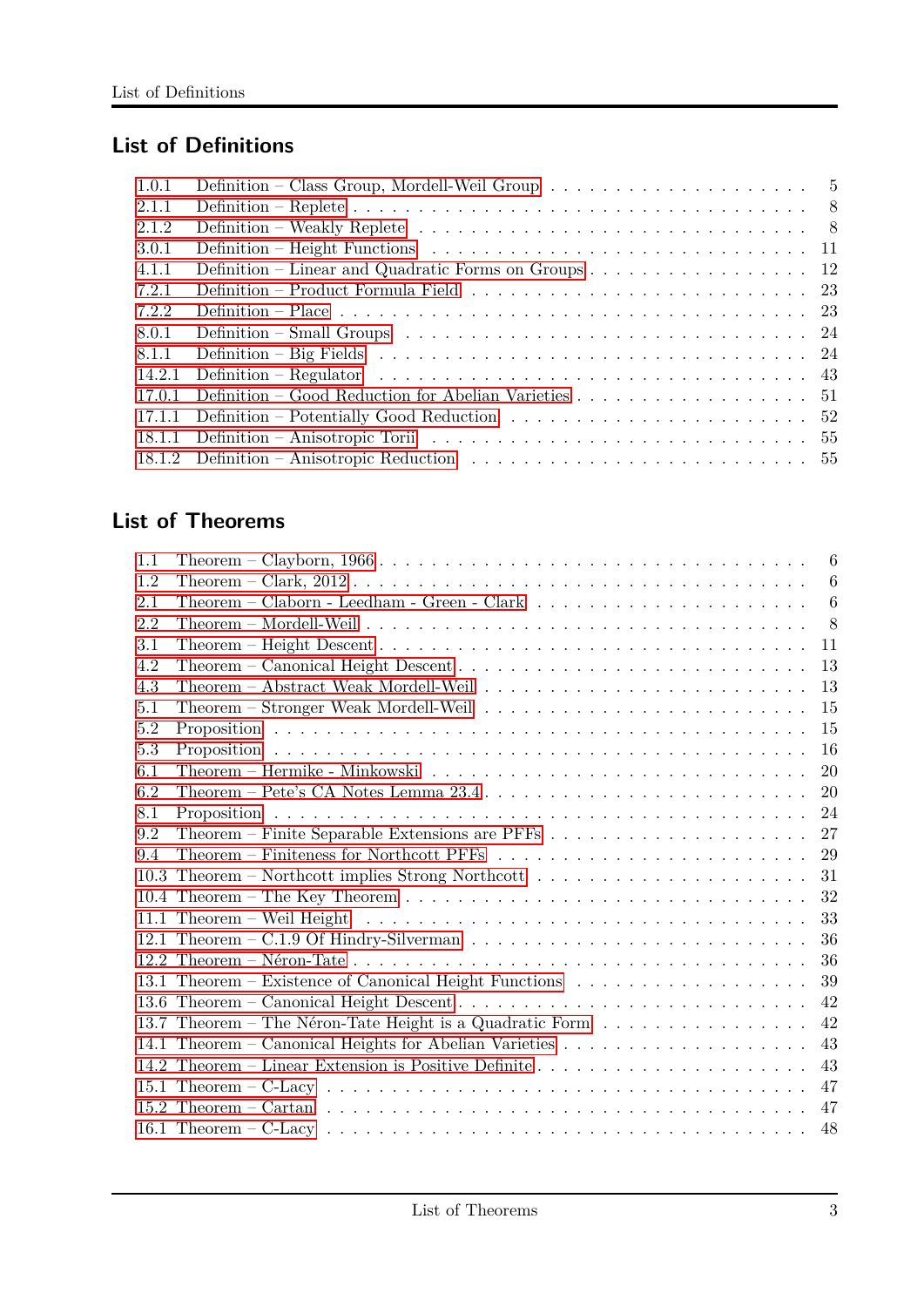# <span id="page-3-0"></span>**1 Wednesday January 8**

### <span id="page-3-1"></span>**1.1 Summary**

- 1. Mordell-Weil theorem
- For elliptic curves over global fields (number fields, function fields, finite fields, etc)
- Proof uses Galois cohomology and height functions, essentially one proof!
- Holds for abelian varieties, but more difficult (need an analog of height functions, i.e. an *x*-coordinate)
- 2. Height functions (possibly)
- 3. Elliptic curves over  $\mathbb{Q}_p$  or complete discrete valuation fields (see Silverman for basics, possibly Chapter 5), particularly Tate curves
- 4. Weil-Chatelet groups  $E/k$  related to  $H^1(k; E)$  with coefficients in the elliptic curve
- 5. Galois representation of  $E/k$  for char  $k = 0$ , for  $\rho_n g_k \longrightarrow GL(2, \mathbb{Z}/n\mathbb{Z})$  which leads to  $\widehat{\rho}: g_k \longrightarrow GL(\widehat{\mathbb{Z}}).$

### <span id="page-3-2"></span>**1.2 Mordell-Weil Groups**

Let  $E/k$  be an elliptic curve over a field  $k$ , i.e. a smooth, projective, geometrically integral curve of genus 1 with a *k*-rational point *O*.

Note: Silverman good for foundations, but assumes *k* is perfect! Here we'll assume *k* is arbitrary.

**Remark** If *k* is not algebraically closed, such a point *O* may not exist.

By Riemann-Roch (easy computation)  $E$  embeds (non-canonically) into  $\mathbb{P}^2/k$  as a Weierstrass cubic

$$
y^{2} + a_{1}xy + a_{3}y = x^{3} + a_{2}x^{2} + a_{4}x + a_{6} \quad \Delta \neq 0.
$$

This is a smoothness condition, and this equation has a  $k$ -rational point at infinity  $[0:1:0]$ . The line at infinity is a flex line (?), and so only intersects this curve at one point.

If char  $k \neq 2, 3$  then  $y^2 = x^3 + Ax + B$ .

Every elliptic curve is given by a Weierstrass equation, although not in a unique way.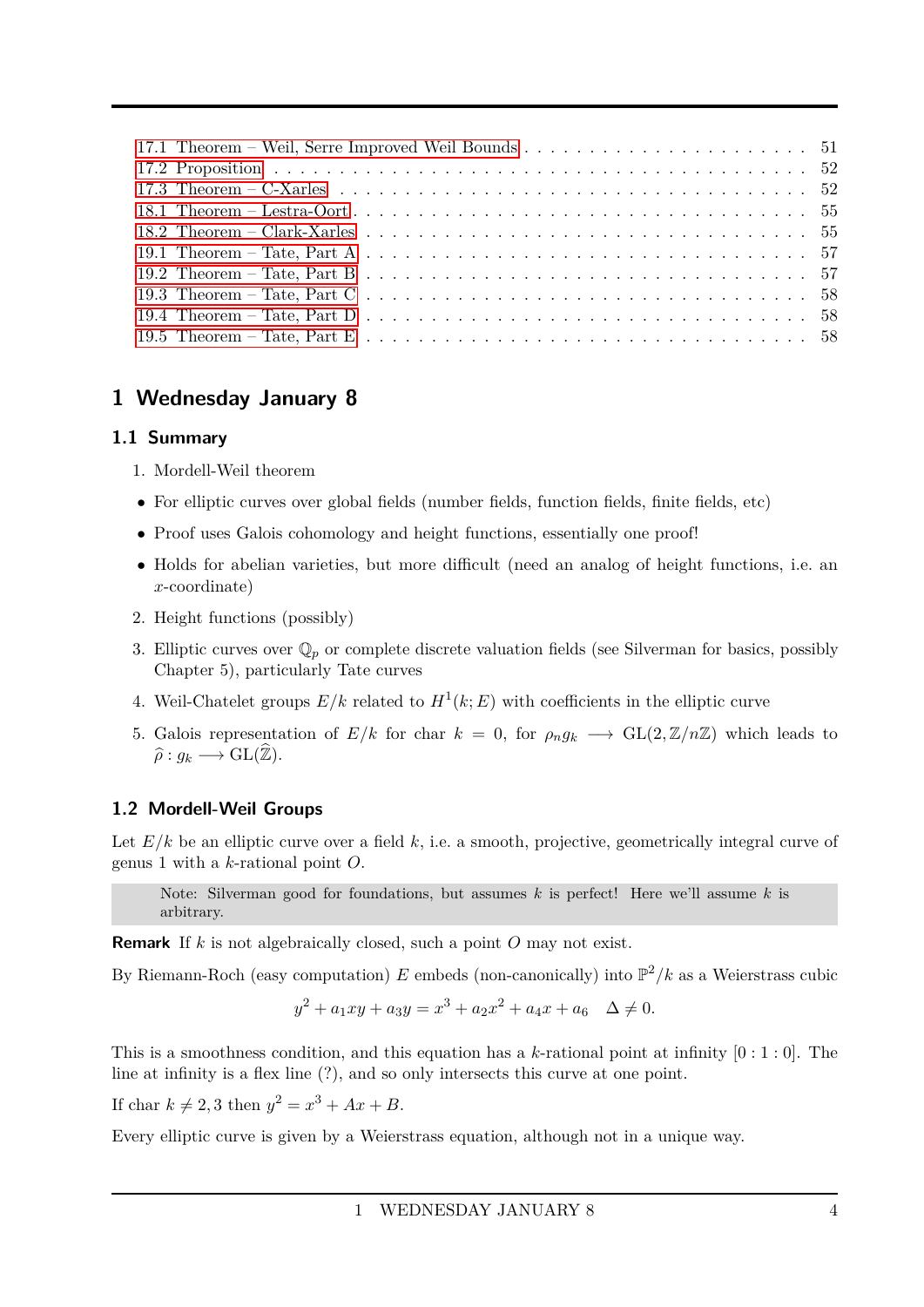**Fact (An Amazing One!)** The set of *k*-rational points *E*(*k*) form an abelian group with zero as the identity.

#### *Proof .*

- 1. Given any plane cubic  $C/k$  and an origin  $O \in C(k)$ , the chord and tangent process yields a group structure. Note that there is a symmetry in connecting rational points *a, b* with a line an intersecting at another rational point *c* which is not present in most groups, so an additional inversion about *O* is needed to actually make this into a group. Proving associativity: difficult!
- 2. Look at  $Pic^{0}E$ , the degree 0 divisors on *E* mod birational equivalence (?), which is equal to the degree 0 line bundles on *E* mod bundle isomorphism.
- **Exercise** Show there is a map  $C(k) \longrightarrow Pic^1C$  given by sending p is its equivalence class; this is a bijection by Riemann-Roch (straightforward exercise).

We can then compose this with a map  $Pic^1 \longrightarrow Pic^0C$  given by  $D \mapsto D - [O]$ , which decreases the degree by 1. This gives a map  $\Phi: C(k) \longrightarrow Pic^{0}C$ , just need to check that  $\Phi(P \oplus Q) = \Phi(P) + \Phi(Q)$ .

Check that the groups are independent of the *k*-rational point chosen, i.e. changing rational points yields isomorphic groups. So the group law itself **does** actually depend on the rational point, although the structure doesn't.

**Exercise** Let  $(E, O)/k$  be an elliptic curve and define  $E^0 = E \setminus \{0\}$  the (nonsingular, integral) affine curve given by removing the point at infinity. Then the affine coordinate ring  $k[E^0]$  is defined as  $k[x, y]/(y^2 - x^3 - Ax - B)$ , which is a Dedekind ring.

The interesting thing about Dedekind domains: the ideal class group! (i.e. the Picard group)

This has ideal class group  $Pick[E^0]$ , and one can show that

$$
\operatorname{Pic}^{0}E \longrightarrow \operatorname{Pic} k[E^{0}]
$$

$$
\sum_{p} n_{p} \operatorname{deg}(p)[p] \mapsto \sum_{p \neq 0} n_{p}[p] = \prod_{p} p^{n_{p}}
$$

with the sum ranging over all closed points is an isomorphism.

Just note that the RHS can't have a point at infinity, so we just forget it. The isomorphism follows from some exact sequence with correction terms that vanish.

So the Mordell-Weil group of  $E(k)$  is isomorphic to Pic  $k[E^0]$ , the class group of a dedekind domain (?).

<span id="page-4-0"></span>**Definition 1.0.1** (Class Group, Mordell-Weil Group)**.** Let *G* be a commutative group.

- *G* is a **class group** iff there exists a dedekind domain *R* such that  $G \cong$  Pic *R*.
- *G* is an **(elliptic) Mordell-Weil group** iff there exists a field *k* and an elliptic curve *E/k* such that  $G \cong E(k)$ .

 $\blacksquare$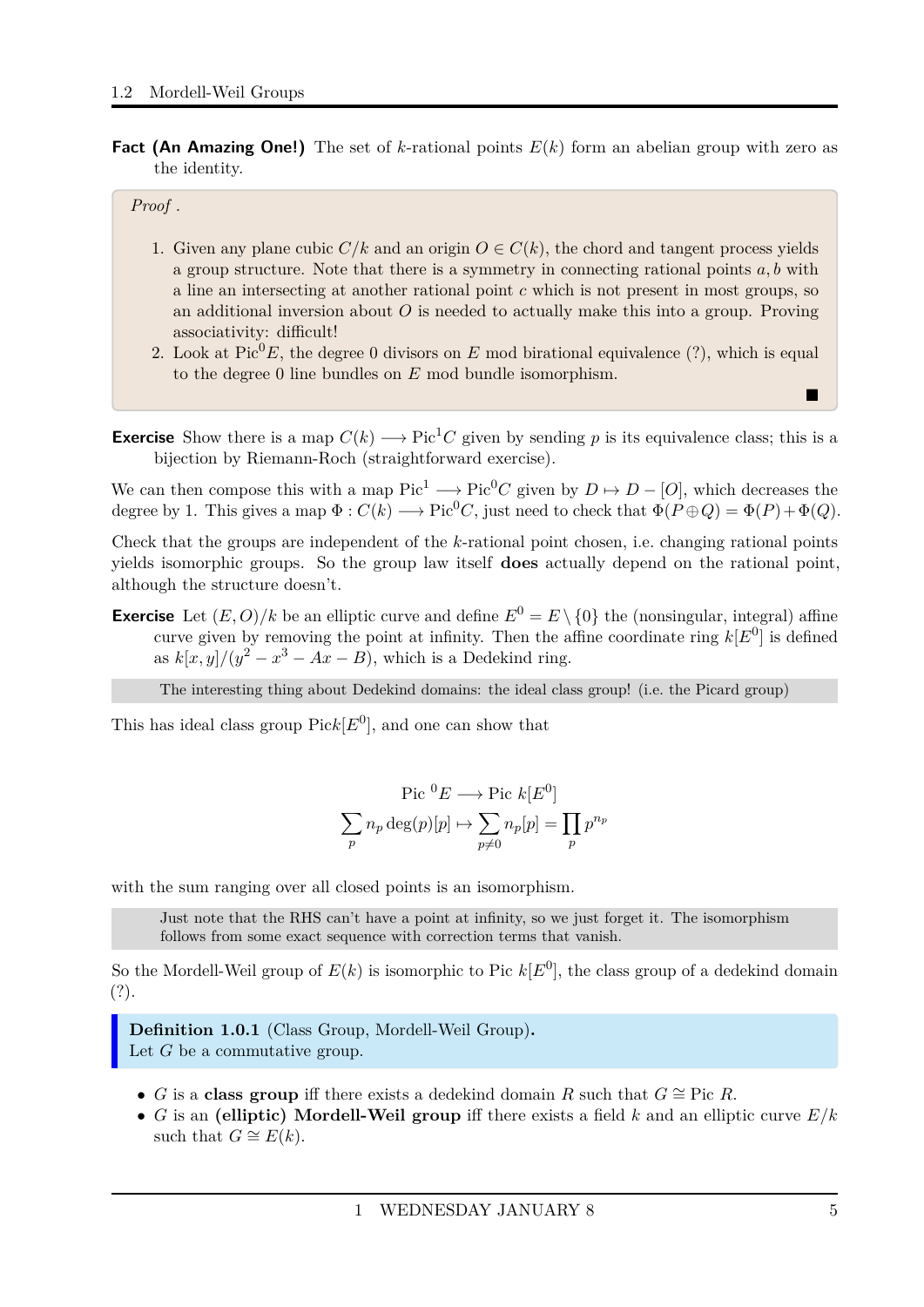*Questions:*

- 1. Which *G* are class groups?
- 2. Which *G* are Mordell-Weil groups?

*An answer to question 1:*

<span id="page-5-4"></span>**Theorem 1.1***(Clayborn, 1966).* Every commutative *G* is a class group.

Subsequent proofs: Leetham-Green (1972) and Clark (2008) following Rosen, and uses elliptic curves.

See the end of Pete's Commutative Algebra notes!

*An answer to question 2:* Consider  $E/\mathbb{C}$ , then  $E(\mathbb{C}) \cong S^1 \times S^1$ , so the torsion subgroup is

$$
T(1) := (\mathbb{Q}/\mathbb{Z})^2 = \bigoplus_{\ell} (\mathbb{Q}_{\ell}/\mathbb{Z}_{\ell})^2.
$$

This in fact holds for any algebraically closed field of characteristic zero.

**Fact** For any  $E/k$ , the Mordell-Weil group  $E(k)$  is "*T*(1)-constrained", i.e.  $E(k)$ [tors]  $\hookrightarrow$  *T*(1).

<span id="page-5-5"></span>**Theorem 1.2***(Clark, 2012). G* is a Mordell-Weil group  $\iff$  *G* is *T*(1)-constrained.

Note: the analogous statement for abelian varieties, i.e being  $T(q)$  constrained for some other genus  $g \neq 1$ , is open. Fixing  $k = \mathbb{Q}$  still yields very interesting problems. Computing the rank and torsion subgroups is currently open, and the subject of modern research.

# <span id="page-5-0"></span>**2 Monday January 13th**

### <span id="page-5-1"></span>**2.1 Every Abelian Group is a Class Group**

<span id="page-5-6"></span>**Theorem 2.1***(Claborn - Leedham - Green - Clark).* Any commutative group is the class group of some Dedekind domain.

Also see: partial re-proof by Rosen that uses elliptic curves. This theorem: mostly a proof in commutative algebra, see end of Pete's commutative algebra notes.

### <span id="page-5-2"></span>**2.2 Proof Sketch**

Let  $E/k$  be an elliptic curve over a field.

### <span id="page-5-3"></span>**2.2.1 Step 1**

Note that  $\text{End}_k(E) \cong_{\mathbb{Z}} \mathbb{Z}^{a(E)}$  where  $a(E) \in \{1, 2, 4\}.$ 

Could be  $\mathbb Z$  as a  $\mathbb Z$ -module, could be an order in the imaginary quadratic field (e.g. a quaternion algebra)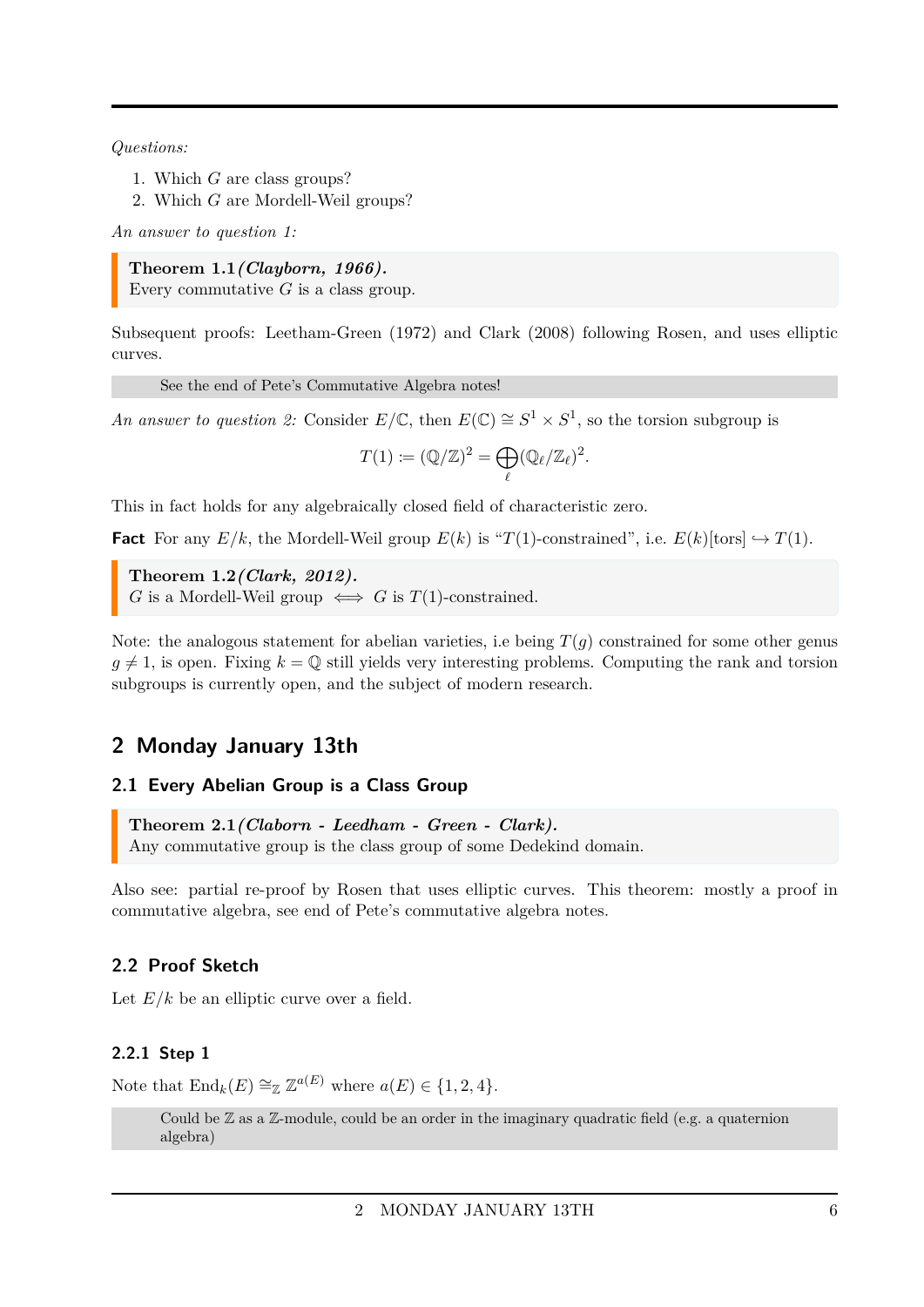There is a short exact sequence

$$
0 \longrightarrow E(k) \longrightarrow E(k(E)) \longrightarrow \text{End}_{K}(E) \longrightarrow 0.
$$

This splits because (as seen above), the RHS term is free and thus projective. So

$$
E/k(E) \cong E(k) \oplus \mathbb{Z}^{a(E)}.
$$

Note that  $k(E)$  is an extension of  $E_k$  to  $E_{k(E)}$  the field of rational functions over  $k$ ? (function field). To simplify, take  $a(E) = 1$  and  $E(k) = \{0\}.$ 

Taking  $k = \mathbb{Q}$ , this happens (probably, asymptotically) half of the time. It's easy to write down an elliptic curve that satisfies these conditions

Then  $E/k(E) \cong \mathbb{Z}$ .

Now pass to the field of rational functions over this field, taking *E*( *k*(*E*) (*E/k*(*E*)) ). Then

$$
k^2(E) \coloneqq k(E)(E/k(E))
$$

and inductively define  $k^n(E)$  by passing to function fields. So  $E(k^n(E)) \cong \mathbb{Z}^n$ .

So we can construct elliptic curves that have any free commutative group as their Mordell-Weil group.

#### <span id="page-6-0"></span>**2.2.2 Step 2**

Loosely speaking, we'll iterate this process transfinitely. Then for any set *S*, there exists a field *k* and an elliptic curve  $E/k$  such that  $E(k) \cong \bigoplus \mathbb{Z}$ . We now want to introduce a process that allows *S* passing to quotients. And  $R \coloneqq k[E^0]$  is the affine coordinate ring of ?, remove the point at infinity

(?).

#### <span id="page-6-1"></span>**2.2.3 Step 3**

Let *R* be a Dedekind domain. Note it has a fraction field with a certain ideal class group. Let  $W \subset \text{maxSpec } (R)$ , then

$$
R^W\coloneqq \bigcap_{\mathfrak{p}\in\max \operatorname{Spec}\, R\setminus W}R_{\mathfrak{p}}.
$$

Then  $R^W$  is Dedekind (and every overring of a Dedekind domain is of this form) and maxSpec  $(R^W)$  = maxSpec  $(R \setminus W)$ .

Then

$$
\text{Pic } R^W = \text{Pic } R / \left\langle [\mathfrak{p}] \middle| \mathfrak{p} \in W \right\rangle.
$$

Note that if  $(A,+)$  is a commutative group, writing  $A = \bigoplus \mathbb{Z}/H$ , we have a Dedekind domain *S*

 $R = k[E^0]$  such that Pic  $R = \bigoplus$ *S* Z.

Note: Pic R is the class group.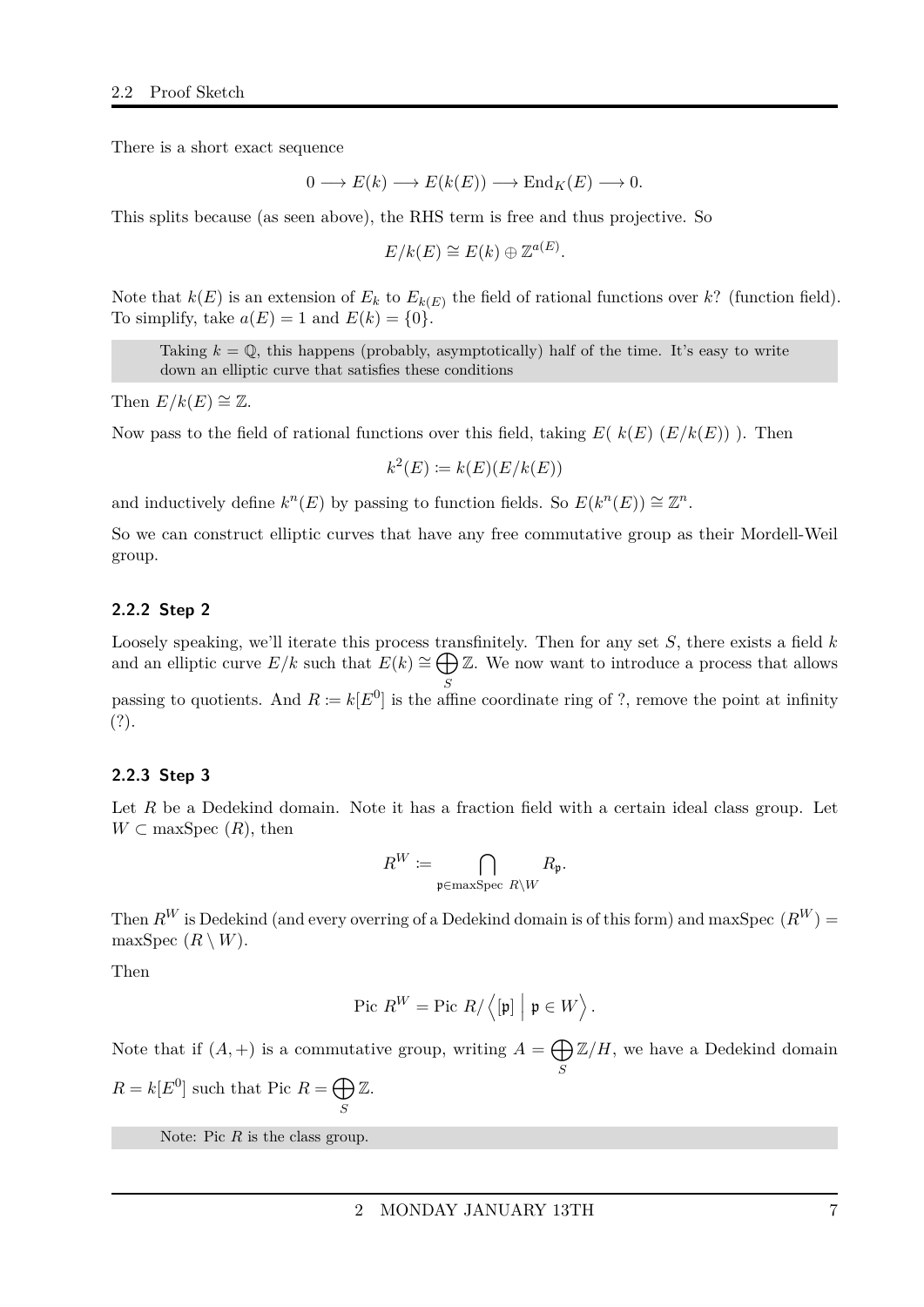#### <span id="page-7-1"></span>**Definition 2.1.1** (Replete)**.**

A Dedekind domain *R* is **replete** iff every element of the class group Pic *R* is the class group [p] of some ideal  $\mathfrak{p} \in \text{maxSpec } (R)$ .

Is every ideal class the class of a prime ideal? For *k* a field,  $R = \mathbb{Z}_k$ . This follows from Chebotarev Density (most important theorem for arithmetic geometers!)

#### <span id="page-7-2"></span>**Definition 2.1.2** (Weakly Replete)**.**

A Dedekind domain *R* is **weakly replete** iff every subgroup  $H \subset \text{Pic } R$  is generated by classes of prime ideals.

**Exercise (Easy)**  $K[E^0]$  is weakly replete, and an easy application of Riemann-Roch shows that if  $0 \neq p \in E(k) =$  Pic  $k[E^0]$ , then  $[p] \in$  Pic  $k[E^0]$  is generated by a prime ideal.

Note: most applications of Riemann-Roch to elliptic curves are easy! In this case, it gives you an identification  $E \cong \text{Pic}^{-1}(E)$ .

So there exists a subset  $W \subset \text{maxSpec } k[E^0]$  such that  $\langle [p] | p \in W \rangle = H$ . Then

$$
Pic k[E^0]^W \cong \bigoplus_S \mathbb{Z}/H \cong A.
$$

Note that Dedekind domains don't have to be replete or even weakly replete. The class group of a Dedekind domain could be  $\mathbb{Z}$ , and the class of every prime ideal could be  $1 \in \mathbb{Z}$ 

#### *Proof (Claborn).*

Start with an arbitrary Dedekind domain *R* and attach one that's replete.

Can ask for a similar result for abelian varieties, there are conjectures here, few clear results. Need to get  $\mathbb{Z}/(m) \times \mathbb{Z}/(n)$ , since these occur as Mordell-Weil groups. Take a modular curve and a generic point. Look at universal elliptic curves over elliptic curves and take their Mordell-Weil groups (?)

If *k* is algebraically closed and char  $k = p$ , can't have  $\mathbb{Z}(p) \times \mathbb{Z}/(p)$ . Consider the *p*-primary torsion  $E_k[p^{\infty}]$ . It is zero iff *E* is supersingular (no points of order *p*). It is  $\mathbb{Q}_p/\mathbb{Z}_p = \lim_{n \to \infty} \mathbb{Z}/(p^n)$ iff *E* is ordinary.

Can sometimes reduce to cases where  $k = \mathbb{C}$  and do things analytically.

#### <span id="page-7-0"></span>**2.3 Mordell-Weil**

#### <span id="page-7-3"></span>**Theorem 2.2***(Mordell-Weil).*

Let *k* be a global field (extension of  $\mathbb{Q}$  or function field over  $\mathbb{F}_p$ ) and *E/k* and elliptic curve. Then  $E(k) \cong \mathbb{Z}^r \oplus T$  (by classification of abelian groups) where *T* is finite, and  $T \cong \mathbb{Z}/(m) \oplus \mathbb{Z}/(n)$ for  $m \mid n$ . So  $T$  is generated by at most two elements.

 $\blacksquare$ 

 $\blacksquare$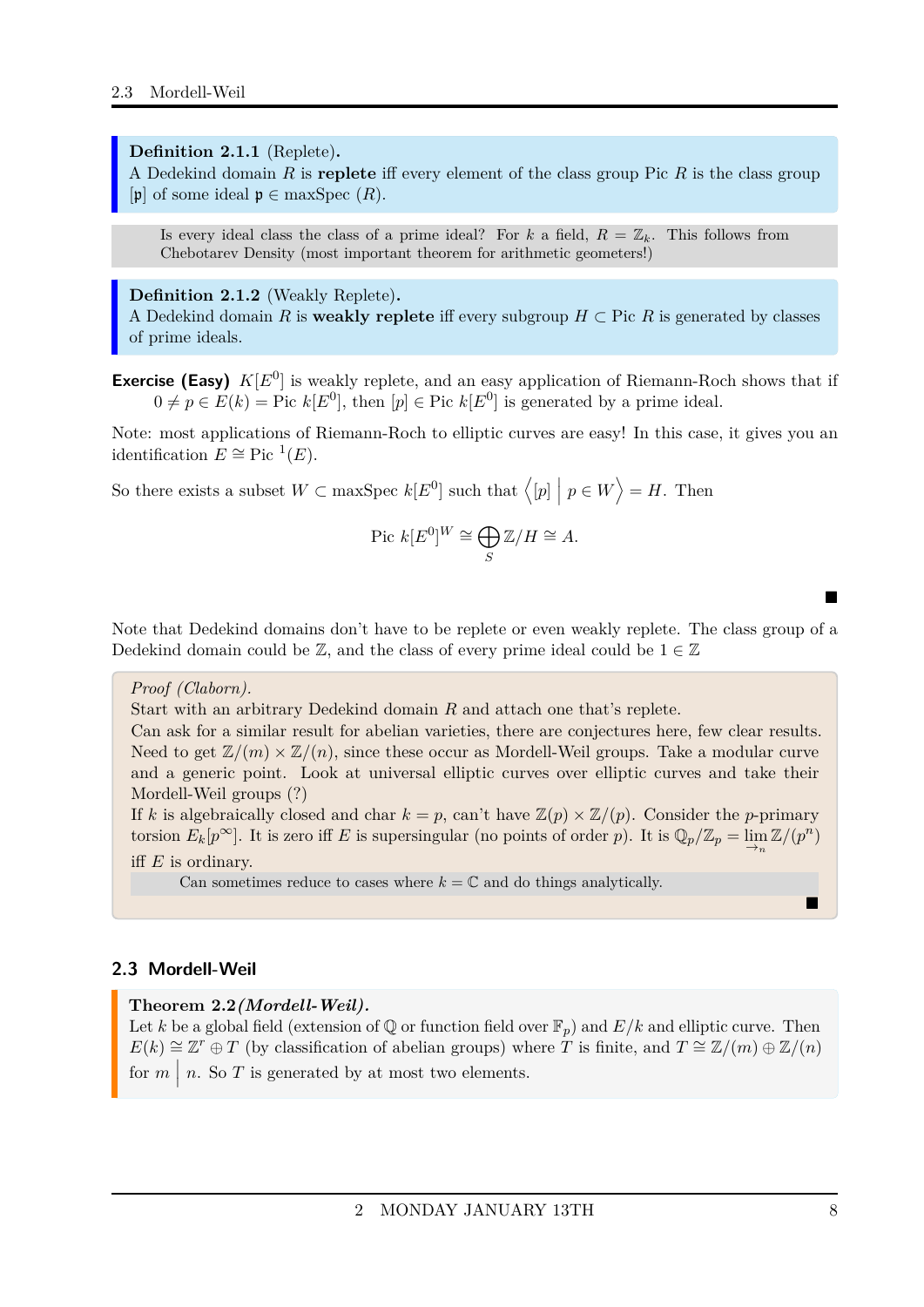*Proof (3 steps).*

**Step 1:** Weak Mordell-Weil theorem.

Take any  $n \geq 2$  and char *k* not dividing *n*. Show that  $E(k)/nE(k)$  is finite.

**Step 2:** Define a height function  $h : E(k) \longrightarrow \mathbb{R}$  satisfying 3 properties (see next time). This is approximately a quadratic form.

Decompose at places of a number field, see Number Theory II.

**Step 3:** For any commutative group *A*, there is a notion of a height function

 $h: A \longrightarrow \mathbb{R}$ .

Show the Height Descent Theorem: if *A* admits a height function and *A/nA* is finite for some  $n \geq 2$ , then *A* is finitely generated.

Also how you'd prove this theorem for abelian varieties, more difficulty defining *h*.

### <span id="page-8-0"></span>**3 Wednesday January 15th**

#### <span id="page-8-1"></span>**3.1 Proving the Mordell-Weil Theorem**

Recall that we're trying to prove the Mordell-Weil theorem. Let *K* be a global field, so it's the field of functions over some nice curve. Then the Mordell-Weil group  $E(K)$  is finitely generated.

**Step 1:** The weak Mordell-Weil theorem for all  $n \geq 2$  with char *k* not dividing *n*,  $E(k)/nE(k)$  is finite.

**Step 2:** Construction of a height function  $h: E(K) \longrightarrow \mathbb{R}$  that is "trying" to be a quadratic form.

**Step 3 (Today):** The Height Descent Theorem, i.e. if (*A,* +) is a commutative group such that *A/nA* is finite for some  $n \geq 2$  and it admits a heigh function  $h : A \longrightarrow \mathbb{R}$ , then *A* is finitely generated.

#### <span id="page-8-2"></span>**3.1.1 Step 3: Proving the Height Descent Theorem**

*Question:* What does the weak Mordell-Weil group  $E(K)/nE(K)$  tell us about  $E(K)$ ?

Note that we'll inject this into a larger group, which we'll show is finite, but this isn't great for learning about the size.

#### **Example 3.1.**

Consider  $E/\mathbb{C}$ , then  $E(\mathbb{C}) = S^1 \times S^1$  and  $E(\mathbb{C})/nE(\mathbb{C}) = 0$ , so the map  $x \longrightarrow nx$  is a surjective map and  $E(K)$  is *n*-divisible here. In general, whenever  $K = \overline{K}$  is algebraically closed, then  $x \mapsto nx$  is again surjective and the weak Mordell-Weil group is trivial. So knowing this is small doesn't tell us much about  $E(K)$  at all.

#### **Example 3.2.**

For  $E/\mathbb{R}$ ,  $E(\mathbb{R})$  is either  $S^1$  (cubic with one real root,  $\Delta = 0$ ) or  $S^1 \times \mathbb{Z}/(2)$  (cubic with three real roots,  $\Delta > 0$  are the two possible group structure.

 $\blacksquare$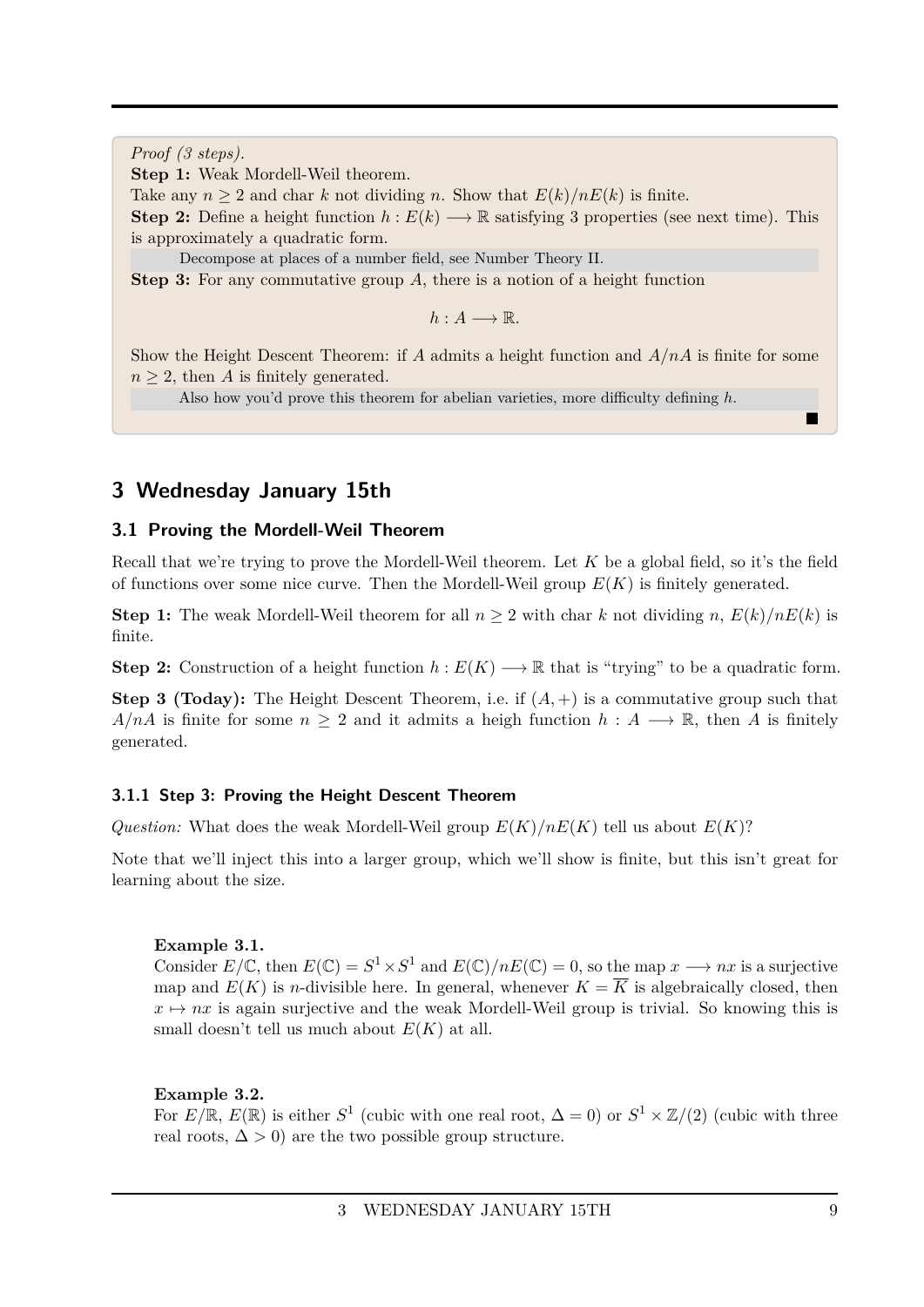Then

$$
? = \begin{cases} 0 & n \text{ odd} \\ 0 & n \text{ even and } \Delta < 0 \\ \mathbb{Z}/(2) & n \text{ even and } \Delta > 0 \end{cases}
$$

#### **Example 3.3.**

Consider  $E/\mathbb{Q}_p$ , then for all  $\ell \gg 0$   $E(\mathbb{Q}_p) \stackrel{[\ell]}{\longrightarrow} E(\mathbb{Q}_p)$  with  $E(\mathbb{Q}_p)/\ell E(\mathbb{Q}_p) = 0$  while  $E(\mathbb{Q}_p)/pE(\mathbb{Q}_p)$  is not zero.

Note: here is an example of a Boolean space, that ends up being homeomorphic to a Cantor set.

Suppose  $E(K)$  is finitely generated, so  $E(K) \cong \mathbb{Z}^r \oplus T$  with *T* finite. Then knowing  $E(K)/nE(K)$ gives an upper bound on *r*.

### **Example 3.4.** Take  $n = 2$ , then  $E(K)/nE(K) \cong (\mathbb{Z}/(2))^s$  for some  $s \in \mathbb{N}$ . Then

 $(\mathbb{Z}^r \oplus T)/2(\mathbb{Z}^r \oplus T) \cong (\mathbb{Z}/(2))^r \oplus T/2T$ 

for  $r \leq s$ . Then either

- $r = 2$  and  $E(K[2]) = (0)$ .
- $r = 1$  and  $E(K[2]) \cong \mathbb{Z}/(2)$ ,
- $r = 0$  and  $E(K[2]) \cong (\mathbb{Z}/(2))^2$ .

Note that we don't need the Mordell-Weil theorem to compute the torsion subgroups of  $E(k)$ . It is often easier to compute these directly. For all non-archimedean places *v* of  $K$ ,  $E(K_v)[\text{tors}]$  is finite (see Silverman?) and embeds into a number of finite things.

To compute  $E(K_v)[\text{tors}],$ 

- 1. Find  $N \in \mathbb{Z}^+$  such that  $E(k)$ [tors]  $\subset E[N]$ .
- Choose 2 different places  $v_0, v_1$  of good reduction (from Weierstrass equation) with different residue characteristics  $\ell_1 \neq \ell_2$
- Consider the map  $E(K_{v_i})$ [tors]  $\longrightarrow E(\mathbb{F}_{v_i})$
- The kernel is a finite  $p_i$ -primary group.
- Comes down to torsion and formal groups, see first course.
- 2. Compute  $E[N](K)$  (several algorithms, just checking for rational points on a zero-dimensional variety?)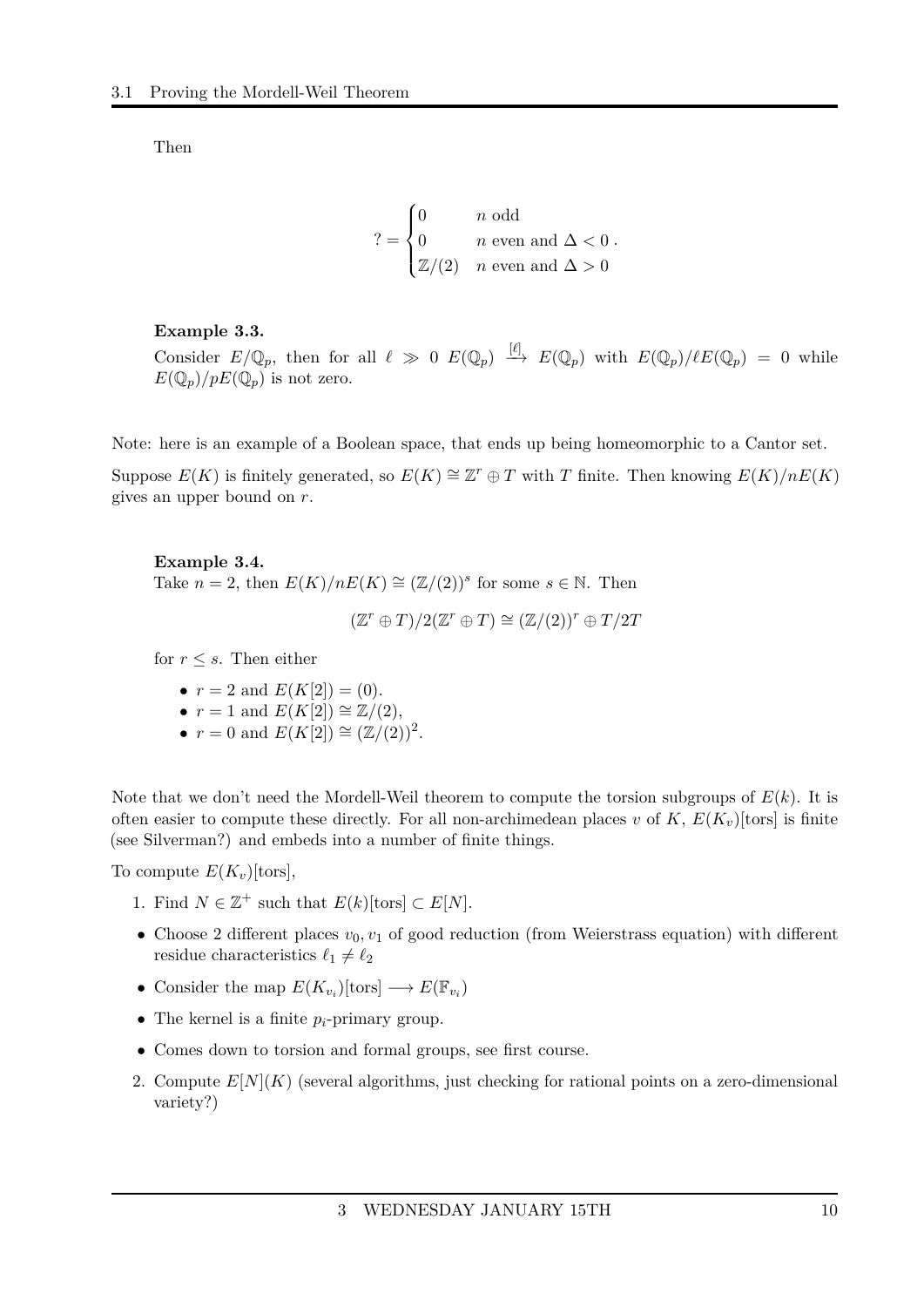See division polynomials, can check for roots of polynomials over any global field. Easy to check for rational points on finite fields.

Suppose  $E(K) \cong \mathbb{Z}^r \oplus T$  is finitely generated and we know  $E(K)/nE(K)$  for some *n* and we know *T*. Then we explicitly know *r*.

See Tate Shafarevich group – important! But difficult, a piece of information that helps compute the rank (?).

<span id="page-10-0"></span>**Definition 3.0.1** (Height Functions)**.** Fix  $n > 2$ . An *n*-height function on  $(A, +)$  is a map  $h : A \longrightarrow \mathbb{R}$  satisfying

- 1. For all  $R \geq 0$ , the set  $h^{-1}(-\infty, R)$  is finite.
- 2. For all  $Q \in A$ , there exists a  $C_2 = C_2(A, Q)$  such that for all  $P \in A$ ,

$$
h(P + Q) \le 2h(P) + C_2(?)
$$

3. There exists a  $C_3 = C_3(A, n)$  such that for all  $P \in A$ ,

$$
h(nP) \ge n^2h(P) - C_3
$$

Note: (3) would be an equality for an honest quadratic function, so this deviates in a controlled way.

#### <span id="page-10-1"></span>**Theorem 3.1***(Height Descent).*

Let  $(A,+)$  be a commutative group with an *n*-height function  $h:(A,+) \longrightarrow \mathbb{R}$ . If  $A/nA$  is finite, then *A* is finitely generated.

#### *Proof .*

Let *r* be the size of *A/nA*. Choose coset representatives  $Q_1, \dots, Q_r$  of *nA* in *A*. Let  $p \in A$  and define a sequence  ${P_k}_{k=0}^{\infty}$  in *A* by  $P_0 = P$  and for  $k \ge 1$ , choose  $P_k$  such that  $P_{k-1} = nP_k + Q_{i_k}$ .

Then for all  $k \in \mathbb{Z}^+$ , it's true that  $P = n^k P_k + \sum$ *k j*=1  $n^{j-1}Q_{i_j}$ .

#### **Claim 3.2.**

There exists a constant  $c > 0$  depending only on  $A, n$  such that for all  $P \in A$ , there exists a  $K = K(P \text{ such that for all } k \geq K, \text{ we have } h(P_k) \leq 0.$ 

Note that this is sufficient – if so, *A* is generated by  $\{Q_1, \dots, Q_r\}$   $\left[ \int h^{-1}((-\infty, C])$ , which are both finite.

Next time: proof of claim.

Note: similar setup goes through for abelian varieties, see Néron–Tate height canonical height, which yields an honest "quadratic form".

П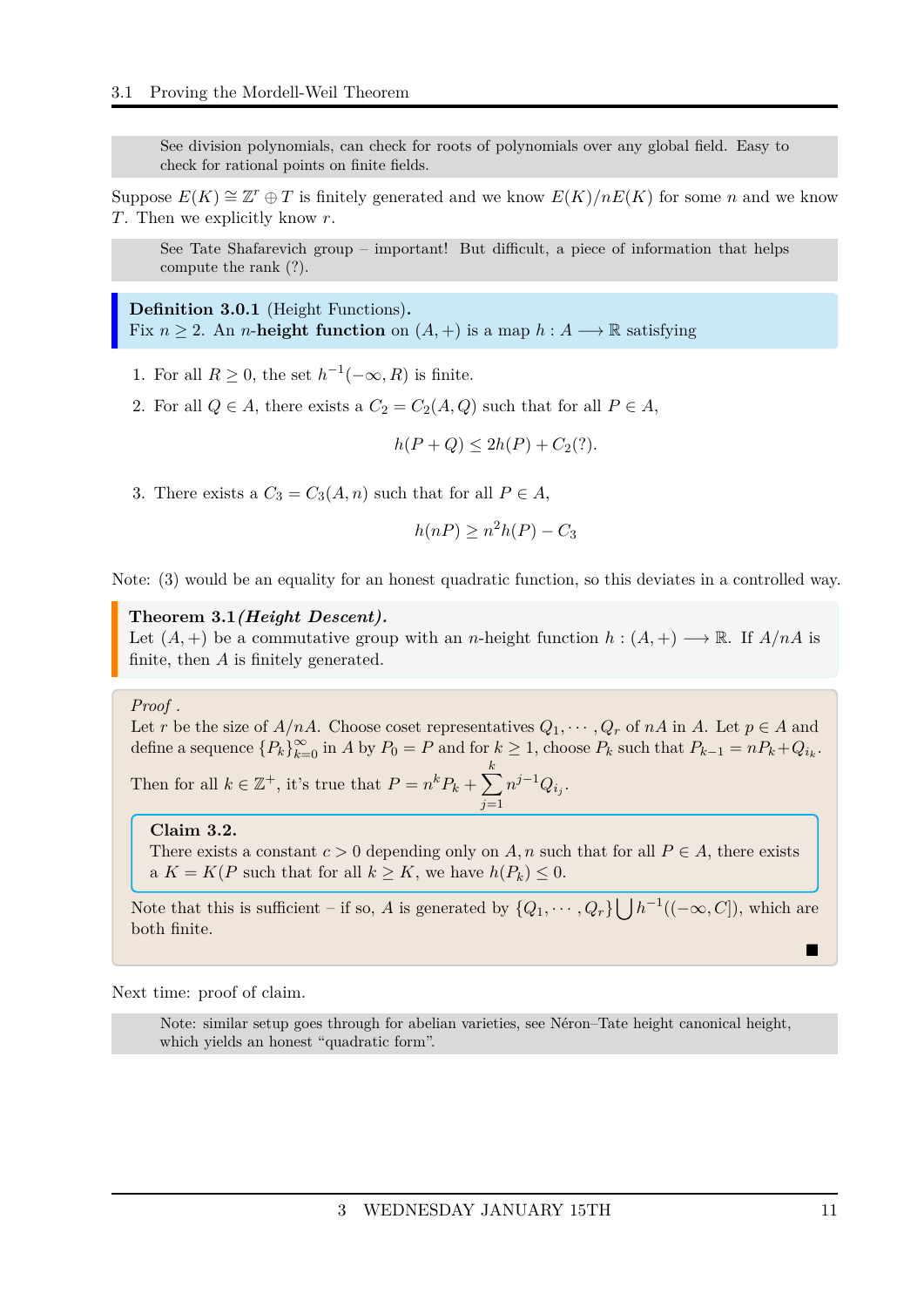# <span id="page-11-0"></span>**4 Friday January 17th**

### <span id="page-11-1"></span>**4.1 Continuing Step 3**

Recall the Height Descent Theorem (see previous notes). Most important property of height function: the collection of elements under a given height is finite.

Note that *A/nA* is the cokernel of multiplication by *n*.

#### *Proof .*

Let *r* be the size of  $A/nA$  and choose coset representatives  $Q_1, \dots, Q_r$ . For  $P \in G$  (?) define  $P_0 = P$  and  $P_k$  such that  $P_{k-1} = nP_k + Q_i$  for any *i*.

For all positive  $k \in \mathbb{Z}$ , we have  $P = n^k P_k + \sum n^j Q_i$ .

#### **Claim 4.1.**

There exists a  $c > 0$  such that for all  $P \in A$  there exists a  $K = K(P)$  such that for all  $k \geq K$ ,  $h(P_k) \leq C$ . If this holds, *A* is generated by  $\{Q_i\} \bigcup h^{-1}((-\infty, C])$ .

Proof (of claim).  
\nLet 
$$
c_2 = \max_{1 \le i \le r} c_2(-Q_i)
$$
.  
\nThen  
\n
$$
h(P_k) \le \frac{1}{n^2} (h(nP_k) + c_3)
$$
\n
$$
= \frac{1}{n^2} (h(P_{k-1} - Q_i) + c_3)
$$
\n
$$
\le \frac{1}{n^2} (2h(P_{k-1}) + c_2 + c_3)
$$
\n
$$
\le \frac{1}{n^2} \left( \frac{2}{n^2} (2h(P_{k-1}) + c_2 + c_3) + c_2 + c_3 \right)
$$
 by repeating\n
$$
= \left( \frac{2}{n^2} \right)^2 h(P_{k-2}) + (1 + \frac{2}{n^2}) (c_2 + c_3)
$$
\n
$$
= \left( \frac{2}{n^2} \right)^k h(P) + \frac{1}{n^2} \left( 1 + 2/n^2 + (2/n^2)^2 + \dots + (2/n^2)^k \right) (c_2 + c_3)
$$
\n
$$
\le \left( \frac{2}{n^2} \right)^k h(P) + \left( \frac{1}{1 - \frac{2}{n^2}} \right) (c_2 + c_3),
$$

where the last inequality follows because  $n \geq 2$  implies the leading term is bounded by 1 and the middle term contains a convergent series. This proves the claim for any *n*?

<span id="page-11-2"></span>**Definition 4.1.1** (Linear and Quadratic Forms on Groups)**.** A function  $h: A \longrightarrow \mathbb{R}$  from a commutative group is **quadratic** if the associated function

 $\blacksquare$ 

П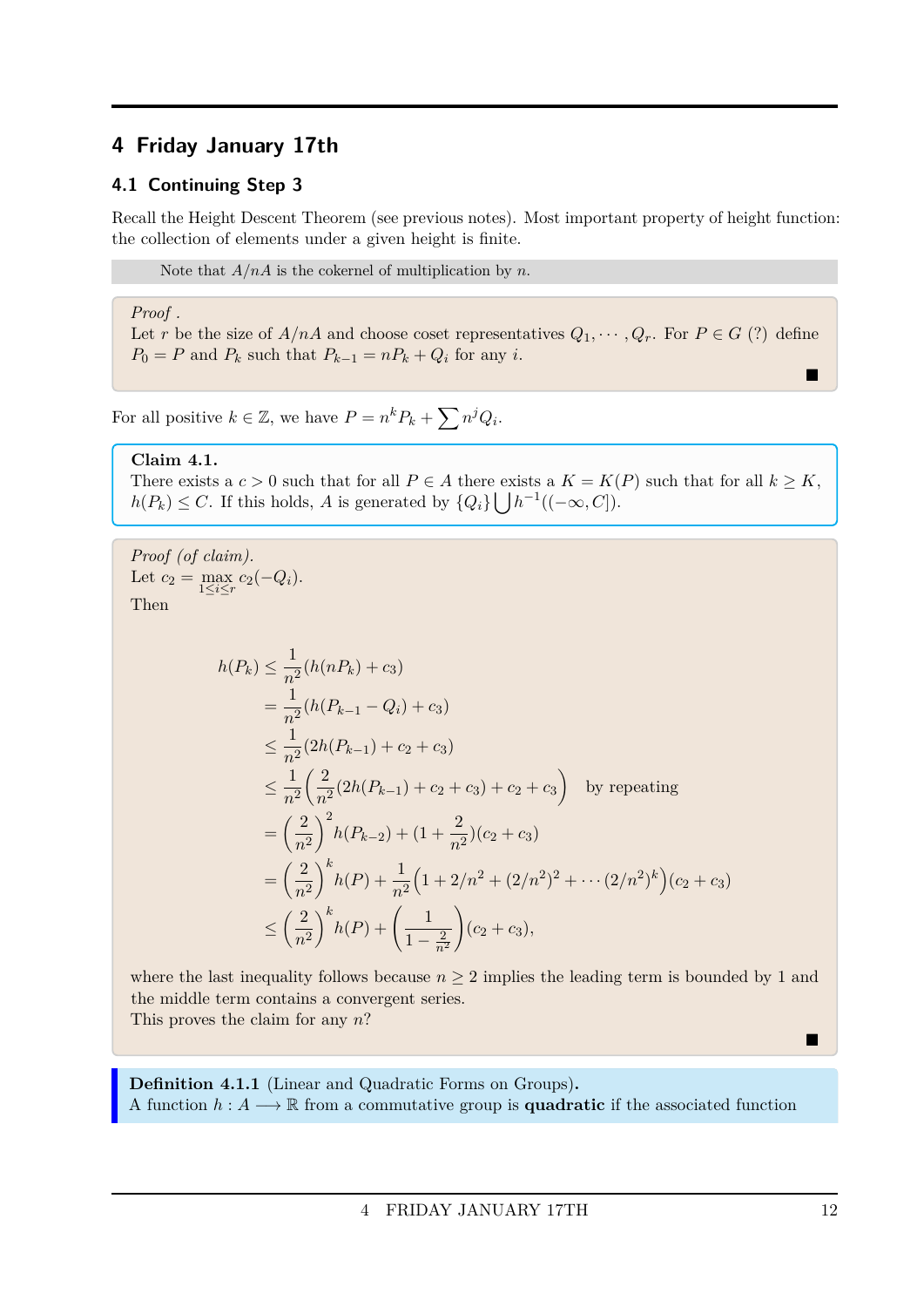$$
B_h: A^2 \longrightarrow \mathbb{R}
$$
  
(x, y)  $\mapsto h(x + y) - h(x) - h(y)$ .

is bilinear. The function  $h$  is **linear** iff  $B_h$  is constant. The function *h* is a **quadratic form** iff *h* is quadratic and for all  $m \in \mathbb{Z}$  and for all  $x \in A$ ,  $h(mx) = m^2h(x)$ , i.e. a degree 2 homogeneous function.

#### <span id="page-12-1"></span>**Theorem 4.2***(Canonical Height Descent).*

Suppose  $(A,+)$  is commutative and  $h: A \longrightarrow \mathbb{R}$  is a quadratic form. Suppose

1. *A/nA* is finite, and

2.  $h^{-1}((-\infty, R])$  is finite for all *R*,

then letting  $y_1, \dots, y_r \in A/nA$  be coset representatives and taking  $C = \max h(y_i)$ , we can conclude that *A* is generated by  $\left\{ x \in A \mid h(x) \le C \right\}$ .

#### <span id="page-12-0"></span>**4.2 Step 4**

#### <span id="page-12-2"></span>**Theorem 4.3***(Abstract Weak Mordell-Weil).*

Let *k* be a field, *E/k* an elliptic curve, choose *n* such that char *k* doesn't divide *n*, and let  $k' := k(E[n])$  be *k* with the *n*-torsion points of *E* adjoined. Note that this adjoins finitely many algebraic points to *k*.

Suppose there exists a Dedekind domain  $R$  with fraction field  $k'$  with finite class group, so Pic  $(R) < \infty$ , and  $R^{\times}$  is finitely generated Then  $E(k)/nE(k)$  is finite.

#### **Corollary 4.4.**

Let *k* be a global field  $n \geq 2$ , then  $E(k)/nE(k)$  is finite.

#### *Proof (of Corollary).*

k is a number field, so is  $k'$ . Pick  $k' = \mathbb{Z}_k$ , which is a Dedekind domain. By Number Theory I, the hypotheses above are satisfied.

If *k* is a function field,  $k/\mathbb{F}_p(t)$  is finite and separable, so  $k'/\mathbb{F}_p(t)$  is finite and separable. For  $A = \mathbb{F}_p(t)$ ,  $A \subset \mathbb{F}_q(t)$ , then take  $R/A \subset k'/\mathbb{F}_q(t)$  the integral closure of *A* in *k*'. By Number Theory I, *R* is a Dedekind domain.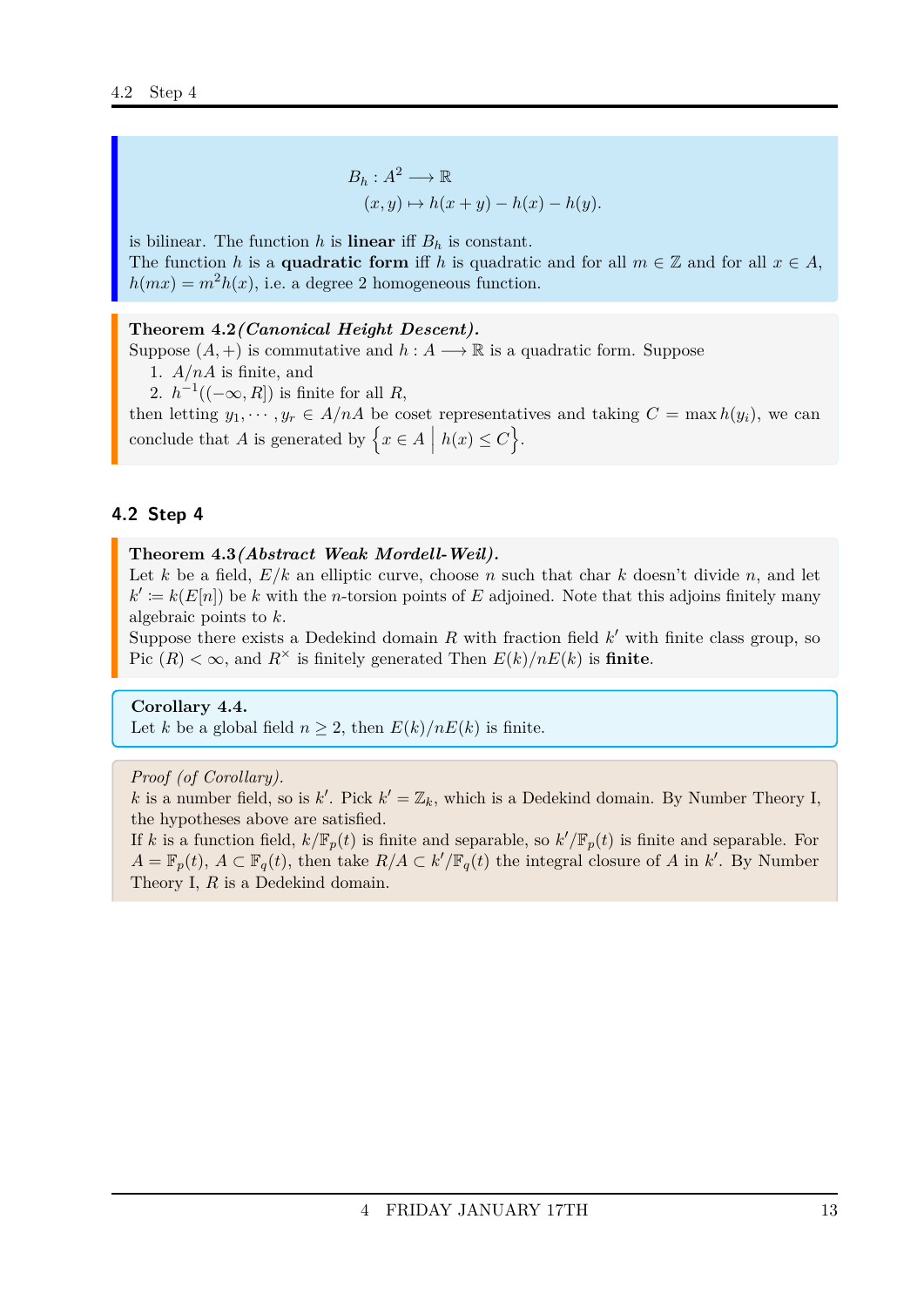

### <span id="page-13-0"></span>**4.3 Sketch Proof of Abstract Mordell Weil**

**Step 1:** Reduce to the case that *E* has full *n*-torsion, i.e.  $k' = k$ . If  $L/k$  is finite Galois (as is  $k'/k$ ), and  $E(L)/nE(L)$  is finite, then  $E(k)/nE(k)$  is finite.

**Remark** For any extension  $L/k$ , there is an injection  $E(k) \hookrightarrow E(L)$ , but  $E(k)/nE(k)$  need not inject into  $E(L)/nE(L)$ . For counterexamples, take  $k = \mathbb{R}$  and  $\mathbb{C}/k$ , then  $E(\mathbb{C})/nE(\mathbb{C})$  can be trivial.

**Step 2:** Let  $L := k([n]^{-1}E(k))$  be the compositum  $k[\{P\}]$  over the  $P \in E/\overline{k}$  such that  $[n]P \in E(k)$ is *k*-rational. It's straightforward to show that *L* is separable and Galois (it is an etale covering). That it's galois: if  $[n]$ *P* is rational, so is  $[n]$ *σ*(*P*) for any *σ* in the galois group. We'll show that this is a finite extension.

**Step 3:** Construct a Kummer pairing to show that finiteness of  $[L : k]$  is equivalent to  $E(k)/nE(k)$ being finite.

**Step 4:** Reduce finiteness of [*L* : *k*] to algebraic number theory.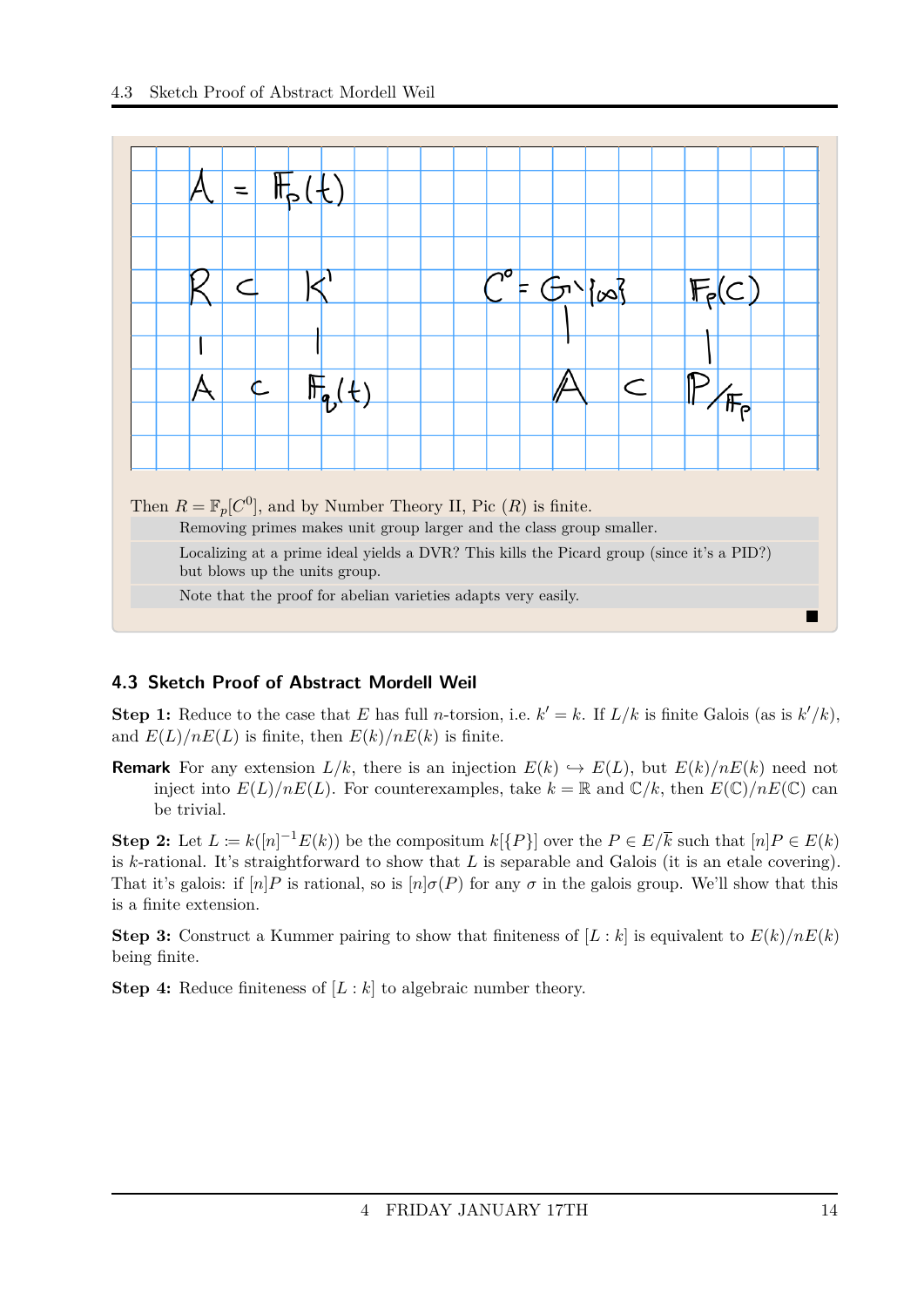### <span id="page-14-0"></span>**5 Wednesday January 22nd**

#### <span id="page-14-1"></span>**5.1 Stronger Weak Mordell Weil**

<span id="page-14-3"></span>**Theorem 5.1***(Stronger Weak Mordell-Weil).*

Let  $n \geq 2$ , k a field, char  $(K)$  not dividing  $n, E/k$  an elliptic curve  $K \coloneqq K(E[n])$ . Suppose there exists a Dedekind domain *R* with fraction field *K* such that

- Pic  $R[n]$  is finite
- The cokernel of  $x \mapsto nx$  is finite
- Then  $E(K)/nE(K)$  is finite.
- **Exercise** Take  $k = \overline{k}$ ,  $C/k$  a "nice" affine curve,  $R = k[C]$ ,  $K = k(C)$ , char (*k*) not dividing *n*. Show that if *E/k* is any elliptic curve, then the hypotheses of Stronger Weak Mordell-Weil hold, as does the conclusion, and in fact  $E(K)$  need not be finitely generated.

Uses ANT II.

#### <span id="page-14-2"></span>**5.1.1 Step 1**

Let  $L/K$  be a Galois extension and consider

$$
\iota: E(K)/nE(K) \longrightarrow E(L)/nE(L).
$$

This is not injective in general, and in fact

$$
ker(\iota) = (E(K) \bigcap nE(L))/nE(K).
$$

#### <span id="page-14-4"></span>**Proposition 5.2.**

a. There exists a map ker  $\iota \longrightarrow \text{Maps}(g_{L/K}, E[n])$ , where  $g_{L/K}$  is the Galois group of  $L/K$ . b. If  $L/K$  is finite, then ker  $\iota$  is finite

So if  $E(L)/nE(L)$  is finite, then  $E(K)/nE(K)$  is finite.

#### *Proof .*

Let  $p \in E(K) \cap nE(K)$ . Choose  $Q_p \in E(L)$  (only determined up to an *n*-torsion point) such that  $[n]Q_p = p$ . For all  $\sigma \in g_{L/K}$  we have

$$
[n](\sigma(Q_p) - Q_p) = \sigma([n]Q_p) - [n]Q_p = \sigma(p) - p = 0.
$$

Thus  $\sigma(Q_p) - Q_p \in E[n]$ .

Note: this resembles a certain coboundary map in a cohomology theory.

We then associate a map

 $\blacksquare$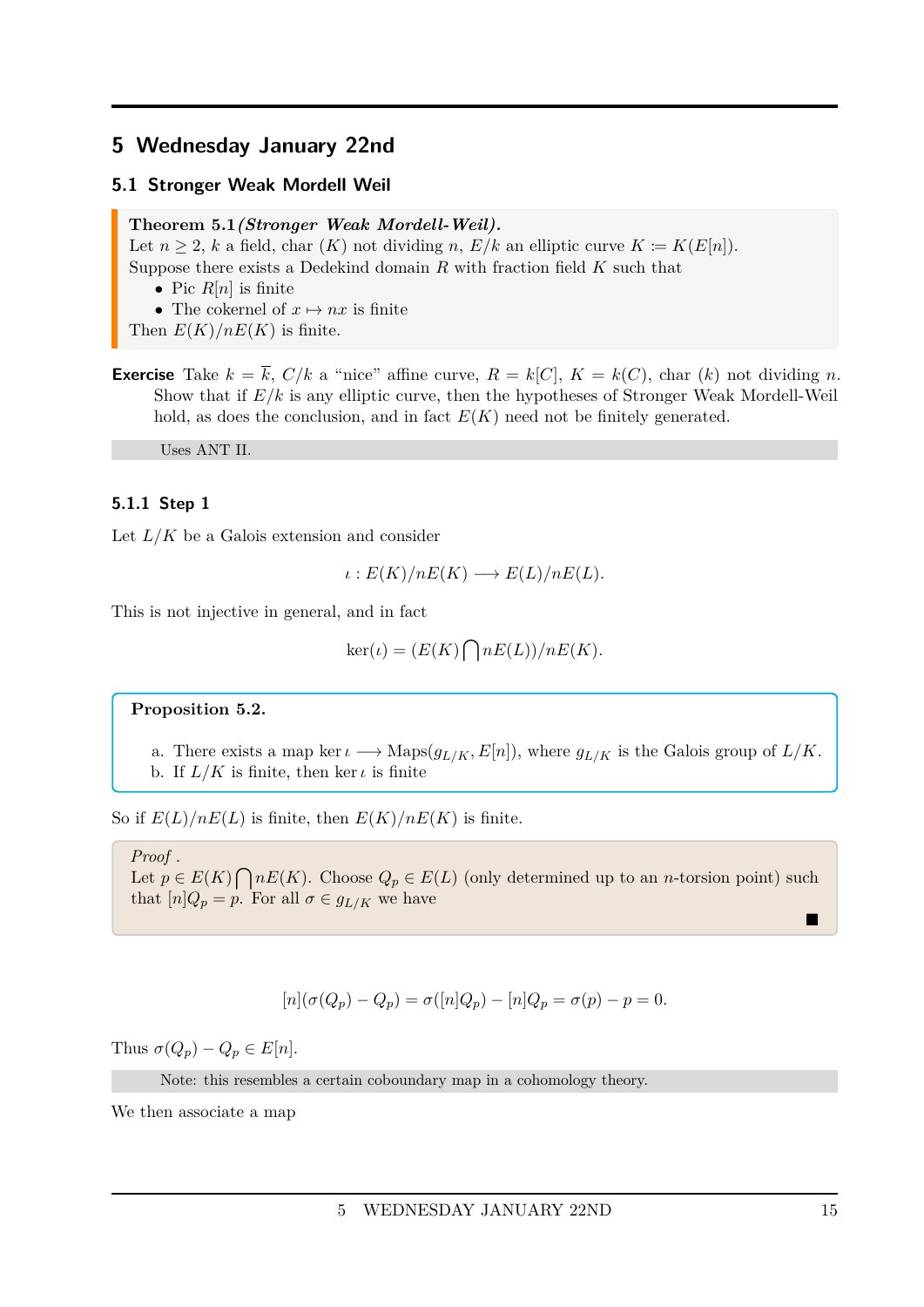$$
\lambda_p: g_{L/K} \longrightarrow E[n]
$$

$$
\sigma \mapsto \sigma(Q_p) - Q_p.
$$

Suppose that for  $p, p' \in E(K) \cap nE(L)$ , so  $\lambda_p = \lambda_{p'}$ . Then for all  $\sigma \in g_{L/K}$ , we have

$$
\sigma(Q_p - Q_{p'}) = \sigma(Q_p) - Q_p - (\sigma(Q_{p'}) - Q_{p'}) + (Q_p - Q_{p'})
$$
  
=  $\lambda_p(\sigma) - \lambda_{p'}(\sigma) + Q_p - Q_{p'}$   
=  $Q_p - Q_{p'}$ .

So  $Q_p - Q_{p'} \in E(K)$ , and thus  $p - p' = [n](Q_p - Q_{p'}) \in nE(K)$ . Thus

$$
\ker \iota = \frac{E(K) \bigcap nE(L)}{nE(K)}.
$$

From now on, we'll assume  $K = K' = K(E[n])$ .

#### <span id="page-15-0"></span>**5.1.2 Step 2**

Define the Kummer pairing.

Let  $L = K^{\text{sep}}$  and take  $p \in E[K]$  such that  $[n]Q_p = p$ , and define

$$
\lambda_p : g_k \le \text{Aut}(K^{\text{sep}}/K) \longrightarrow E[n]
$$

$$
\sigma \mapsto \sigma(Q_p) - Q_p.
$$

Note that since  $E[n] = E[n](K)$ , this no longer depends on the choice of  $Q_p$ . Define a Kummer pairing

$$
\kappa: E(k) \times g_K \longrightarrow E[n]
$$

$$
(p, \sigma) \mapsto \sigma Q_p - Q_p.
$$

<span id="page-15-1"></span>**Proposition 5.3.** This pairing satisfies the following properties:

- 1. For all  $p, q \in E(K)$  and  $\sigma \in g_k$ ,  $\kappa(p+q, \sigma) = \kappa(p, \sigma) + \kappa(q, \sigma)$
- 2. For all  $p \in E(K)$  and  $\sigma, \xi \in g_k$ ,  $\kappa(p, \sigma \xi) = \kappa(p, \sigma) + \kappa(p, \xi)$ .
- 3. For all  $p \in E(K)$ , we have  $\kappa(p, \sigma) = 0$  for all  $\sigma$  iff  $p \in nE(K)$ .
- 4. For all  $\sigma \in g_K$ , we have  $\kappa(p, \sigma) = 0$  for all  $p \in E(K)$  iff  $\sigma \in g_L$  where  $L \coloneqq K([n]^{-1}E(K))$  $K(Q_p/P \in E(K)).$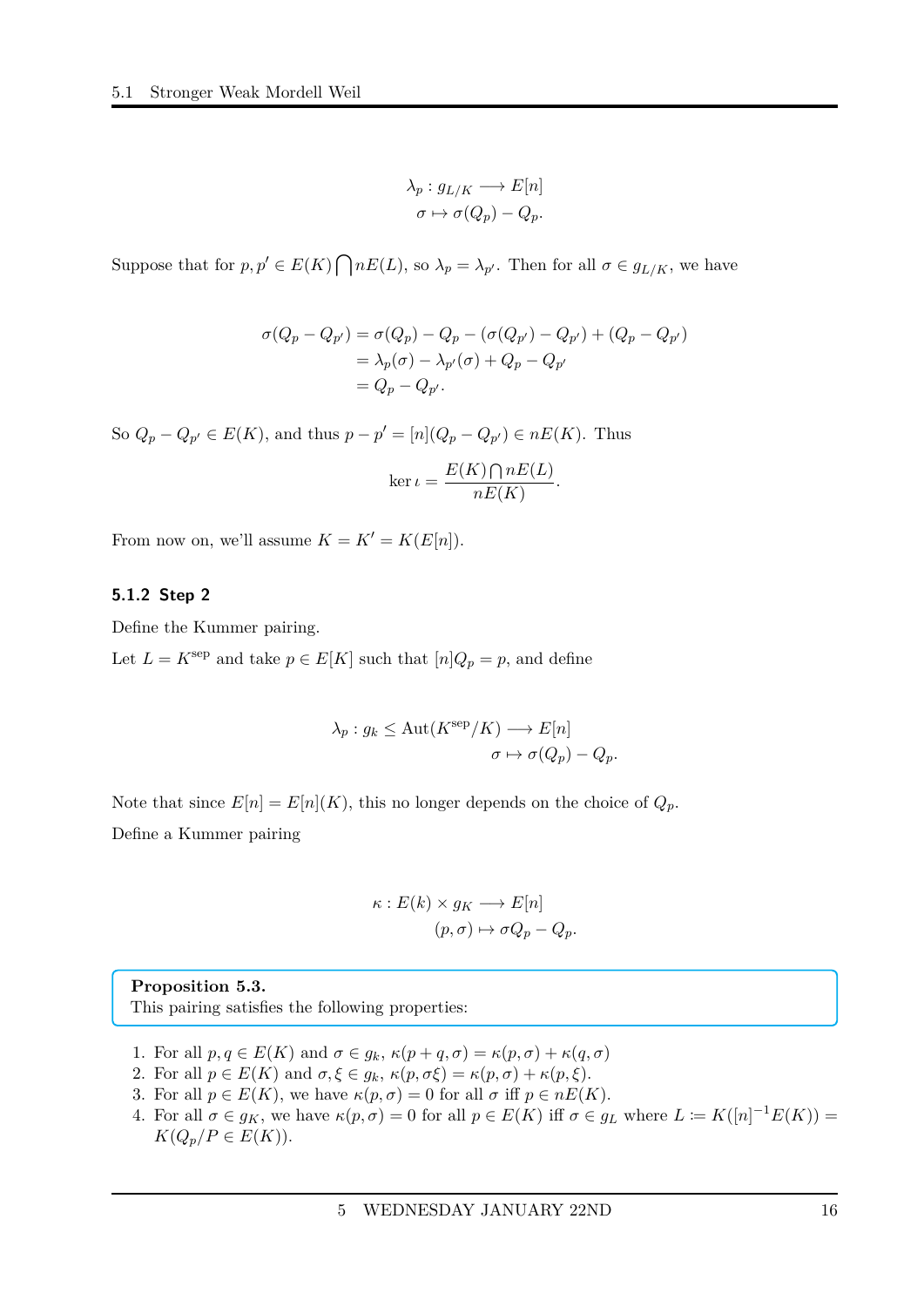So  $\kappa$  induces group homomorphisms

$$
g_K/g_L = g_{L/K} \hookrightarrow \hom(E(K)/nE(K), E[n])
$$
  

$$
E(K)/nE(K) \hookrightarrow \hom(g_{L/K}, E[n]).
$$

Thus  $E(K)/nE(K)$  is finite iff  $g_{L/K}$  is finite iff  $[L:K]$  is finite.

Thus *gL/K* is abelian of exponent dividing *n*. So we can study this using Kummer theory and class field theory.

*Proof (of 1).* Can take  $Q_{p+p'} = Q_p + Q_{p'}$ , which is a fine choice, and then  $\kappa(p+p',\sigma) = \kappa(p,\sigma) + \kappa(p',\sigma)$ . Ē

*Proof (of 2).*

$$
\kappa(p, \sigma \xi) = \sigma \xi Q_p - Q_p - \sigma \xi Q_p - \sigma Q_p + \sigma Q_p - Q_p
$$
  
=  $\sigma (\xi Q_p - Q_p) + \kappa(p, \sigma) = \sigma (\kappa(p, \xi) + \kappa(p, \sigma))$   
=  $\kappa(p, \xi) + \kappa(p, \sigma).$ 

*Proof (of 3).* For  $\sigma \in g_K$ , then  $\kappa(E(K), \sigma) = (0)$  iff  $\sigma Q_p - Q_p = 0$  for all  $P \in E(K)$  iff  $\sigma$  pointwise fixes *L* iff  $\sigma \in g_L$ .

- **Exercise** Replace  $E/k$  with  $A/k$  a commutative group scheme such that  $[n]: A \longrightarrow A$  is etale and *A*[*n*] is finite. The proof goes through without modification if char *k* doesn't divide *n* and *A/k* is an algebraic group, reduced, and of finite type.
- **Exercise** Take  $A = \mathbb{G}_m$ , the multiplicative group of *K*. Then  $A(K)/nA(K) = K^{\times}/K^{\times n}$ . Suppose *K* contains *n*th roots of unity, then regular Kummer theory gives a map  $K^{\times}/K^{\times n} \cong \text{hom}(g_K, \mu_n)$ where  $\mu_n$  are *n*th roots of unity.

This says that  $K^{\times}/K^{\times n} = \chi(g_{L/K})$  where *L* is the maximal abelian extension of *K* of exponent dividing *n*, and  $\chi(\cdot) = \text{hom}(\cdot, \mathbb{Z}/n\mathbb{Z})$ , i.e. these are Pontryagin duals.

So far, works for any algebraic group, but we'll need properness later.

### <span id="page-16-0"></span>**6 Friday January 24th**

### <span id="page-16-1"></span>**6.1 Stronger Weak Mordell-Weil**

Let K be a field,  $n \geq 2$  with char k not dividing n, and  $A/K$  a commutative algebraic group (includes abelian varieties, additive/multiplicative groups, etc). Assume that *K* contains all *n*th roots of unity (we showed that this can be assumed).

П

 $\blacksquare$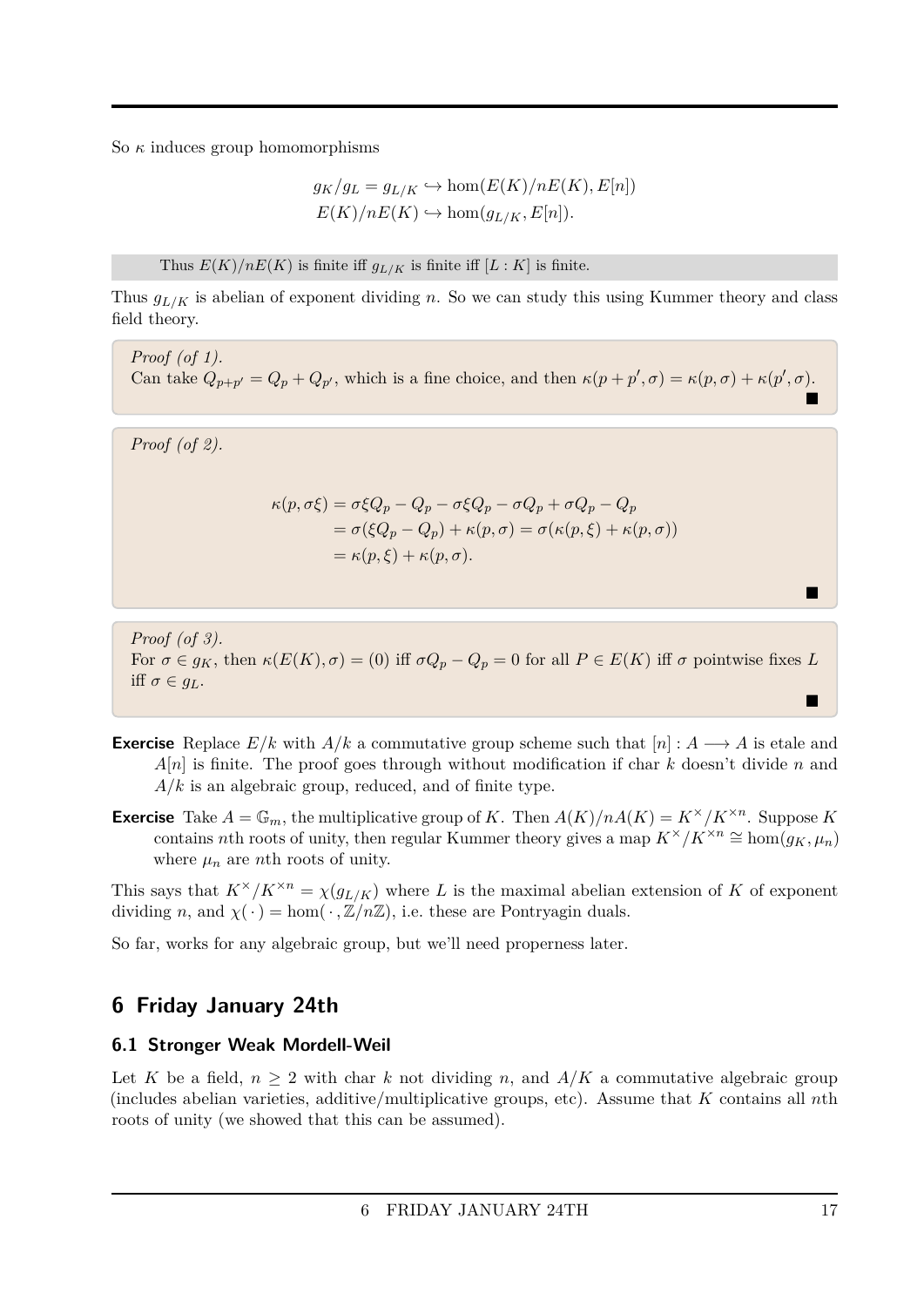Let

$$
L \coloneqq K([n]^{-1}A(K)) = K(\left\{Q \in A(K^{\text{sep}}) \mid [n]Q \in A(K)\right\}).
$$

We've shown that  $L/K$  is Galois, and moreover abelian of exponent dividing *n* and  $L/K$  is finite iff  $A(K)/nA(K)$  is finite.

Take  $K = \mathbb{Q}$ , then  $\mathbb{Q}[p]$  for every *p* gives infinite extensions.

We want to show that if  $A = E$  is an elliptic curve (or an abelian variety) and K is the fraction field of some Dedekind domain *R* with some finiteness condition on Pic  $(R)$  and  $R^{\times}$ , then  $L/K$  is finite.

#### <span id="page-17-0"></span>**6.1.1 Step 3**

Let  $\mathfrak{p} \in \text{maxSpec } (R)$  with  $\mathfrak{p}$  not dividing *n* such that *E* has good reduction at  $\mathfrak{p}$ .

Take an *R*-integral Weierstrass equation *W/R* for *E*, then the discriminant satisfies  $\Delta(W) \neq 0$ . So just exclude the (finitely many) primes where  $\mathfrak{p} \mid \Delta(W)$ . For abelian varieties, reducing the equations mod *p* can result in singularities for only finitely many *p*.

Then  $L/K$  is unramified at  $\mathfrak p$  (i.e. it's ramified at only finitely many primes).

*Proof:* We have

$$
L = \prod_{Q \mid n[Q] = P \in E(K)} L(Q)
$$

as a compositum of extensions, so it's enough to show that

$$
L_p := \prod_{[n]Q = p, \ p \in E(K)} K(Q)
$$

is unramified over *K*.

Take integral closures:

Take the inertia group

$$
I \coloneqq I(\mathfrak{p} \mid p) = \left\{ \sigma \in g_{L_p/k} \sigma(\mathfrak{p}) = \mathfrak{p}, \sigma \curvearrowright S_p/\mathfrak{p} = \mathrm{id} \right\} \in \mathrm{Aut}(L_p/K).
$$

We want to show that  $\forall \sigma \in I$ ,  $\sigma(Q) = Q$ . We have

$$
0 = \sigma(P) - P = \sigma([n]Q) = [n]Q = [n](\sigma Q - Q)
$$

and thus  $\sigma Q - Q \in E[n] = E[n](K)$ .

We now introduce the reduction map

$$
r: E(L_p) \longrightarrow \tilde{E}(S/\mathfrak{p}),
$$

where we use the fact that we can complete at  $\mathfrak p$  and then take a reduction to obtain a map  $E(L_p) \longrightarrow E(\widehat{L}_p) \longrightarrow \widetilde{E}(S/p)$ , which is where we use the fact that the reduction is good.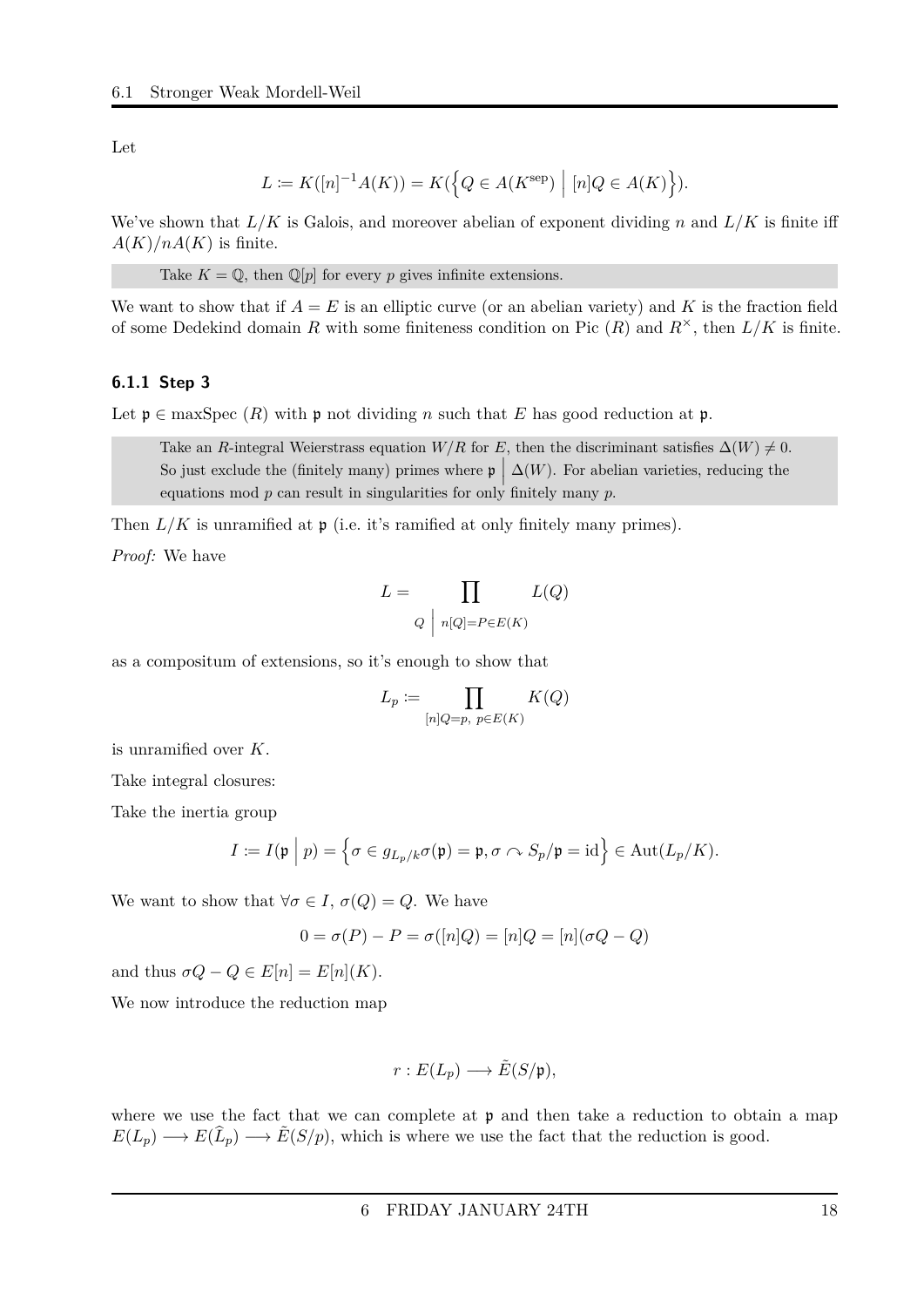

Figure 1: Image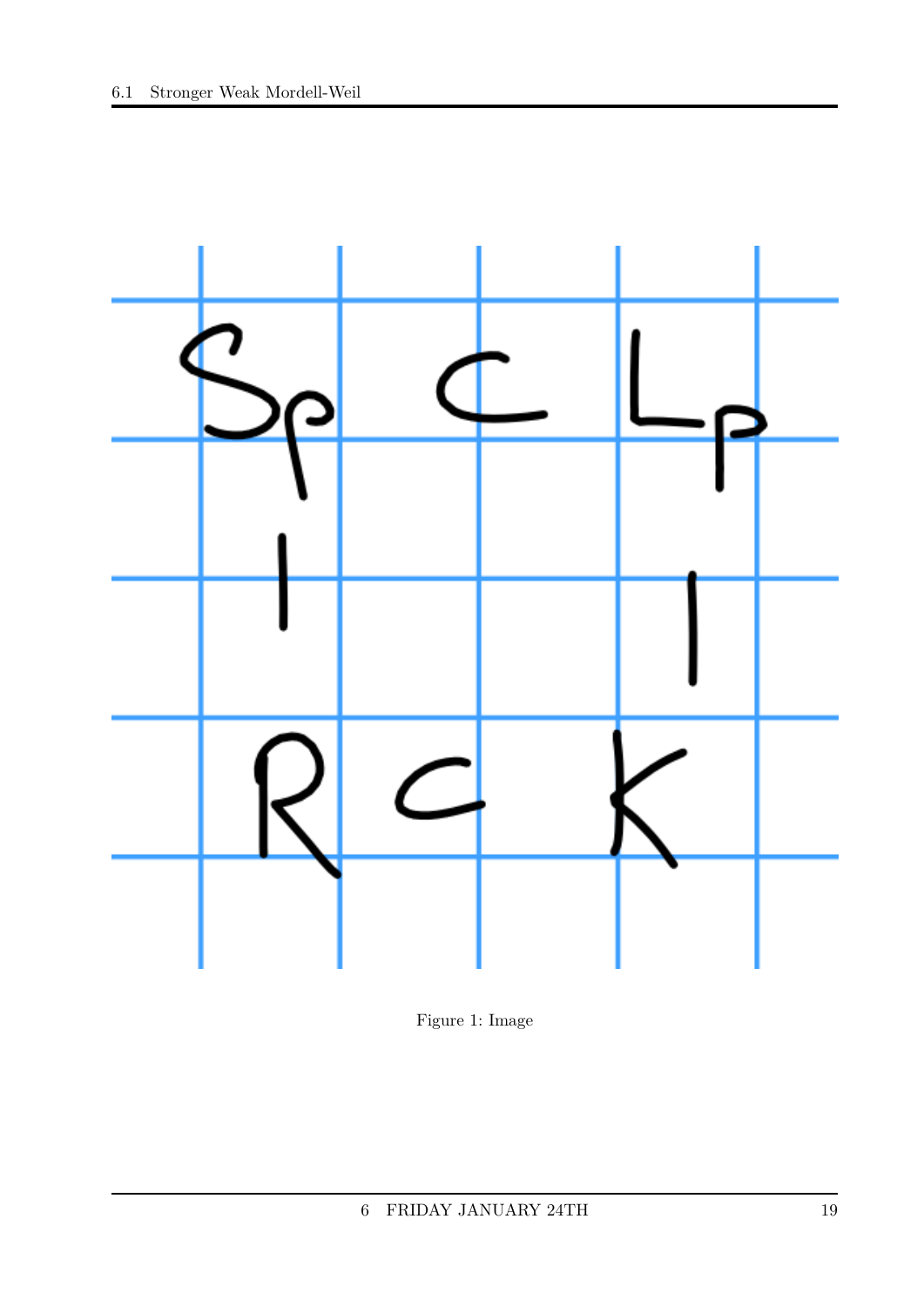We know  $\sigma Q - Q$  is *n*-torsion. Then *r* is a homomorphism, so  $r(\sigma Q - Q) = r(\sigma Q) - r(Q) = 0$  by the definition of the inertia group. So  $\sigma Q - Q$  is an *n*-torsion point in the kernel of the reduction map.

Fact from elliptic curves I (Silverman Ch. 7), the only torsion in the kernel of the reduction map is char  $(S/p)$ -primary torsion. Since char  $(S/p)$  does not divide *n* here, ker  $r = 0$ , so  $\sigma Q = Q$ .

In the case of abelian varieties: The kernel of a good reduction is a formal group law of *g* dimensions. Reference: Prop 3.1, Clark and Xales (?) 2001. Here is where it doesn't work for G*m*. Projective variety: clear denominators for the fraction field, now need to look at integral points?

### <span id="page-19-0"></span>**6.1.2 Step 4: Number Theory**

Let  $S \subset \text{maxSpec}(R)$  be the finite set of *p* such that  $p \mid n$  (using global characteristic assumption here) or *E* has bad reduction at *p*. Then take  $L = K([n]^{-1}E(K))$ . We know  $L/K$  is abelian of exponent dividing *n*, and is a compositum of extensions  $L_Q$ , each of bounded degree at most  $n^2$ , each unramified outside of *S*.

Q is an *n* division point of something *k* rational. Multiplication by *n* has degree  $n^2$ , so  $[K_Q: K] < n^2$ .

<span id="page-19-1"></span>**Theorem 6.1***(Hermike - Minkowski).* Let  $d \in \mathbb{Z}^+$ , *K* a number field, and  $s \subset \max \operatorname{Spec} \mathbb{Z}_\ell$  finite. Then

#{ $L/K$  of degree *d* unramified outside of  $S$ } <  $\infty$ .

One of a few finiteness theorems in elliptic curves/NT, probably the hardest one. Galois extension like branched cover, too few preimages. Take surface with marked points (corresponding to prime) and take all branched covering spaces that fix the degree and only ramify at those points. I.e. take unramified coverings. Then  $\pi_1$  is free and f.g., which is the analogy here.

*Proof:* See Neukirch Ch. 3, 2.13, or Milne's ANT Theorem 8.42. Use Hermite's theorem that any given  $\Delta \in \mathbb{Z}$  can only be the discriminant  $\Delta(K)$  for finitely many K.

If *K* is a number field, then take  $R = \mathbb{Z}_k$  and we're done.

Otherwise, let  $R_s \coloneqq \bigcap$ p∈maxSpec (*R*\*S*)  $R_p$ . Then  $R_s$  is a Dedekind domain, maxSpec  $R_s = \max$ Spec  $(R \setminus R_p)$ 

*S*). Also Pic  $(R_s)$  is a quotient Pic  $(R) / \langle [\mathfrak{p}] | \mathfrak{p} \in S \rangle$ .

Assume Pic *R* is finitely generated, then so is Pic *Rs*. If so, by enlarging *S*, we can make *R<sup>s</sup>* a PID.

Note  $R_s$  is not necessarily a localization, although it could be, so we expect the unit group to get bigger.

<span id="page-19-2"></span>**Theorem 6.2***(Pete's CA Notes Lemma 23.4).* Let *R* be a Dedekind domain and  $R \subset T \subset K$ . Then a.  $T^{\times}/R^{\times}$  is torsion-free.

Ē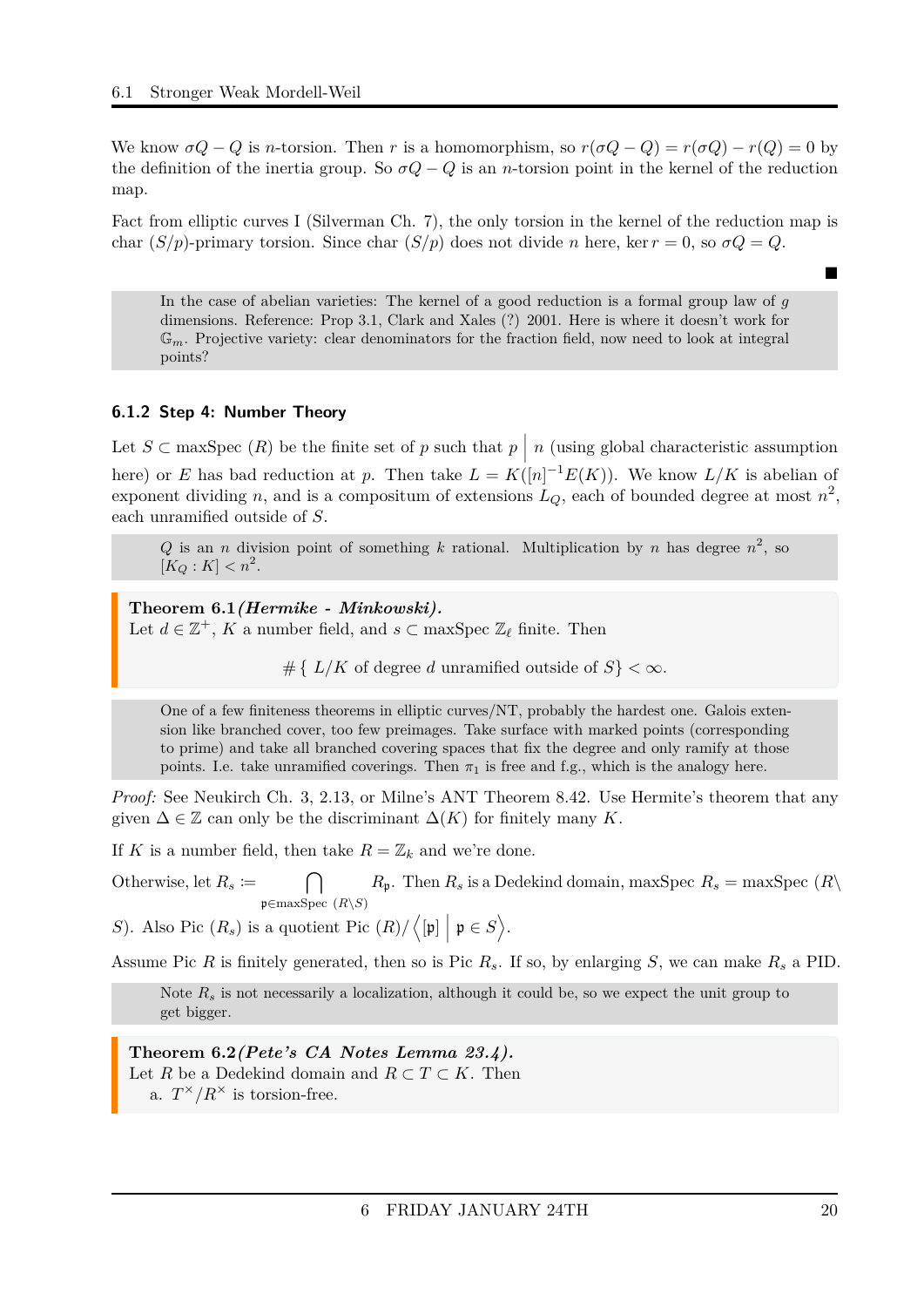- b. Let  $\mathfrak{p} \in \text{maxSpec}$ ? and define  $T \coloneqq \bigcap R_q$ . TFAE:
- $T^{\times}/R^{\times} = \mathbb{Z}$ .

$$
\bullet T^{\times} \supsetneq R^{\times}.
$$

c. 
$$
[p] \in \text{Pic } R[?].
$$

So killing off primes either adds factors of  $\mathbb Z$  or does nothing at all.

By the lemma, passing from *R* to  $R_s$  by killing finitely many maximal ideals, if Pic *R* and  $R^{\times}$  are both finitely generated, then they are still finitely generated for  $R_s$ . Thus we can assume  $R_s$  is a PID.

Proof of theorem next time. Need ramification and taking *n*th roots in local fields.

 $q\neq p$ 

# <span id="page-20-0"></span>**7 Monday January 27th**

### <span id="page-20-1"></span>**7.1 Weak Mordell-Weil: Finishing the Proof**

Recall that  $n \geq 2$ , K a field with char K not dividing p,  $E/K$  an elliptic curve, R a Dedekind domain with fraction field  $K(E[n])$  such that Pic *R* and  $R^{\times}$  are finitely generated. Then  $E(K)/nE(K)$  is finite.

We've shown:

- May take  $K = K(E[n])$ , so  $K$  contains the *n*-torsion and all *n*th roots of unity  $\mu_n \in K$ .
- *R* a PID with fraction field *K*,
- $E(K)/nE(K)$  is finite iff  $L := K([n]^{-1}E(K))$  is a finite degree extension over K.
- *L/K* is abelian of exponent dividing *n*
- $L/K$  is only ramified over  $\mathfrak{p} \in \text{Spec } (R)$  if  $p \mid n$  or  $E$  has bad reduction at  $\mathfrak{p}$  (so bad reduction at only finitely many primes).

Last step of the proof:

### <span id="page-20-2"></span>**7.1.1 Applying Kummer theory to show** *L/K* **is finite**

### **Lemma 7.1.**

Let *K* be a field with a discrete valuation  $v: K \to \mathbb{Z} \cup \{ \infty \}$  such that  $v(n) = 0$ . When are Kummer extensions unramified? Every Kummer extension *L* is a compositum  $L \coloneqq K(a^{1/n})$ . Then  $L/K$  is unramified at *v* iff *n* divides  $v(a)$ .

```
Proof (of Lemma).
```
 $\implies$ : We can extend *v* to *L*, and *v* is unramified iff  $v(L^{\times}) = \mathbb{Z}$ . Noting that  $v(a^{1/n}) = \frac{1}{n}v(a)$ , if we suppose  $v(L^{\times}) = \mathbb{Z}$ , we're done.

 $\leftarrow$  :

Can check being unramified by passing to completion.

Pass from *K* to the completion  $K_v$  and let  $\pi$  be a uniformizer, so  $v(\pi) = 1$ . Then define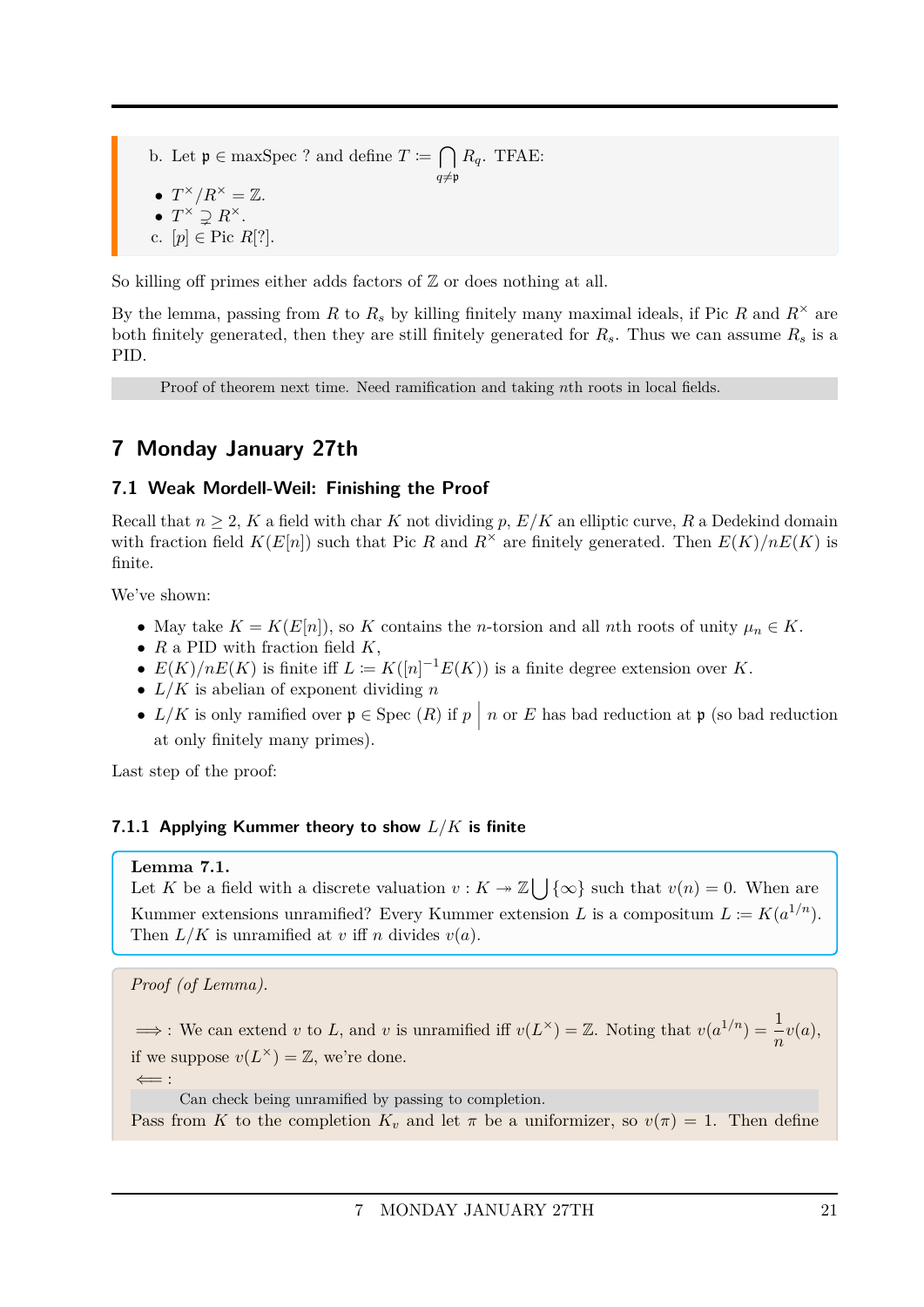$a' = a/\pi^{v(a)}$ , so  $v(a') = v(a) - v(a) = 0$  and thus  $a \in R_v^{\times}$ . Writing

$$
a/a' = \pi^{v(a)} \in (K^\times)^n,
$$

so  $K(a^{1/n}) = K((a')^{1/n})$ . So we reduce to the case  $v(a) = 0$ . Since  $R_v$  is integrally closed, we have  $x \in K_v^{\times n} \iff x \in R_v^{\times n}$ , so there is an isomorphism

$$
R_v^\times/R_v^{\times n}\cong k_v^\times/k_v^{\times n}
$$

which follows from Hensel's Lemma. Thus  $K_v(a^{1/n})/K$  is unramified. Standard argument from NT II.

Now let  $S \subset \text{Spec } R$  be the set

$$
S = \left\{ \mathfrak{p} \in \text{Spec } R \mid \mathfrak{p} \mid n \text{ or } E \text{ has bad reduction at } \mathfrak{p} \right\},\
$$

and

$$
T_S = \left\{ a \in K^{\times}/K^{\times n} \mid \forall \mathfrak{p} \in \text{Spec } (R \setminus S), n \mid \text{Ord}_p(a) \right\}.
$$

We will be done if  $T<sub>S</sub>$  is finite.

#### **Claim 7.2.**

There exists a surjective group homomorphism  $\psi : R^{\times} \longrightarrow T_S$ .

Then since  $R^{\times}$  is finitely generated, so is its image, but if  $T_S = T_S[n]$  is an *n*-torsion group, this forces  $T<sub>S</sub>$  to be finite.



Take  $\overline{a} \in T_s$  and lift it to  $a \in K^\times$ , and consider (*a*) as a fractional  $R_s$  ideal; it is an *n*th power. So write  $(a) = I^n$  for *I* another fractional  $R_S$  ideal.

Really only need to assume that the class group of *R<sup>S</sup>* does not have *n*-torsion.

Since  $R_S$  is a PID,  $I = (b)$ , so  $(a) = (b)^n = (b^n)$  so there is some  $u \in R_S^{\times}$  with  $a = ub^n$ . But then

$$
\overline{a} = \psi(a) = \psi(u)\psi(b^n) = \psi(u),
$$

so  $\psi$  is surjective.

This finishes the proof of weak Mordell-Weil.

П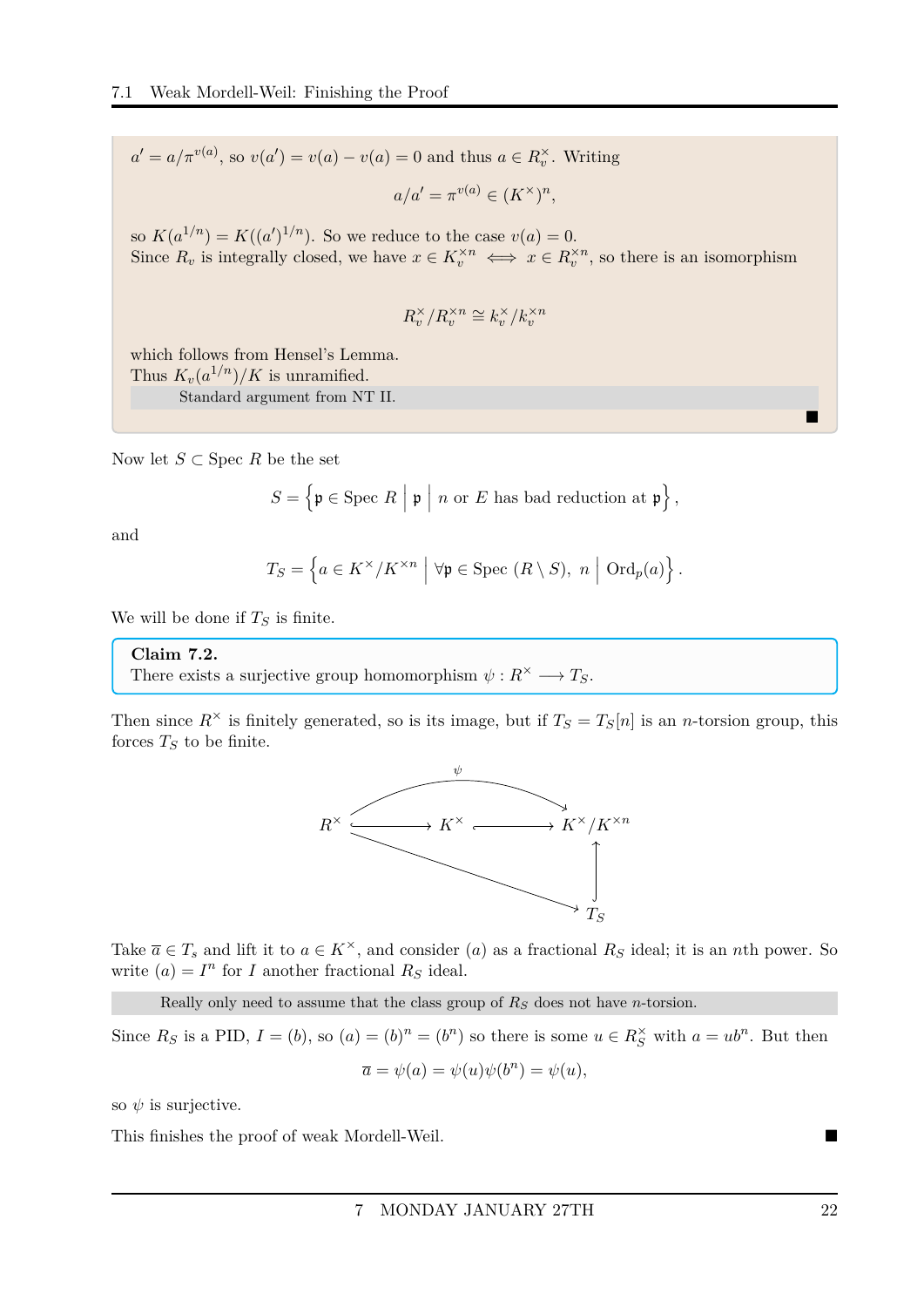- **Remark** We could weaken the assumptions to *R* with fraction field  $K(E[n])$  such that (Pic *R*)[*n*] is finite and  $R^{\times}/R^{\times n}$  is finite.
- **Exercise** Let  $k = \overline{k}$  and  $C/k$  be a "nice" affine curve. Let R be the affine coordinate ring of C, i.e.  $R = k[C]$ , and  $K = k(C)$  with char  $(k)$  not dividing *n*. Show that if  $E/K$  is an elliptic curve then  $E(K)/nE(K)$  is finite.

*n*-torsion on an abelian group is finite. Note that the Mordell-Weil group here may not itself be finite! Also note that proof almost goes through for abelian varieties, since we didn't use anything particular to elliptic curves.

### <span id="page-22-0"></span>**7.2 Height Functions**

<span id="page-22-1"></span>**Definition 7.2.1** (Product Formula Field)**.** A **product formula field** is a triple  $(K, \Sigma_K, A)$  where *K* is a field,  $\Sigma_K$  is a set of places on *K*, and *A* is a set of normalizing constants.

#### <span id="page-22-2"></span>**Definition 7.2.2** (Place)**.**

A **place** *v* on a field *K* is an equivalence class of absolute values  $|\cdot|: K \longrightarrow [-,\infty) \subset \mathbb{R}$ , where e.g. the equivalence is given by absolute values inducing the same topology.

Here we don't mind if raising to some power invalidates the triangle inequality, as long as raising to *some* power preserves it.

See ultrametric, Archimedean.

 $\Sigma_K$  is **a** set of equivalence classes of absolute values (not necessarily all) such that

1. **(PF1)**

$$
\Sigma_K^{\text{Arch}} \subset \Sigma_K.
$$

2. **(PF2)** For all  $x \in K^{\times}$ ,

$$
\# \left\{ v \in \Sigma_K \; \Big| \; |x|_v \neq 1 \right\} < \infty.
$$

A non-Archimedean valuation in  $\Sigma_K$  satisfies  $|x|_v = c_v^{-v(x)}$  for some rank 1 valuation  $v : K \longrightarrow$  $\mathbb{R} \bigcup \infty$  with  $c_v > 1$ , and A is that data of a choice of  $c_v$  for each non-Archimedean v.

3. **(PF3)** For all  $x \in K^{\times}$ , we have

$$
\prod_{v \in \Sigma_K} |x|_v = 1.
$$

Note that we don't care about the  $c_v$ s necessarily, but we do need to choose them to preserve this product formula.

All global fields are PFFs, so we'll use this to define height functions on projective spaces.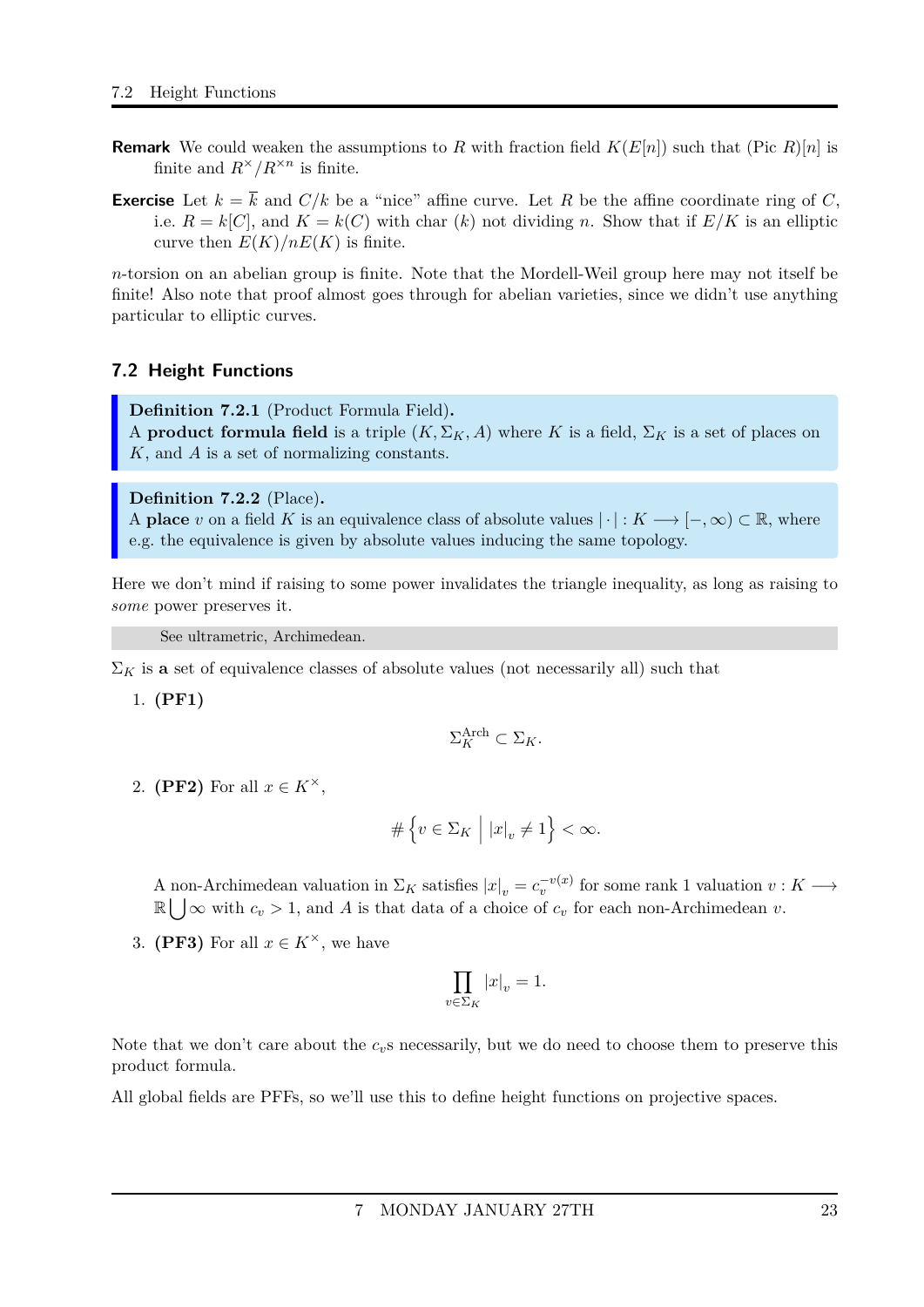### <span id="page-23-0"></span>**8 Wednesday January 29th**

### <span id="page-23-1"></span>**8.1 Remarks on Weak Mordell-Weil**

### <span id="page-23-3"></span>**Definition 8.0.1** (Small Groups)**.**

A profinite group (e.g. group occurring as an absolute Galois group) is **small** if for all  $n \in \mathbb{Z}^+$ , the set of open subgroups of *g* of index *n* is finite.

### <span id="page-23-5"></span>**Proposition 8.1.**

For any  $q = q_K = \text{Aut}(K^{\text{sep}}/K)$ , *g* is small iff *K* has only finitely many separable extensions of any fixed degree *d*.

#### <span id="page-23-4"></span>**Definition 8.1.1** (Big Fields)**.**

A field *K* is *big* iff its Galois group  $q_K$  is small.

**Warning**: In general not related to cardinality.

If *K* is big and contains *n*th roots of unity  $\mu_n \in K$ , then for all  $n \geq 2$ , the maximal abelian extension of exponent dividing *n* is finite (by Kummer theory) Therefore, if *A/K* is any commutative algebraic group (plus conditions?), then  $A(K)/nA(K)$  is finite.

Fields that are big:

- Finite fields
- Algebraically closed fields
- R and any real closed field  $\iff$
- *p*-adic fields

But  $\mathbb{F}_q((A))$  is *not* big.

The Weak Mordell Weil proof goes through if you look at integral points instead of just rational points. Dirichlet unit theorem gives WMW for the multiplicative group.

### <span id="page-23-2"></span>**8.2 Height Functions**

Let  $(K, \Sigma_K, A)$  be a product formula field where K is a number field and  $K = k(C)$  for  $C/K$  is a nice curve for *k* any field.

Don't need to assume separability, but we will!

A height function is a function  $H : \mathbb{P}^n(K) \longrightarrow \mathbb{R}$ . We assume the product formula field K has the *Northcott property*, i.e.  $\left\{p \in \mathbb{P}^n(K) \mid H(P) \leq R\right\}$  is finite for ever *n* and every *R*.

**Remark** A number field *K* has the Northcott property, and *k*(*C*) has this property iff *k* is finite.

- 1. This gives an estimate for change in *H* under finite morphisms  $f: \mathbb{P}^n \longrightarrow \mathbb{P}^m$ .
- 2. For  $E/K$  with  $y^2 = P_S(x)$ , then  $H: E(K) \longrightarrow \mathbb{R}$  given by  $p \mapsto H([X(p):1])$ .

View  $X: E \longrightarrow \mathbb{P}^1$  is a 2:1 map given by taking *x* coordinates.

Sticking point: The "near-quadraticity" of *H*, i.e. the second property of height functions. We won't have Weierstrass equations for abelian varieties, so we don't want to do this. Instead, we'll develop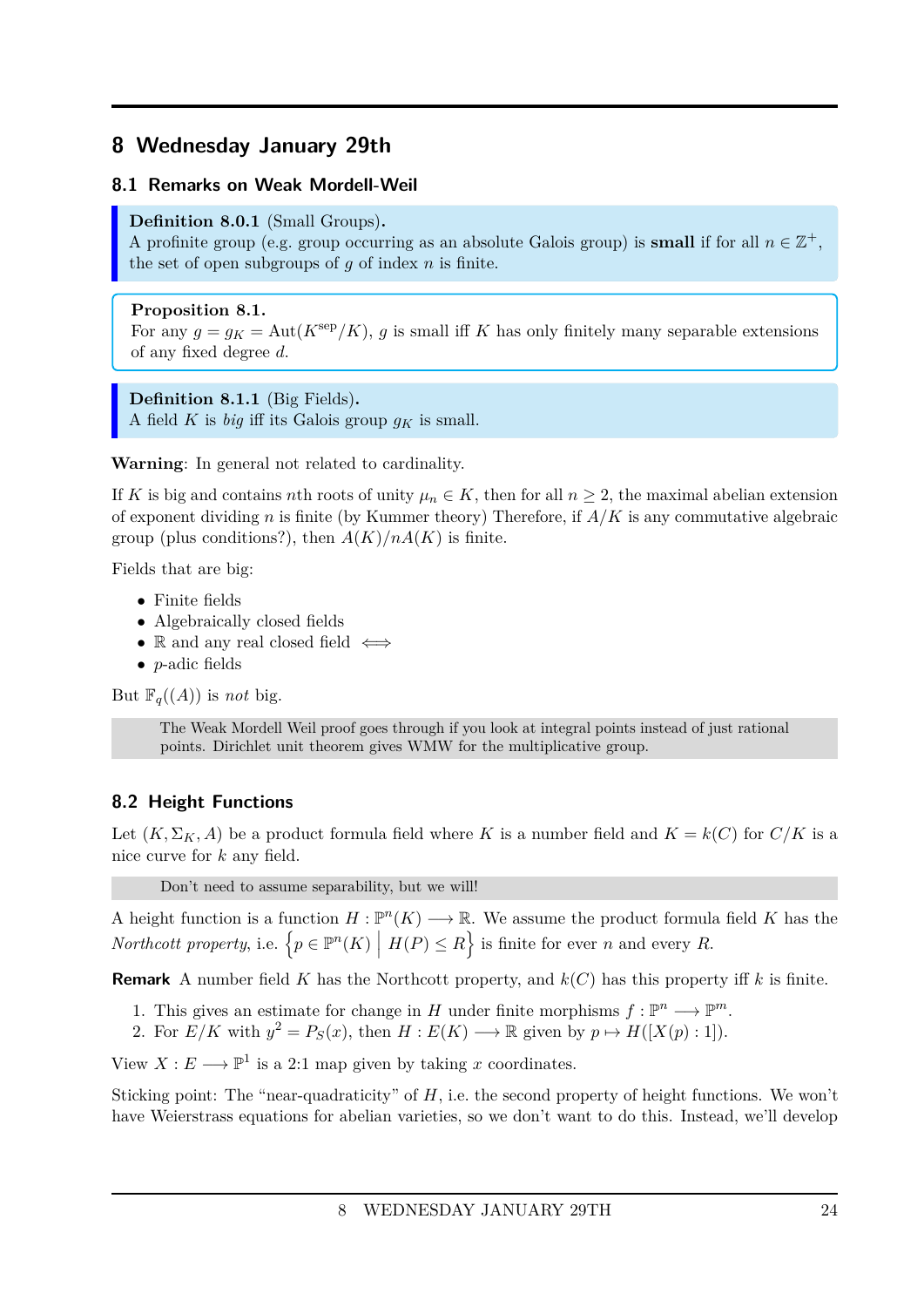- 1. Weil's height machine
- 2. Néron-Tate canonical heights on abelian varieties *A/K*.

Note that if  $(x_0, \dots, x_n) \in \mathbb{P}^n(\mathbb{Q})$ , where  $\mathbb Q$  is the fraction field of  $\mathbb Z$ , a UFD, so this is a UFD. Appropriately clearing denominators, we can get  $gcd(x_0, \dots, x_n)$ . So  $H(x_0, \dots, x_n) = \max_{0 \le i \le n} |x_i|$ , and (check!) the Northcott property holds.

Let  $(K, \Sigma_K, A)$  where  $\Sigma_K$  is a set of inequivalent places  $|\cdot|_v$ .

- 1. PFF1: The Archimedean places  $\Sigma_K^{\text{Arch}}$  have valuations  $v : K \longrightarrow \mathbb{R} \bigcup \infty$  where  $|\cdot|_v = c_v > 1$ .
- 2. PFF2: For all  $x \in k^{\times}$ ,  $|x|_v = 1$  for all *v*.
- 3. PFF3: Height is invariant under scaling, i.e. for all  $x \in k^{\times}$ ,  $\prod$ *v*∈Σ*<sup>K</sup>*  $|x|_v = 1.$

**Example 8.1.** Take  $K = \mathbb{Q}$ , then

- $\bullet$   $|x|_p = p^{-\text{Ord}_p(x)}$
- $|x|_{\infty} = |x|$  the standard real absolute value
- $|x|_{\infty} = \left(\prod$ *p*  $|x|_p$  $\setminus$ <sup>-1</sup> for all  $x \in \mathbb{Z}^{\bullet}$ .

#### **Example 8.2.**

*k* any field,  $R = k[t]$ , and  $K = k(t)$ . Then it's not quite true that  $\Sigma_K = \{v_p, p \text{ monic irreducible polynomials } \Sigma_K = k[t]$ . Question: what is  $C_{v_p}$ .

For  $c > 1$ , we can write

$$
|\cdot|_p \coloneqq c^{-v_p}.
$$

Write  $x = \varepsilon p_1^{a_1} \cdots p_r^{a_r}$  with the  $p_i$  monic irreducibles and  $\varepsilon \in k^{\times}$ . Then

$$
\prod_p |x|_p = \prod_p c^{-v_p(x)} = c^{-\sum^r a_i}.
$$

But this isn't one! We don't have the "counterbalance" here, so we may want to add an infinite place to compensate.

**Remark** If *k* is algebraically closed, then  $p_i = t - x_i$  and  $\sum a_i = \deg v$ . Adding a place: Define  $v_{\infty}(f/g) = v_{\infty}(f) - v_{\infty}(g)$ , and

$$
|\cdot|_{v_{\infty}} = c^{-v_{\infty}(f/g)} = c^{\deg f - \deg g}.
$$

This yields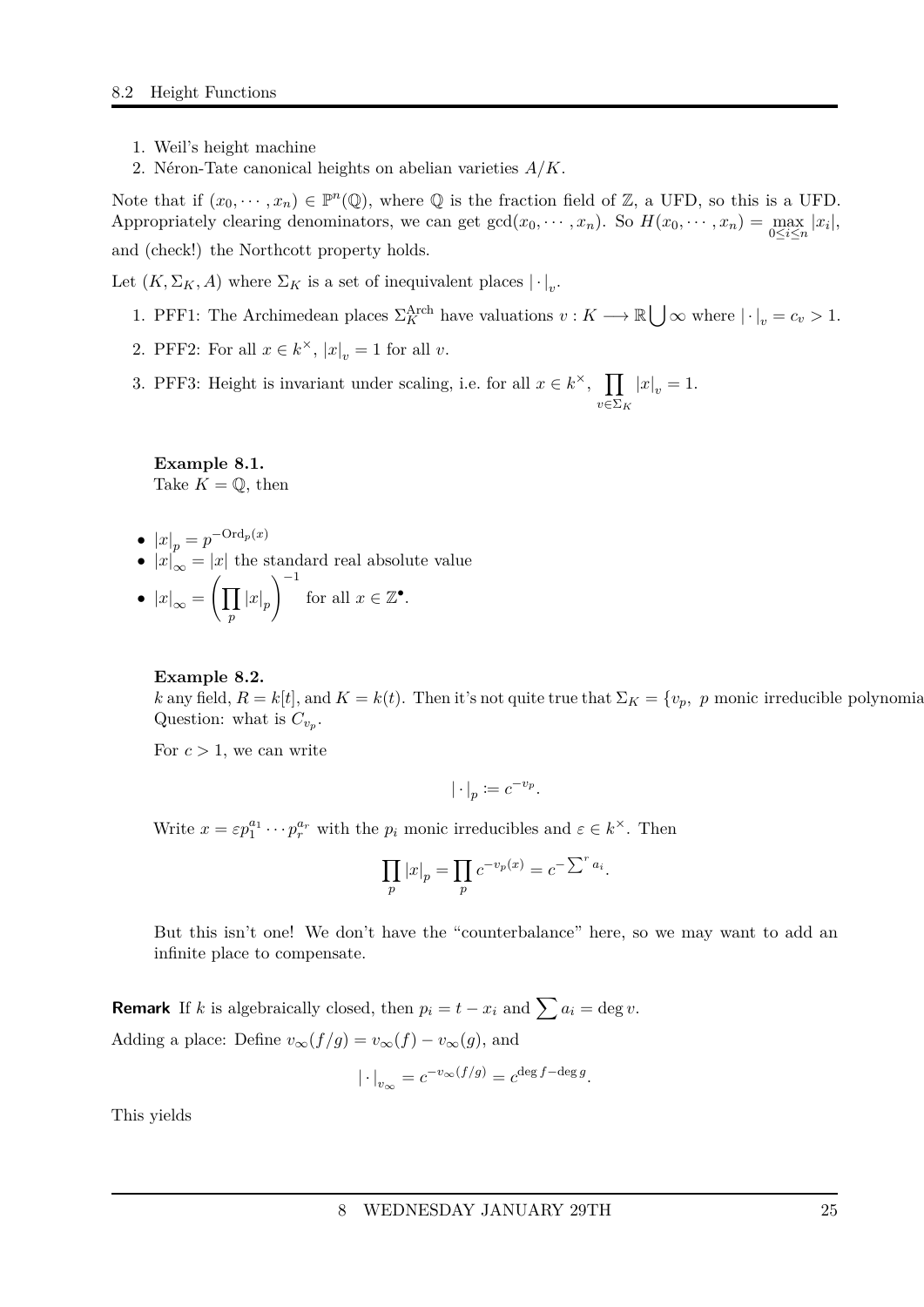$$
|x|_{\infty} \prod_{p} |x|_{p} = \prod_{p} C^{-v_{p}(x)} C^{\deg x}
$$

$$
= c^{-\sum_{p} a_{i}} C^{\deg x}
$$

$$
= C^{-\deg x} C^{\deg x}.
$$

In general,

$$
\deg\left(\prod_{i=1}^r p_1^{a_1}\cdots p_r^{a_r}\right)=\sum_{i=1}^r a_i\deg(p_i).
$$

Then

$$
k_v := \deg p_v \cdot c
$$
 and  $|x|_p := C^{-\deg(p)v_p(x)}$ .

### <span id="page-25-0"></span>**9 Friday January 31st**

#### <span id="page-25-1"></span>**9.1 Finite Separable Extensions are PFFs ?**

Given a product formula field (PFF)  $(K, \Sigma_K, A)$ , recall that we want the product formula:

$$
\forall x \in K^{\times}, \quad \prod_{v \in \Sigma_K} |x|_v = 1.
$$

We want to show that given any finite separable extension  $L/K$ , endow it with a PF structure where the places of *L* are given by  $\Sigma_L =$  all extensions of  $v \in L/K$  to *L* (?)

Note that separability is not necessary but does simplify things, c.f. Serre.

The structure for *A*: to be decided.

A technical remark: A global field is given by  $K = \mathbb{F}_q(C)$  where  $C/\mathbb{F}_q$  is a nice curve.

Then  $\mathbb Q$  has a PF structure,  $K(t)$  has a PF structure. Note that the extensions over  $\mathbb Q$  will be separable, since we're in characteristic zero, so the question is about separable extensions over  $K(t)$ .

If  $C/K$  is a nice curve over any field, then there exists a finite degree extension  $K(C)/K(t)$  iff  $C \stackrel{f}{\to} \mathbb{P}^1$ .

Reminder: Noether's normalization, integral affine variety over any field, can geometrically map it down to affine d-space via an algebraic (finite) map. So we end up with a finitely generated module over a polynomial ring.

We want a separable extension, and from field theory, since  $\mathbb{F}_q$  is perfect we can find  $\mathbb{F}_q(t) \subset \mathbb{F}_q(C)$ which is separable.

If  $k$  is any perfect field, then we can find a separable Noether normalization. If  $K/k$  is a finitely generated field extension of transcendence degree *d*. Moreover, we can find an extension

$$
K \xrightarrow{\text{finite, separable}} k(f_1, \cdots, f_d) \longrightarrow k.
$$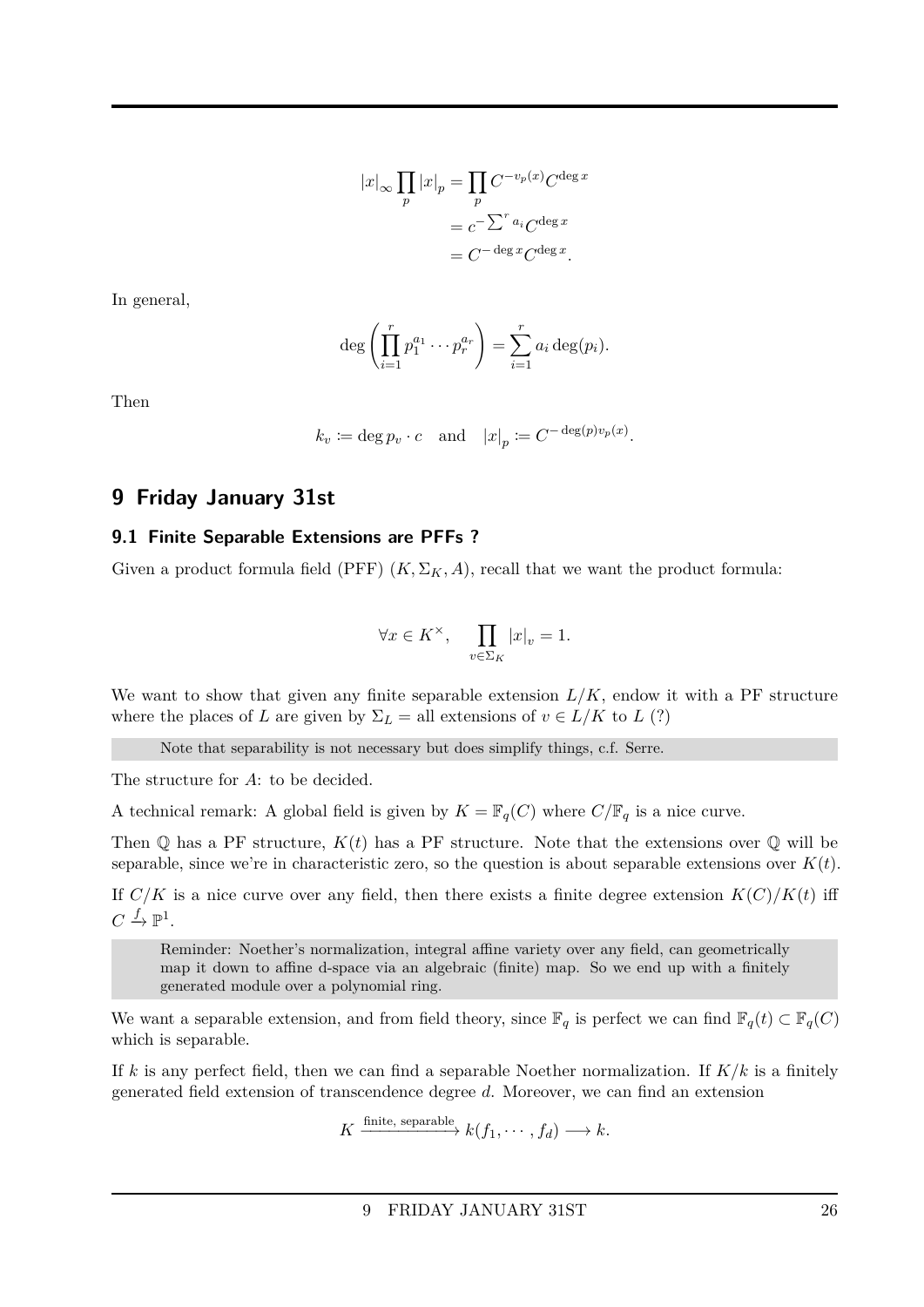So let  $L/K$  be degree *d* and separable. There is a surjective map  $\Sigma_L \rightarrow \Sigma_K$  with fibers of size  $\leq d$ . For  $v \in \Sigma_k$ , this is defined by  $L_v := L \otimes_k K_v$ , and if  $L/K$  is separable then  $L \cong k[t]/(f)$  where f is separable and irreducible. Thus  $L_v \cong K_v[t]/(f)$  where  $f = f_1 \cdots f_r$  which are irreducible over  $K_v$ . By the Chinese Remainder Theorem,

$$
L_v \cong \prod_{i=1}^r K_v[t]/(f_i) \cong \prod_{w \mid v} L_w.
$$

Primitive element theorem: finite separable extensions of fields are generated by one element.

How do we extend the norm? For  $x \in C_w$ , define

$$
|x|_w := |N_{L_w}/K_v(x)|_v^{\frac{1}{d}}
$$

where *d* is the global degree  $d = [L : K]$ .

Note that the exponent here is not necessary to get the product formula, but it works anyway and is useful when we later look at heights.

**Lemma 9.1.** For  $x \in C$ ,

$$
\prod_{w \mid v} |x|_{w} = \left| N_{L/K}(x) \right|_{v}^{\frac{1}{d}}.
$$

This yields the normalization *AL*.

<span id="page-26-1"></span>**Theorem 9.2***(Finite Separable Extensions are PFFs).* The product formula holds, i.e.  $(L, \Sigma_K, A)$  is a PFF.

For all  $x \in L^{\vee}$ , we have

$$
\prod_{w \in \Sigma_L} |x|_w = \prod_{v \in \Sigma_K} \prod_{w \mid v} |x|_w = \prod_{v \in \Sigma_K} |N_{L/K}(x)|_v^{\frac{1}{d}} = 1
$$

by the product formula on *K*.

#### <span id="page-26-0"></span>**9.2 Height Functions**

For  $(K, \Sigma_K, A_K)$  a PFF, define  $x := (x_0, \dots, x_n) \in \mathbb{A}^{n+1}(K)$  and

$$
H(x) := \prod_{v \in \Sigma_K} \max_{0 \le i \le n} |x_i|_v.
$$

Then  $H(x) = 0$  iff  $x = (0, 0, \dots, 0)$ .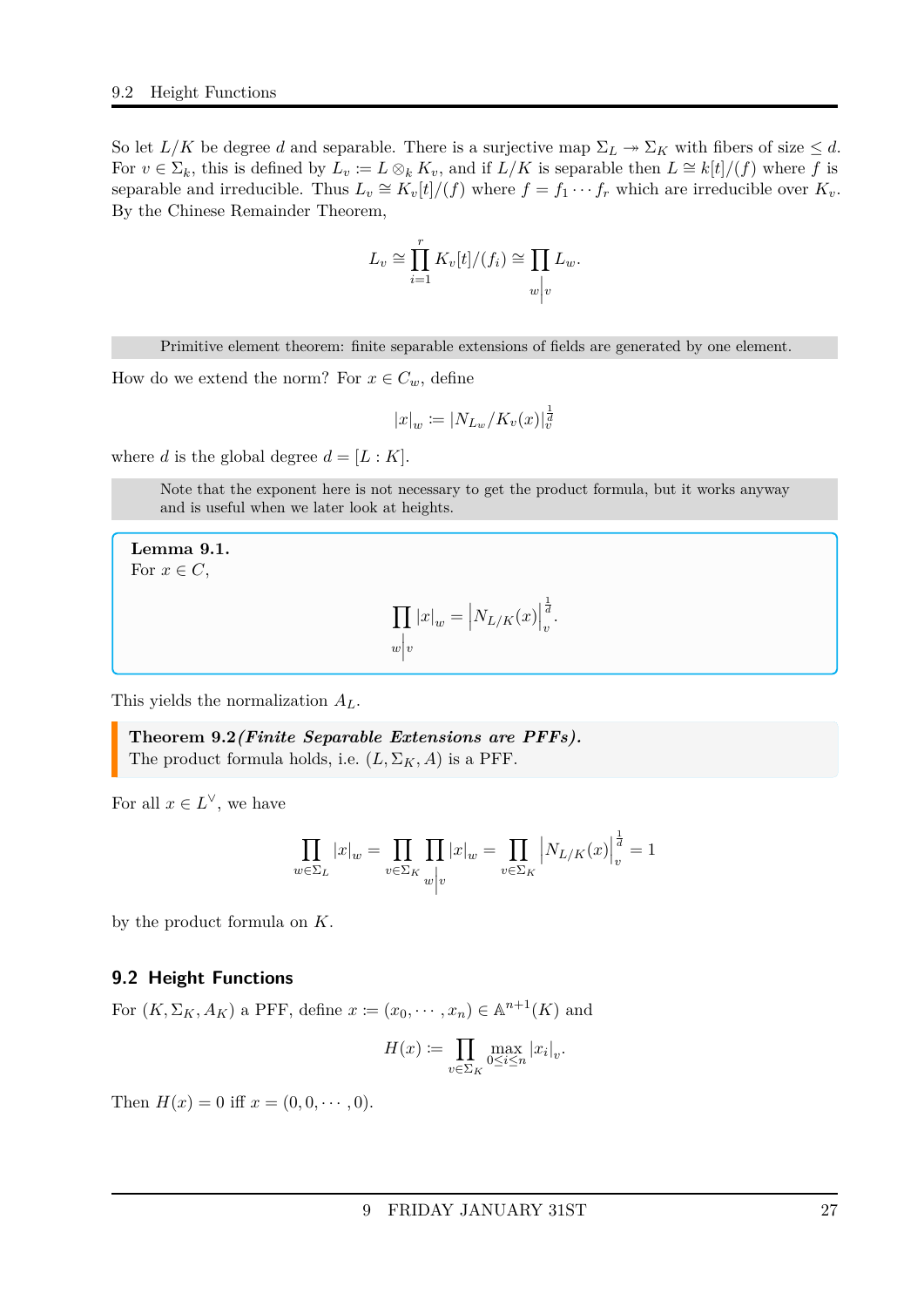#### **Lemma 9.3.**

For all  $\lambda \in K^{\times}$ ,  $H(\lambda x_1, \dots, \lambda x_n) = H(x_1, \dots, x_n)$ , so *H* descends to  $H : \mathbb{P}^n(K) \longrightarrow \mathbb{R}$ .

Thus for any  $p \in \mathbb{P}^n(K)$ , can write  $p = [x_0, \dots, x_n]$  where some  $x_i = 1$ . So each term appearing in the product is at least 1.

For  $x \in K$ , we define  $H(x) = H([x:1])$ .

#### **Example 9.1.**

Take  $K = \mathbb{Q}$  and  $n = 1$ , we can compute  $H([x : y]) = H([a, b])$  where  $gcd(a, b) = 1$ . This equals  $\prod_{p} \max(|a|_p, |b|_p)$ , the *p*-adic norms. This equals *p*≤∞

$$
(\max(|a|,|b|))\biggl(\prod_{p}\max(|a|_{p},|b|_{p})\biggr),
$$

where the second term collapses to 1 because every term is 1, because no *p* can divide both *a* and *b*. So  $H([a, b]) = \max(|a|, |b|)$ .

#### **Example 9.2.**

Take  $K = \mathbb{Q}, n$  arbitrary. WLOG, we can consider  $\{x_i\}$  with  $gcd(x_i) = 1$ , then  $H([x_0 : \cdots :$  $x_n$ ]) = max(| $x_0$ |, · · · *,* | $x_n$ |).

We in fact have a finite bound

$$
\#\left\{P\in\mathbb{P}^n(\mathbb{Q})\,\Big|\,H(P)\leq R\in\mathbb{Z}\right\}\leq (2R+1)^{n+1}.
$$

Note that the probability that two numbers are prime is  $1/\zeta(2)$ ; look at Euler product expansion.

Idea of proof: don't want both to be divisible by 2, by 3, by 5, etc.

#### **Example 9.3.**

Let  $K = k(t) \supset k[t]$  for *k* arbitrary. Write  $H([x_0 : x_1]) = H([a : b])$  where  $a, b \in k[t]$  with  $gcd(a, b) = 1$ . Recall that the infinite-adic norm is given by  $|a|_{\infty} = C^{\deg(a)}$ . Then

$$
H([a:b]) = \prod_{p \leq \infty} \max(|a|_p, |b|_p)
$$
  
=  $(\max(|a|_{\infty}, |b|_{\infty})) \prod_p \max(|a|_p, |b|_p)$   
=  $\max(C^{\deg a}, C^{\deg b}),$ 

where the same argument goes through. Thus  $\log_{C} H([a:b]) = \max(\deg a, \deg b)$ , literally the maximum degree of these two polynomials.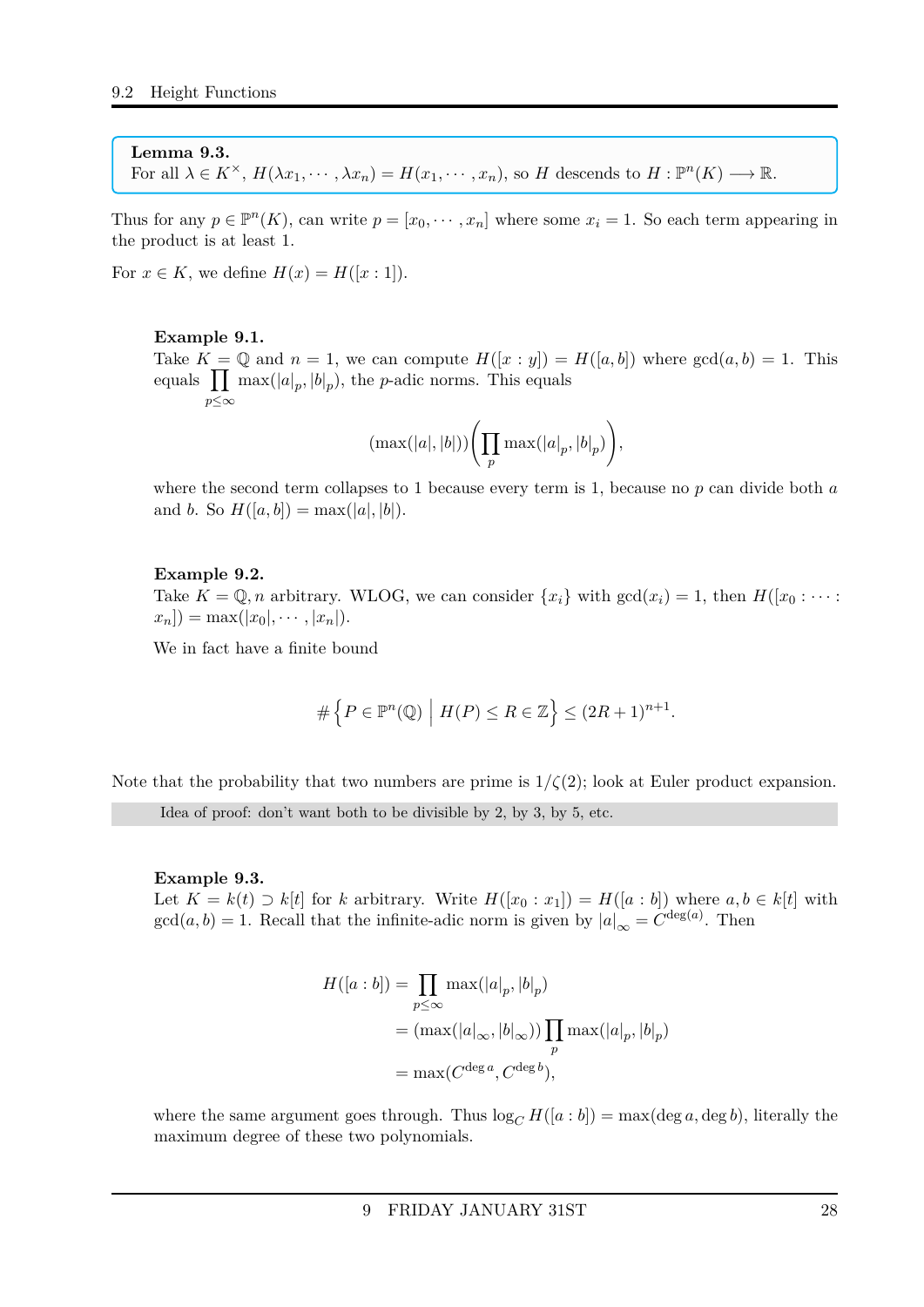Note that there are only finitely many polynomials of a given degree *d* iff the field is finite. So the PFF formalism doesn't care about the field, but the Northcott property depends on the cardinality of the field in a key way.

**Fact** The Northcott property holds for all  $R > 0$  and for all *n*, i.e.

$$
\#\left\{P\in\mathbb{P}^n\;\Big|\;H(P)\leq R\right\}<\infty
$$

iff *K* is finite.

This holds iff

$$
\# \left\{ P \in \mathbb{P}^n \; \Big| \; \log_C H(P) \leq R \right\}
$$

is finite. Note that if  $K = \mathbb{F}_q$ , then for  $R \in \mathbb{Z}^+$ ,

$$
\# \left\{ P \in \mathbb{P}^n(\mathbb{F}_q) \; \Big| \; \log_C H(P) \le R \right\} = (q^{r+1})^{n+1}
$$

by counting choices for coefficients.

We'll show that the Northcott property passes to finite extensions.

<span id="page-28-2"></span>**Theorem 9.4***(Finiteness for Northcott PFFs).* Let *K* be a Northcott PFF, then for all  $n \in \mathbb{Z}^+$ , for all  $R \in \mathbb{R}$ , for all  $d \in \mathbb{Z}^+$ ,

$$
\# \left\{ P \in \mathbb{P}^n(K^{\text{sep}}) \mid [K(P):K] \le d, \ H(P) \le R \right\}
$$

is finite.

### <span id="page-28-0"></span>**10 Monday February 3rd**

#### <span id="page-28-1"></span>**10.1 Extending Height Functions to Separable Closure**

We started with a product formula field  $(K, \Sigma_K, A)$ , then took  $L/K$  finite and separable and equipped it with a PFF structure:  $\Sigma_L$  is equal to the places extending  $v \in \Sigma_K$ , and for  $v \in \Sigma_L$ , we have  $|x|_w = |L_w/K_v(x)|_v^{1/d}$  $\frac{1}{v}$ .

We defined a height function

$$
H: \mathbb{P}^n(K) \longrightarrow [1, \infty)
$$
  

$$
[x_0, \cdots, x_n] \mapsto \prod_{v \in \Sigma_K} \max(|x_0|_v, \cdots).
$$

If  $L/K$  is separable of degree *d*, we can consider  $p \in \mathbb{P}^n(K) \subset \mathbb{P}^n(L)$  and define  $H_K, H_L$  respectively. It is then a fact that  $H_L(p) = H_K(p)$ . For  $\alpha \in \mathbb{A}^1$ , we have

$$
H_L(\alpha) = H_K(N_{L/K}(\alpha))^{1/d} = H_K(\alpha^d)^{1/d} = H(\alpha).
$$

This allows us to extend height functions to the separable closure,  $H: \mathbb{P}^n(K^{\text{sep}}) \longrightarrow \mathbb{R}$ .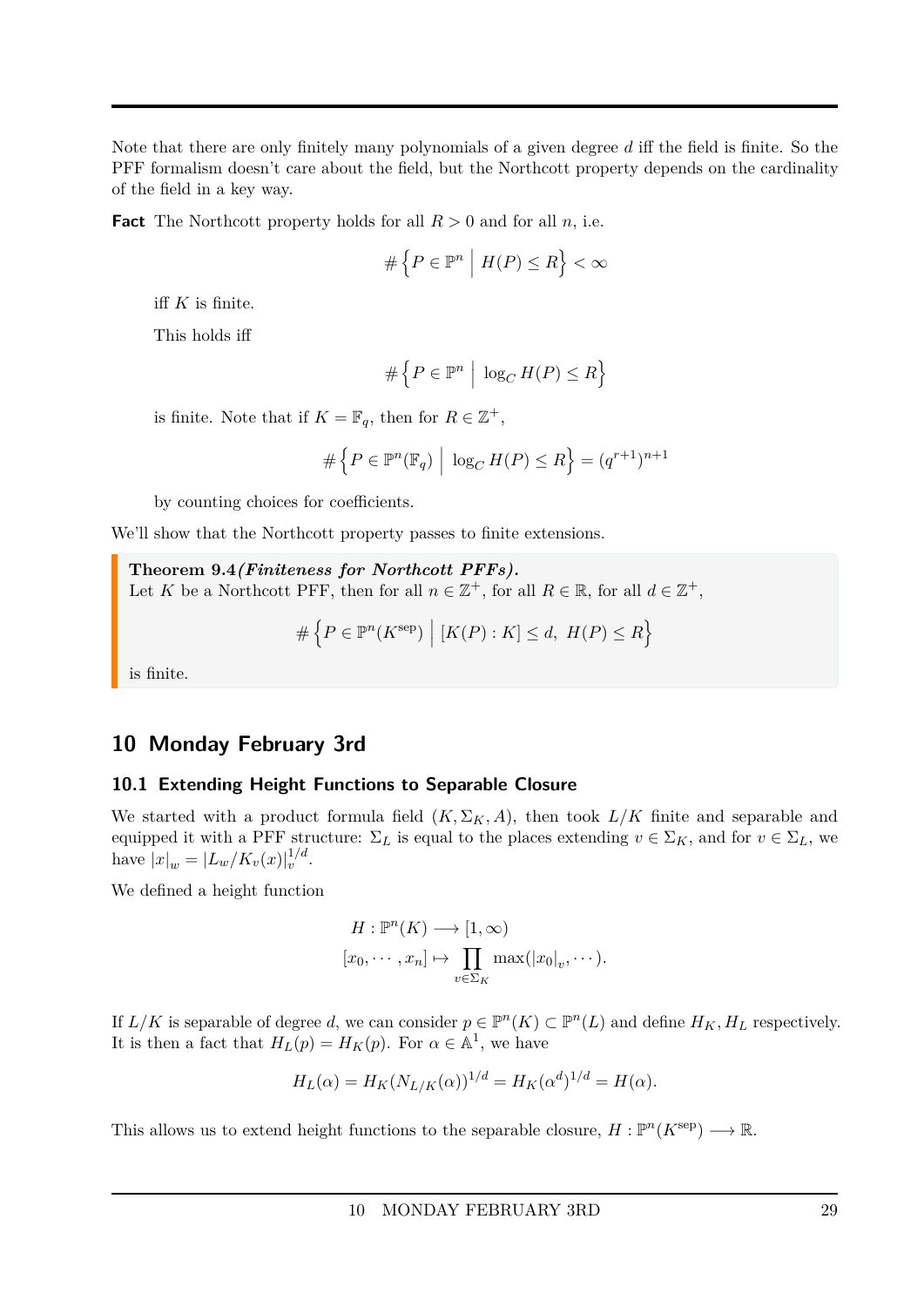**Lemma 10.1.** If  $p \in \mathbb{P}^n(K^{\text{sep}})$  and  $\sigma \in g_K = \text{Aut}(K^{\text{sep}}/K)$ , then  $\sigma(p) := [\sigma(x_0), \cdots, \sigma(x_n)]$  does not change the height.

#### *Proof .*

Exercise. Check that the norms of points are the same as the norms of their Galois conjugates.

So the height is Galois-equivariant.

For  $v \in \Sigma_K$ , let  $\varepsilon_v$  be the **Artin constant**: the smallest  $\varepsilon_v \in \mathbb{R}$  such that  $|x + y|_v \leq \varepsilon_v \max(|x|_v, |y|_v)$ .

Artin constant: measures how much better a norm does than the triangle inequality. Note that  $\varepsilon_v = 1$  for ?

#### **Lemma 10.2.**

Let *K* be a PFF and  $d \in \mathbb{Z}^+$ . If there exists an  $M(K, d) > 0$  such that for all separable

$$
f(T) = Td + ad-1Td-1 + \cdots a_1T + a_0 \in K[T],
$$

i.e.  $f(T) = \prod^{\alpha}$ *i*=1  $(T - \alpha_i)$  with  $\alpha_i \in K^{\text{sep}}$ , then

$$
H(a_0, \cdots, a_{n-1}, 1) \leq M(K, d) \prod_{i=1}^d H(\alpha_i).
$$

*Proof .*

**Step 1:** Suppose  $\alpha_i \in K$  for all *i*. If so, we can take  $M(K, d) = \prod$ *v*∈Σ*<sup>K</sup>*  $\varepsilon_v^{d-1}$ .

Why? We need to show that for all  $v \in \Sigma_K$ , we have

$$
\max |a_i|_v \leq \varepsilon_v^{d-1} \prod_{i=1}^d \max(|\alpha_i|_v).
$$

If so, take the product over all *v*.

Proceeding by induction, where the  $d = 1$  is clear, suppose  $d \geq 2$  so result holds for  $d - 1$ . Choose *k* such that  $|a_k|_v \geq |a_i|_v$  for all *i*. We can then write

$$
f(T) = (T - \alpha_k)(T^{d-1} + b_{d-1}T^{d-2} + \dots + b_1T + b_0)
$$

where  $b_{d-1} = 1$  and  $b_{-1} = b_d = 0$ . Then for all *i*, we have  $\alpha_i b_{i-1} - \alpha_k b_j$ . We then apply the triangle inequality:

$$
|a_i|_v = \max_i |b_{i-1} - \alpha_j b_i|
$$
  
\n
$$
\leq \varepsilon_v \max_i |b_{i-1}|_v |\alpha_k b_i|_v
$$
  
\n
$$
\leq \varepsilon_v (\max_n |b_i|_v) \max(|\alpha_k|_v, 1)
$$
  
\n
$$
\leq_{IH} \varepsilon_v^{d-1} \max_i |(||a_i|_v, 1).
$$

 $\blacksquare$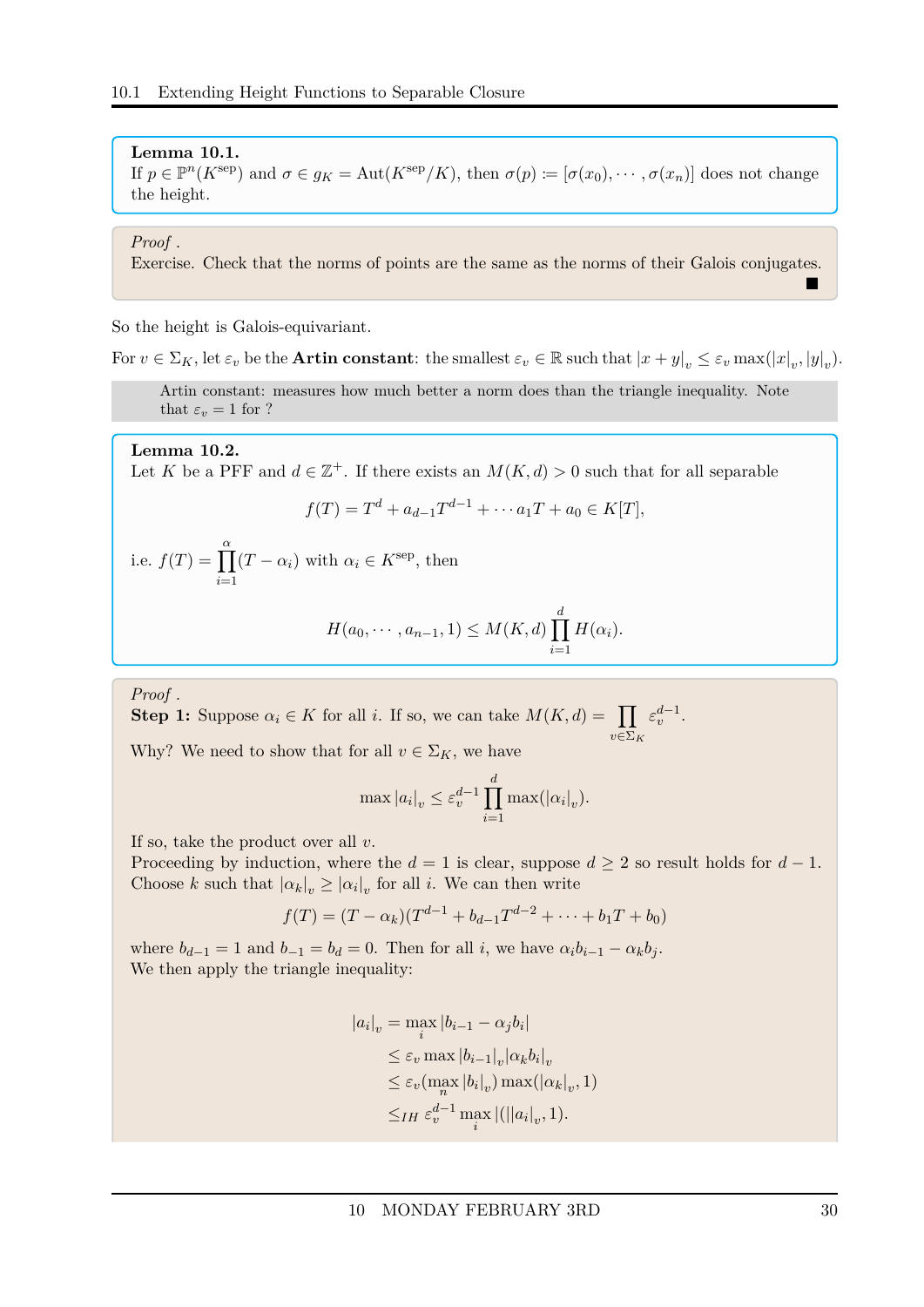**Step 2:** Now suppose  $\alpha, \dots, \alpha_d \in K^{\text{sep}}$ . Replace *K* with  $K(\alpha_1, \dots, \alpha_d) := L$ . This is an extension of *K* of degree at most *d*!. Note that if we define  $\varepsilon = \max \varepsilon_v$ , and  $\left| \sum_{K}^{Arch} \right| = A$ , then

$$
\prod_{v \in \Sigma_K} \varepsilon_v^{d-1} \le (\varepsilon^A)^{d-1} = \varepsilon^{A(d-1)}.
$$

We also have

 $\left|\sum_{L}^{Arch}\right| \leq d!A$ 

and for the argument over *K*, we can take  $M(K, d) = \varepsilon^{Ad!(d-1)}$ .

#### <span id="page-30-0"></span>**Theorem 10.3***(Northcott implies Strong Northcott).*

Let *K* be a PFF satisfying the Northcott property. Then for all  $d, n \in \mathbb{Z}^+$  and for all  $R \in \mathbb{R}$ , the set

$$
\left\{ P \in \mathbb{P}^n(K^{\text{sep}}) \mid [K(P):K] \le d, H(P) \le R \right\}
$$

is finite.

I.e. passing to finite separable extensions preserves the Northcott property, although this statement is stronger, since this is a *uniform* bound (hence the term "strong").

Stated scheme-theoretically, we can write  $P = [x_0, \dots, x_n]$  where some  $x_i = 1$  be rescaling. Then  $K(P) = K(x_0, \dots, x_n)$  is a finite separable extension.

*Proof .* Let  $P \in \mathbb{P}^n(K^{\text{sep}})$  with deg  $P \leq d$ , where  $P = [x_0, \dots, x_n]$  with one  $x_i = 1$ .

$$
H(P) = \prod_{v \in \Sigma_K} \max_i |x_i|_v
$$
  
= 
$$
\prod_{v \in \Sigma_K} \max_i (|x_i|_v, 1)
$$
  

$$
\geq \max_i \prod_{v \in \Sigma_K} \max_i (|x_i|_v, 1)
$$
  
= 
$$
\max_i H(x_i).
$$

So if  $H(P) \leq C$  and  $[K(P): K] \leq d$ , then  $\max_i H(x_i) \leq C$  and  $\max_i [K(x_i): K] \leq d$ . Define

$$
X(K, C, d) = \left\{ x \in K^{\text{sep}} \mid H(x) \le C, \ [K(x) : K] \le d \right\},\
$$

we'll show this is a finite set. Let  $x \in X(K, C, d)$  and  $d' := [K(x) : K] \le d$ , and

$$
f(T) := \text{minpoly} x = \prod_{i=1}^{d'} (T - x_i) = T^{d'} + \sum_{i=0}^{d'-1} a_i T^i.
$$

П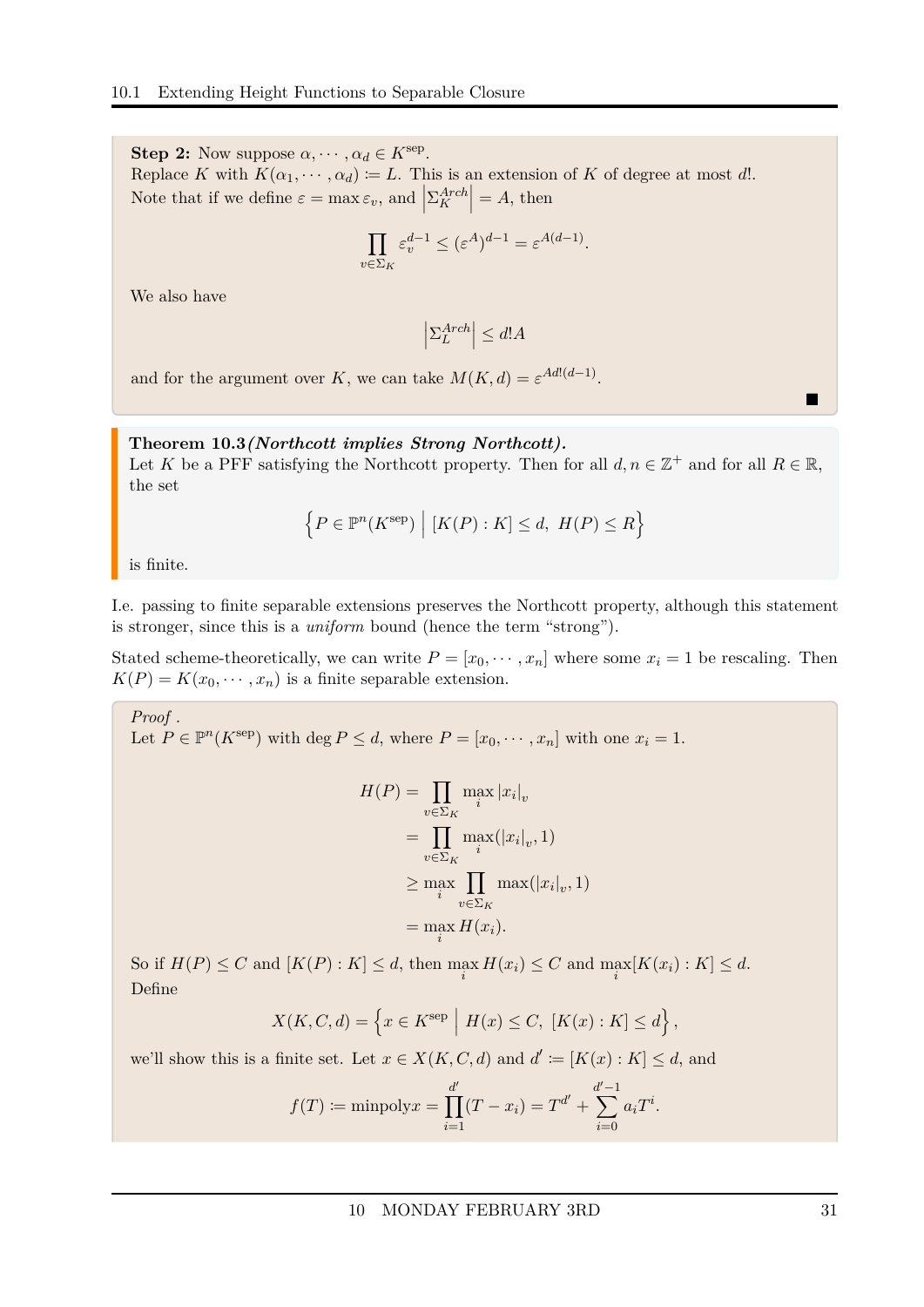Take  $M \coloneqq \max_{1 \leq i \leq d} M(K, i)$  from the previous lemma. By the lemma, we have

$$
H(a_0, \cdots, a_{d'-1}, 1) \leq M \prod i = 1^{d'} H(x_i).
$$

But Galois conjugate points have the same height, so this is equal to  $MH(x)^{d'} \leq MC^d$ . By the Northcott property, there exist only finitely many such tuples  $(a_0, \dots, a_{d'-1}, 1)$ , and thus only finitely many possibilities for *x*.

#### <span id="page-31-0"></span>**10.2 Key Theorem: Bounds on Heights of Morphisms for PFFs**

#### <span id="page-31-3"></span>**Theorem 10.4***(The Key Theorem).*

Let *K* be a PFF, and  $f: \mathbb{P}^n \longrightarrow \mathbb{P}^m$  be a degree *d* morphism over *K* (given by a collection of homogeneous polynomials of degree at most *d*). Then there exist constant  $C_1, C_2 > 0$  depending only on *K* such that

$$
C_1H(P)^d \le H(f(P)) \le C_2H(P)^d.
$$

*Proof .* See Theorem 8.5.6 in Silverman I.

### <span id="page-31-1"></span>**11 Friday February 7th**

#### <span id="page-31-2"></span>**11.1 Weil Height Machine**

What is the analog of the *x*-coordinate of an elliptic curve for a general abelian variety? Answer: an ample base point divisor.

Let *K* be an NPFF (Northcott Product Formula Field),  $V/k$  a projective variety and  $\phi: V \longrightarrow \mathbb{P}^n$ , then define

$$
h_{\phi}: V(K^{\text{sep}}) \longrightarrow [0, \infty)
$$

$$
p \mapsto \log H(\phi(p)).
$$

*Key property:* Take hyperplanes  $\psi : V \longrightarrow \mathbb{P}^m \supset H'$  and  $\phi : V \longrightarrow \mathbb{P}^n \supset H$ , noting that the Picard group of  $\mathbb{P}^n$  is  $\mathbb{Z}$ .

Suppose  $\phi^* \sim \psi^* H'$ , then  $h_{\phi} = h_{\psi} + O(1)$ . Generally, we'll want to identify functions whose difference is a bounded function.

Highly recommended: Diophantine Geometry, Handry-Silvermann GTM

П

Е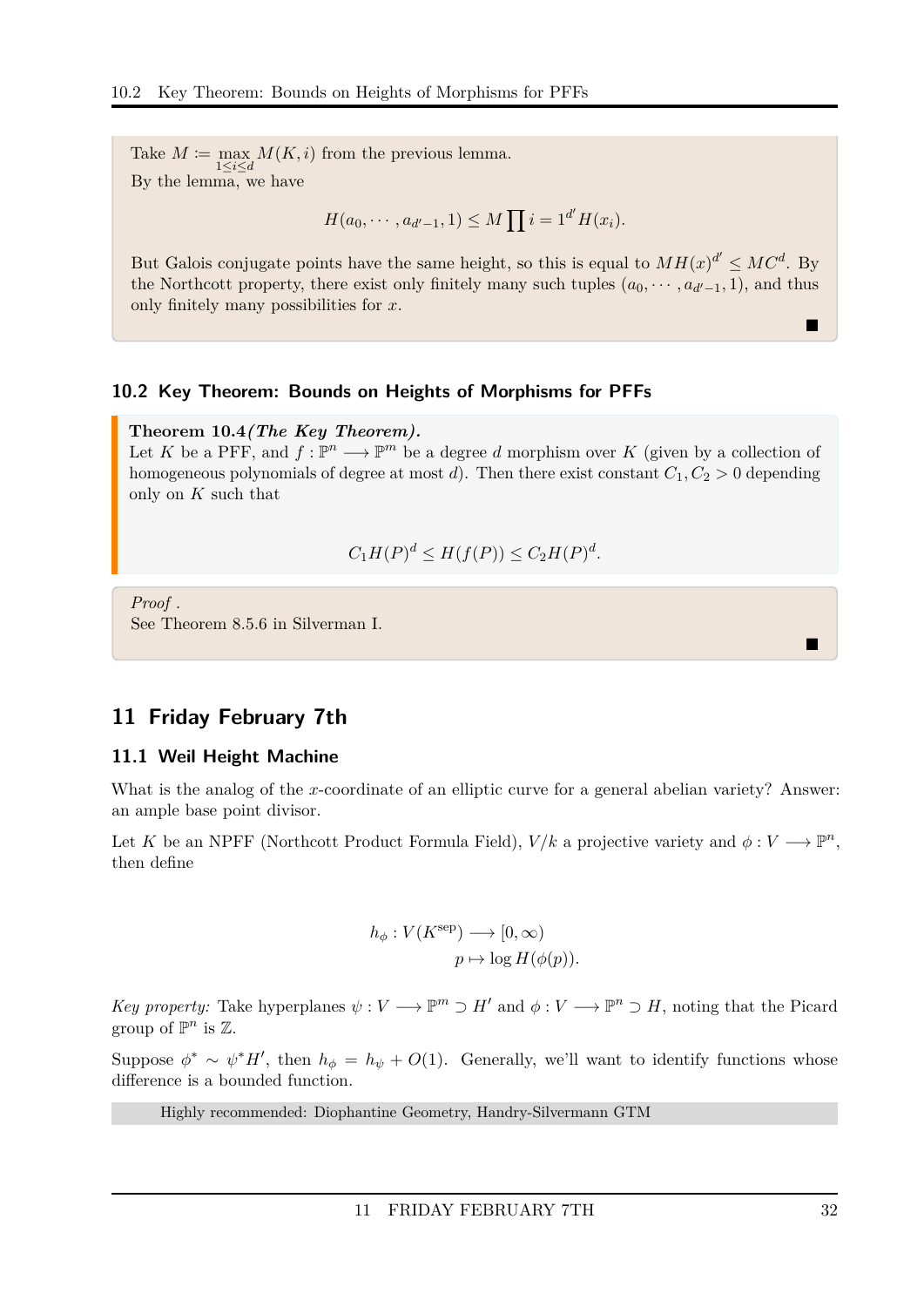#### <span id="page-32-0"></span>**Theorem 11.1***(Weil Height).*

Let  $K$  be a NPFF (e.g. a global field) and  $V/K$  a smooth projective variety. There exists a map  $h_{V, \cdot} : Div V \longrightarrow \mathbb{R}^{V(K^{\text{sep}})}$  from divisors on *V* to ? which is unique modulo bounded functions such that

- a. For  $H \subset \mathbb{P}^n$  a hyperplane, the divisor  $h_{\mathbb{P}_1^n}H = h + O(1)$  (for the previously defined *h*).
- b. Pullbacks: For  $\phi: V \longrightarrow W$  a smooth morphism and  $D \in DivW$ , we have  $h_{V,\phi^*D} =$  $h_{W,D} \circ \phi + O(1)$ .
- c. Linearity: For all divisors  $D_1, D_2 \in Div V, h_{V,D_1+D_2} = h_{V,D_1} + h_{V,D_2} = O(1)$ .
- d. If  $D_1$  ∼  $D_2$ , then  $h_{V,D_1} = h_{V,D_2} + O(1)$ .
- e. Positivity: Let  $D \subset DivV$  be effective and  $B$  the base locus (common intersection of linearly equivalent effective divisors), then  $h_{V,D}(p) \geq O(1)$  for all  $P \in (V \setminus B)(K^{\text{sep}})$ .
- f. Let  $D, E \in Div V$  with  $D$  ample and  $E$  algebraically equivalent to 0. Then

$$
\lim_{P \in V(K^{\text{sep}}), h_{V,D}(p) \longrightarrow \infty} h_{V,E}(p)/h_{V,D}(p) = 0.
$$

Ample: Chern class of line bundle is zero.

g. Finiteness:  $D \in \text{Div}V$  is ample. For all map into  $L/K$  and  $r \in \mathbb{R}$ , the set  $\left\{p \in V(L) \mid h_{V,0}(p) \leq R\right\}$ is finite.

Note every ample divisor has the Northcott property. Every abelian variety has an ample *symmetric* divisor.

Let  $V = A/K$  be an abelian variety and  $D \in Div A$  a divisor, see section A.7 in Silverman.

*Some properties of such divisors*:

1. (A.7.25) For all  $n \in \mathbb{Z}$ ,

$$
[n]^*D \sim \frac{n^2 + n}{2}D + \frac{n^2 - n}{2}[-1]^*D
$$

(standard fact).

If  $[D]$  is symmetric, i.e.  $[-1]D \sim D$ , then

$$
[n]^*D \sim n^2D
$$

If  $[D]$  anti-symmetric, i.e.  $[-1]^*D \sim -D$ , then

$$
[n]^*D \sim nD
$$
 i.e.  $[-1]^*D \sim -D$ ,

then

$$
[n]^*D \sim nD \text{ i.e. } [-1]^*D \sim -D,
$$

then  $[n]^*D \sim nD$ .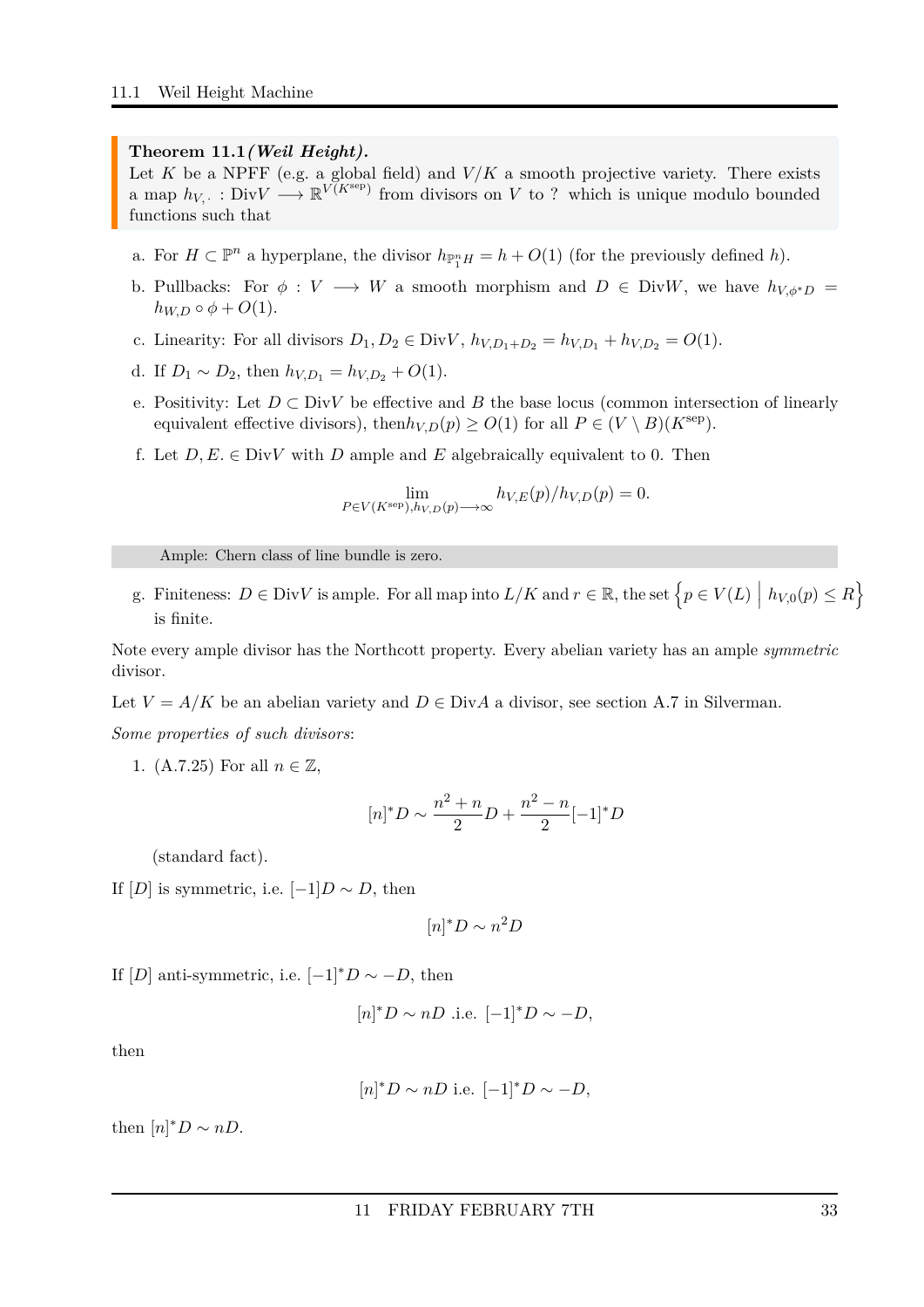- 2. (A.7.210?) Let *D* be effective, then 2*D* is basepoint free and TFAE:
- $\bullet$  *D* is ample.
- $\psi_{\ell}: A \longrightarrow A^{\vee}$  where  $x \mapsto \tau_x^* D D$  (where  $\tau_x$  is translation by *x*) has finite kernel.
- $A \longrightarrow \mathbb{P}(L(2D))$  is finite.
- 3. **(A.7.33)** Define 4 maps,  $\sigma$ ,  $\delta$ ,  $\pi_1$ ,  $\pi_2$  :  $A \times A \longrightarrow A$ ,

$$
\sigma(P,Q) = P + Q \quad \delta(P,Q) = P - Q \quad \pi_1(P,Q) = P \quad \pi_2(P,Q) = Q,
$$

Then

a. For  $D \in Div A$ ,  $[D]$  is symmetric iff

$$
\sigma^* D + \delta^* D \sim 2\pi_1^* D + 2\pi_2^* D.
$$

b. [D] is antisymmetric iff

$$
\sigma^* \sim \pi_1^* D + \pi_2^* D \iff [D] \in \text{Pic}^0 A.
$$

Proof: see Silverman, uses "Theorem of the Square" and the "Seesaw Principle".

**Corollary 11.2.**

For  $A/K$  an abelian variety over *K* a NPFF and  $D \in Div A$ , then

a.  $p \in A(K^{\text{sep}})$  and

$$
h_{A,0}([n]p) = \frac{n^2 + n}{2}h_{A,D}(p) + \frac{n^2 - n}{2}h_{A,D}(-p) + O(1).
$$

If *D* is symmetric, then

$$
h_{A,D}([n]p) = n^2 h_{A,D}(p) + O(1).
$$

If *D* is antisymmetric, then

$$
h_{A,D}([n]p) = nh_{A,D}(p) + O(1).
$$

Note: This follows from properties of the Weil height machine.

b. If  $[D]$  is symmetric, than we get the **quadraticity** relation: for all  $P, Q \in A(K^{\text{sep}})$ ,

$$
h_{A,D}(P+Q) + h_{A,D}(P-Q) = 2h_{A,D}(p) + 2h_{A,D}(Q) + O(1).
$$

*Proof .* We have

$$
h_{A \times A,D}(\sigma(P,Q)) + h_{A \times A,D}(\delta(P,Q)) = 2h_{A \times A,D}(\pi_1^*D) + 2h_{A \times A,D}(\pi_2^*D) + O(1).
$$

 $\blacksquare$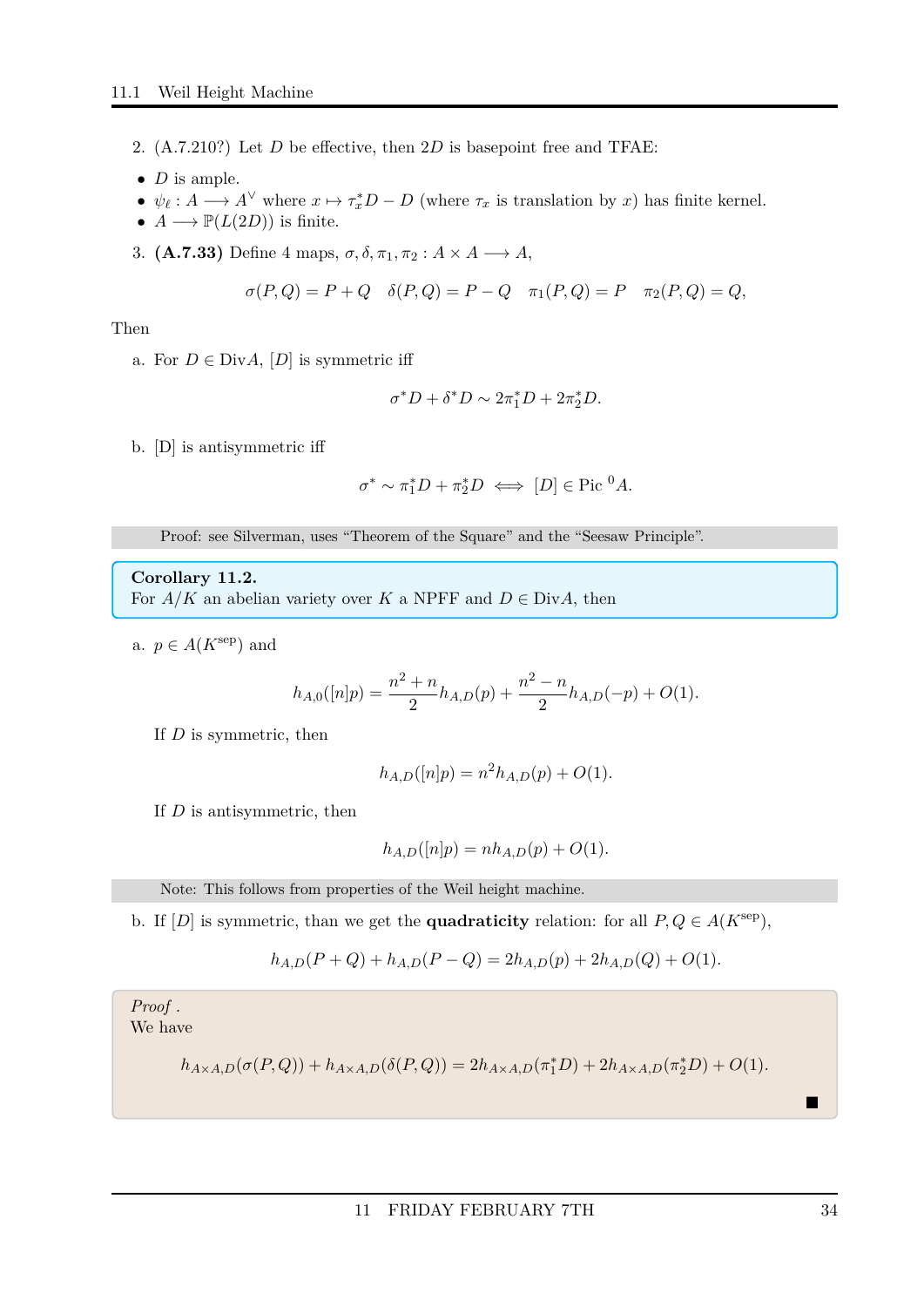For  $\phi: V \longrightarrow W$  and  $D \in Div W$ , we have

$$
h_{C, \phi^*(D)}(p) = h_{W,D}(\phi(p)) + O(1).
$$

So

$$
h_{A \times A,D}(\sigma(P,Q)) = h_{A,D}(\sigma(P,Q)) = h_{A,D}(P+Q),
$$

and applying it to the other terms works the same way.

Abelian variety has attached *polarization*, and are projective group varieties. Every projective variety has an ample divisor, by definition?

#### <span id="page-34-0"></span>**11.2 Sketch of Proof of Mordell-Weil for** *A/K* **a Global Field**

- 1. Weak MW
- 2. Choose an ample symmetric  $D \in Div A$ , by definition *A* carries an ample divisor  $D_0$ ; then  $D := D_0 + [-1]^* D_0$  is ample and symmetric.
- 3. Work with  $h_{A,D}$  instead of  $h_X$  for elliptic curves

Then the proof goes through as before.

Note *h* is trying to be a quadratic form (we'll review such forms on groups) except for the *O*(1). Maybe we can modify *h* by a bounded function to make it quadratic – this is the Neron-Tate canonical height.

Regulator: defined in terms of the Neron-Tate canonical height on the Mordell-Weil group of an elliptic curve.

### <span id="page-34-1"></span>**12 Wednesday February 12th**

#### <span id="page-34-2"></span>**12.1 Correction to Weil's Height Machine**

Let *K* be a NPFF (from now onwards: just a global field) and  $X/K$  a nice variety. Let  $D \in Div(X)$ be ample and consider the points of bounded height  $\{p \in V(K) \mid h(p) \leq R\}$ ; by the Northcott property this is finite for every  $R \in \mathbb{R}$ .

Counterexample: Let  $X = E$  an elliptic curve and  $D = [0]$ . Then  $\ell(D) = \dim f \in K(X) \mid \text{Div} f \ge -D$ , the rational functions with poles no worse than order *D*. Then  $\ell[0] = 1$ .

Then there is a corresponding morphism to projective space

$$
\phi_D: X \longrightarrow \mathbb{P}(L(D)) = \mathbb{P}^{\ell(d)-1}.
$$

Here

$$
\phi_D: E \longrightarrow \mathbb{P}^{\ell[0]-1} = \mathbb{P}^0 = \{\text{pt}\}.
$$

Thus if  $E(K)$  is infinite, which is possible, then  $\forall R \ge 1$  the set  $\left\{ p \in E(K) \mid h(p) \le R \right\} = E(K)$  is infinite as well.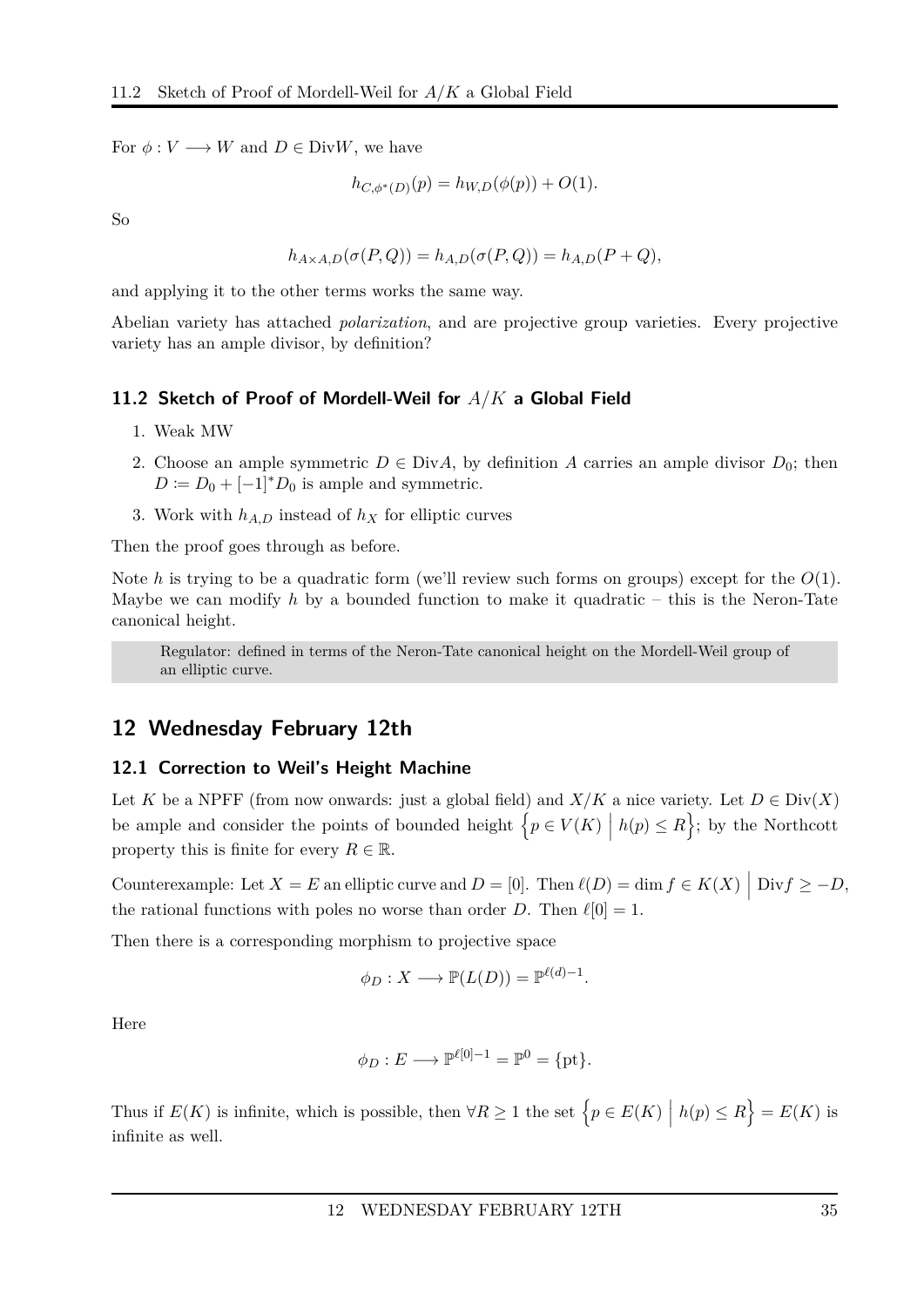How to fix this? Replace "*D* is ample" with "*D* is ample and  $\ell(D) \geq 2$ ".

Note: not listed as a correction in Silverman's book.

#### <span id="page-35-1"></span>**Theorem 12.1***(C.1.9 Of Hindry-Silverman).*

Let K be a number field (perhaps works with global function fields) and  $n \geq 2$ , with  $A/K$  and abelian variety of dimension *g*. Suppose  $A[n] = A[n](K)$  (so a large extension of K), and let *S* be a set of finite non-Archimedean places of *K* containing places dividing *n* and places of bad reduction.

Suppose all that the ring of *S*-integers,  $\mathbb{Z}_{K,S}$ , is a PID. Then

$$
rank A[k] \le 2g \cdot rank \mathbb{Z}_{K,S}^{\times}.
$$

We can then apply the Dirichlet unit theorem, the RHS is  $2q(r_1 + r_2 + \#S - 1)$  where  $r_1$  is the number of real places and  $r_2$  is the number of complex places.

This is an explicit upper bound, but a pretty bad one!

#### <span id="page-35-0"></span>**12.2 Néron-Tate Canonical Height**

Let K be a global field. We'll get a good canonical representative of the height functions studied previously, provided we get one additional piece of data.

<span id="page-35-2"></span>**Theorem 12.2***(Néron-Tate).*

Let  $V/K$  be a nice variety and  $D \in Div V$ , and suppose there exists a morphism  $\phi: V \longrightarrow V$ such that there exists an  $a \in \mathbb{Q}^{>1}$  with the induced map on Pic *V* satisfies  $\phi^*D \sim \alpha D$ .

So *D* is an "eigendivisor".

Then there exists a unique function

$$
\widehat{h}_{V,\phi,D}: V(K^{\text{sep}}) \longrightarrow \mathbb{R}
$$

such that

1. (CH1)  $h_{V,\phi,D} = h_{V,D} + O(1)$ 

2. (CH2)  $\hat{h}_{V,\phi,D} \circ \phi = \alpha \hat{h}_{V,D}$ 

Moreover, for all  $p \in K^{\text{sep}}$ , there is a stabilization

$$
\widehat{h}_{\phi,D}(p) = \lim_{n} \frac{1}{\alpha^n} h_{V,D}(\phi^n(p)).
$$

*Proof .*

We first need to show that the stated limit exists. Applying Weil's Height Machine to  $\phi^*D \sim \alpha D$ , there exists a *c* such that

 $|h_{VD} \circ \phi - \alpha h_{VD}| \leq c.$ 

П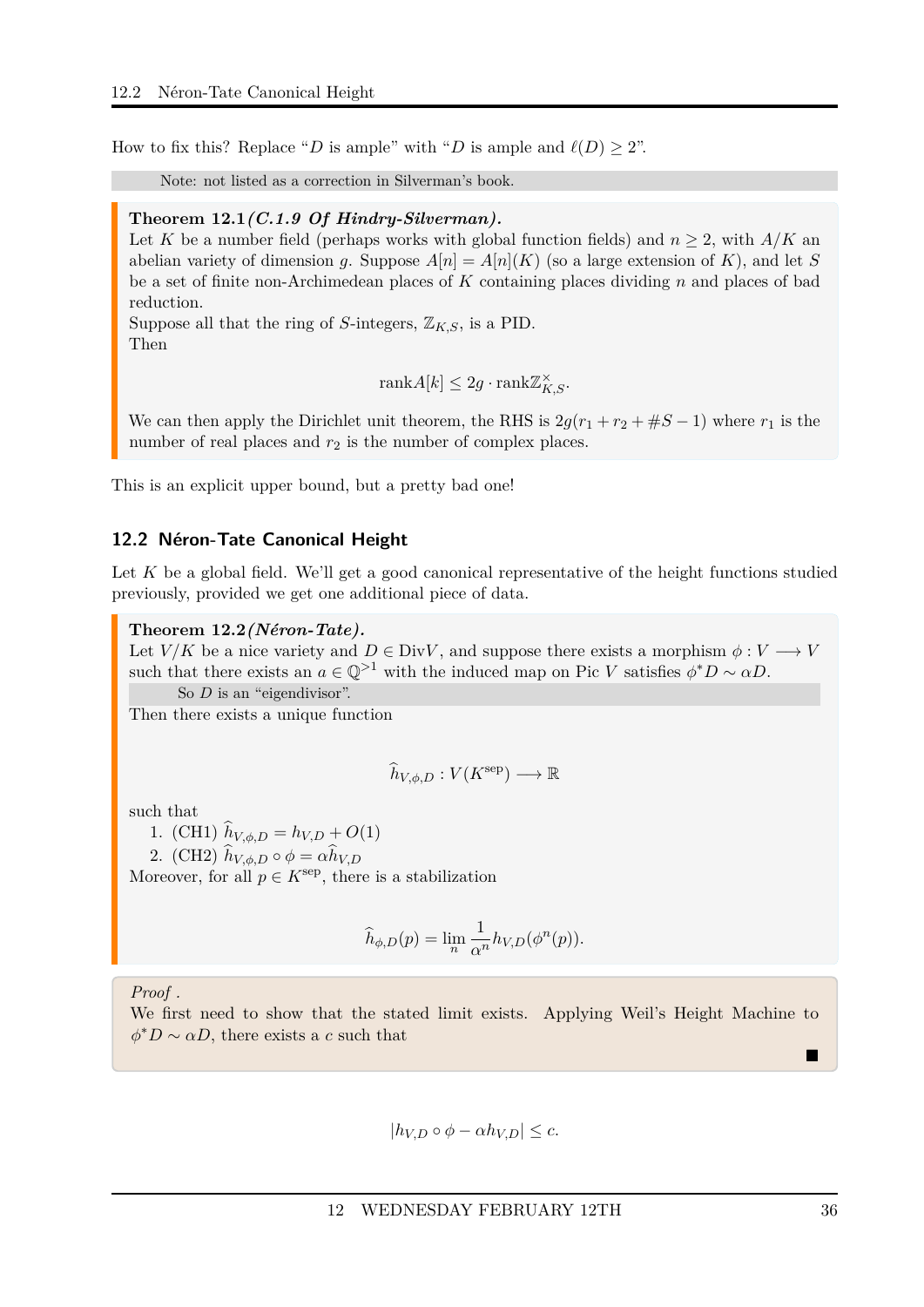So take a separable point  $p \in V(K^{\text{sep}})$ .

### **Claim 12.3.**

 $\alpha^{-n} h_{V,D}(\phi^n(p))$  is Cauchy in R and thus convergent.

### *Proof .*

**Step 1**: Let  $m \leq n$ , then we want to show

> $|a^{-n}h_{V,D}(\phi^n(p)) - a^{-m}h_{V,D}(\phi^n(p))|$  =  $\begin{array}{c} \begin{array}{c} \begin{array}{c} \begin{array}{c} \end{array} \\ \end{array} \\ \begin{array}{c} \end{array} \end{array} \end{array}$  $\sum_{n=1}^{n}$ *i*=*m*+1  $\alpha^{-i} (h_{V,D}(\phi^{i}(p)) - \alpha h_{V,D}(\phi^{i-1}(p)))$   $=\sum_{n=1}^{\infty}$ *i*=*m*+1  $\alpha^{-i}$  $\left(h_{V,D}(\phi^{i}(p)) - \alpha h_{V,D}(\phi^{i-1}(p))\right)$  $\leq$   $\sum_{n=1}^{n}$ *i*=*m*+1  $\alpha^{-i}C$  $\langle C \rangle \sum_{i=1}^{\infty}$ *i*=*m*+1  $\alpha^{-i}$  $=\frac{\alpha^{-m-1}1-\alpha}{\alpha}$ *C m* →∞ 0.

**Step 2**: Write

$$
\hat{h}_{V,D}(\phi(p)) = \lim_{n \to \infty} \alpha^{-n} h_{V,D}(\phi^n(\phi(p)))
$$
\n
$$
= \alpha \lim_{n \to \infty} \frac{1}{\alpha^{n+1}} h_{V,D}(\phi^n(\phi(p)))
$$
\n
$$
= \alpha \hat{h}_{V,\phi,D}(p).
$$

**Step 3**: Suppose  $\hat{h}$  and  $\hat{h}'$  both satisfy CH1 and CH2. Let  $g := \hat{h} - \hat{h}'$ . By CH1,  $|g| \le C$  for some *C*. Then by CH2,  $g \circ \phi = \alpha g$ , and for all  $n \in \mathbb{Z}^+$ ,  $g \circ \phi^n = \alpha^n g$ . We thus get

$$
g = \frac{g \circ \phi^n}{\alpha^n} \implies |g| \leq \frac{C}{\alpha^n} \stackrel{n \to \infty}{\longrightarrow} 0.
$$

### <span id="page-36-0"></span>**12.3 10 Cents of Dynamics**

Anytime we have an endomorphism, we can iterate it and consider the associated dynamical system. Let *S* be a set,  $\phi : S \longrightarrow S$  a function,  $\phi^n = \phi \circ \phi \circ \cdots \circ \phi$  with  $\phi^0 = id_S$ . Then  $p \in S$  is  $\phi$ -periodic if there exists an  $n \in \mathbb{Z}^+$  such that  $\phi^n(p) = p$ . We say *p* is  $\phi$ -preperiodic iff the set  $\left\{\phi^n(p) \mid n \in \mathbb{N}\right\}$ 

■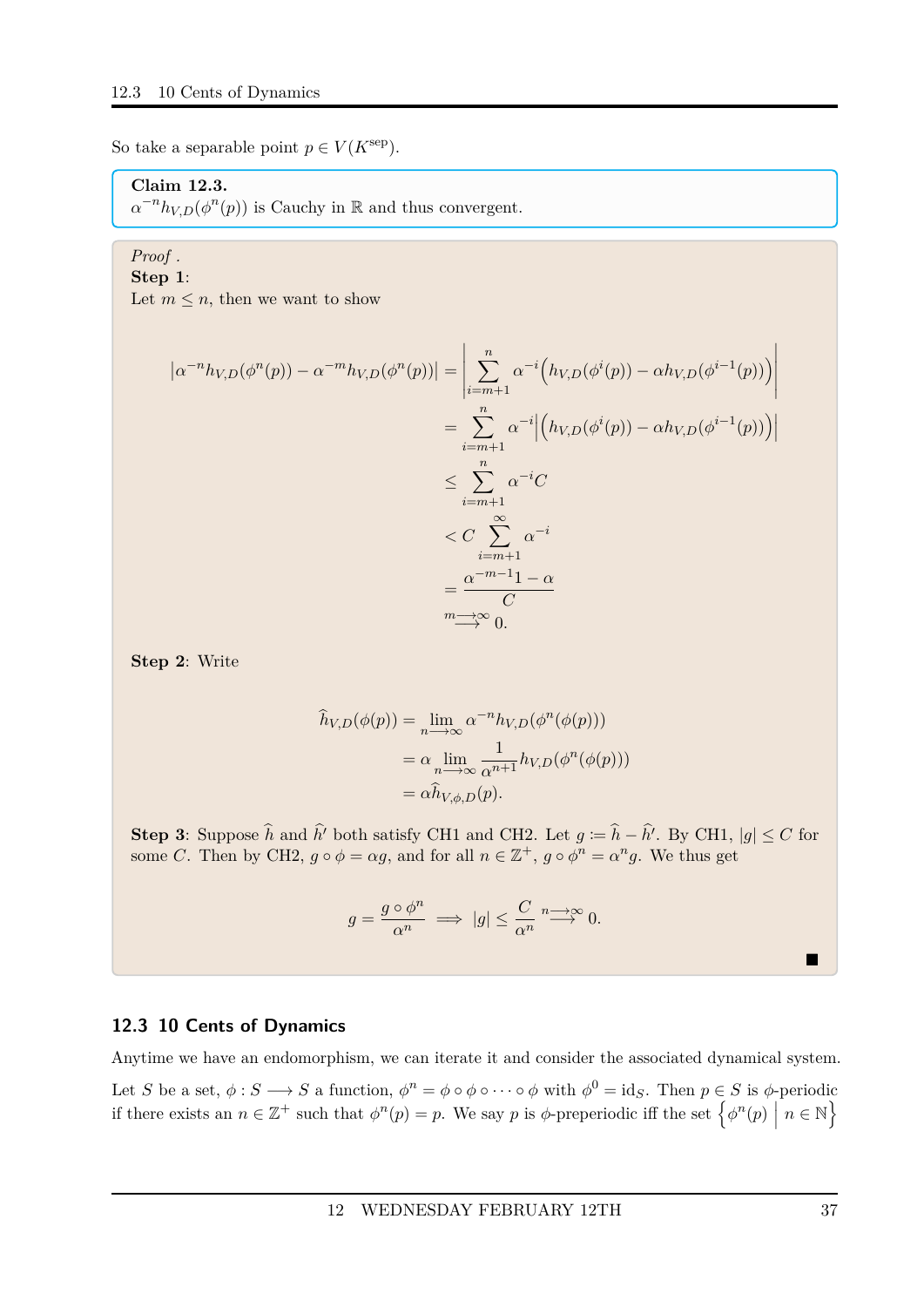

is finite. In this case, there exists some  $n \in \mathbb{N}$  such that  $\phi^n(p)$  is  $\phi$ -periodic:

**Proposition:** Setup as in the last result,  $\phi: V \longrightarrow V$ ,  $D \in Div V$  and  $\phi^*D \sim \alpha D$  for  $\alpha \in \mathbb{Q}^{\geq 1}$ . For  $\ell(D) \geq 2$  and *D* ample, we have

a. For all  $p \in V(K^{\text{sep}})$ ,  $\hat{h}_{V,D,\phi}(p) \ge 0$  Moreover,  $\hat{h}_{V,D,\phi}(p) = 0$  off  $p$  is  $\phi$ -preperiodic.

b. The set  $\left\{ p \in V(K) \mid p \text{ is } \phi \text{-} \text{preperiodic} \right\}$  is finite.

*Proof of (a):*

We know positivity by the Weil Height Machine. Let  $p \in A(K^{\text{sep}})$ , then  $K \longrightarrow K(p)$  for ?. Suppose  $\widehat{h}_{V,D,\phi}(p) = 0$ , then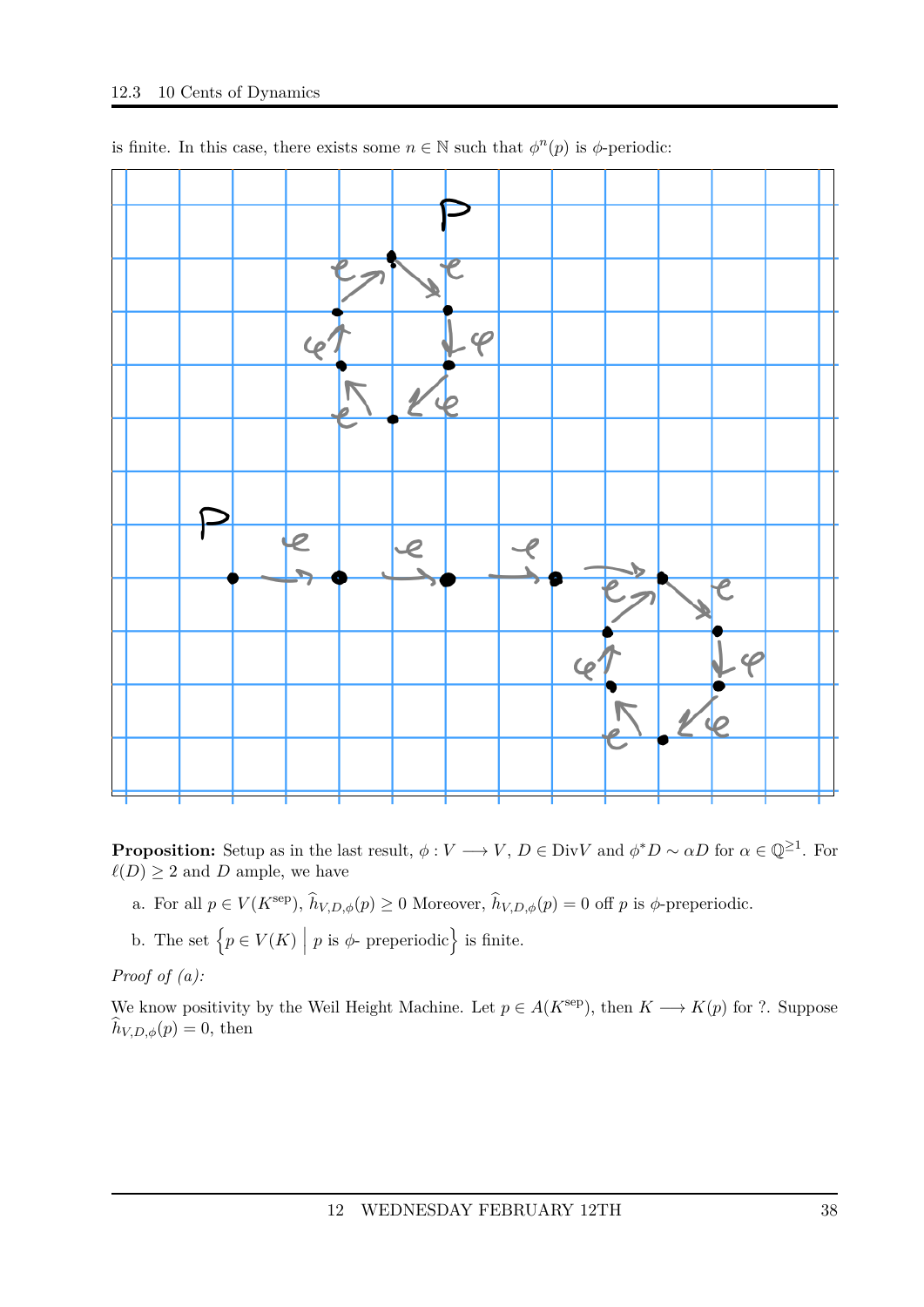$$
h_{V,D}(\phi^n(p)) = \hat{h}_{V,\phi,D}(\phi^n(p)) + O(1) = \alpha^n \hat{h}_{V,\phi,D}(p) + O(1) = O(1).
$$

Then the set of forward orbits  $\left\{\phi^n(p) \mid n \in \mathbb{N}\right\}$  has bounded height. By the finiteness property of the Weil Height Machine, this set is finite and *p* is thus *φ*-preperiodic.

If *p* is  $\phi$ -preperiodic, then  $\{h_{V,D}(p)\}\$  bounded, so

$$
\widehat{h}_{V,\phi,D}(p) = \lim_{n} \frac{1}{\alpha^n} h_{V,D}(\phi^n(p)) = 0.
$$

*Proof of (b):*

By part (a), if  $p \in V(K)$  then *p* is  $\phi$ -preperiodic, so  $\hat{h}_{V,\phi,D} = 0$  and thus  $h_{V,D}(p) = O(1)$ . By the Weil Height Machine, this set of points is finite.

#### <span id="page-38-0"></span>**12.3.1 Important Examples**

**Example 1:** Let  $\phi : \mathbb{P}^n \longrightarrow \mathbb{P}^n$  of degree  $d \geq 2$  and  $H \subset \mathbb{P}^n$  the hyperplane divisor,  $\phi^* H \sim$ *dH*. So take  $\alpha = d$ , this is an eigendivisor, now applying this theory, a consequence is that  $\{p \in V(K) \mid p \text{ is } \phi\text{-preperiodic}\}\$ is finite. (Theorem by Northcott, properties of heights were established to show this statement!)

**Example 2:** Let *A/K* an abelian variety with  $D \in Div A$  ample,  $\ell(D) \geq 2$  with  $[-1]^*D \sim D$ . Take  $\phi = [n]$  for some  $n \geq 2$ , then  $\phi^*(D) \sim n^2 D$  where  $\alpha = n^2 > 1$ . The  $\phi$ -preperiodic points of  $A(K^{\text{sep}})$ are precisely the torsion points.

Note that this proves that the set of torsion points on an abelian variety is finite.

### <span id="page-38-1"></span>**13 Friday February 14th**

#### <span id="page-38-2"></span>**13.1 Canonical Heights**

Last time: the Néron-Tate Canonical Height. Simple if you buy the Weil Height Machine! Recall the statement of the theorem:

<span id="page-38-3"></span>**Theorem 13.1***(Existence of Canonical Height Functions).*

Let *K* be a global field, *V/K* a nice variety,  $D \in Div(V)$ . Suppose there exists  $\phi: V \longrightarrow V$ such that *D* is an "eigendivisor", i.e.  $\phi^*D \sim \alpha D$  for some  $\alpha \in \mathbb{Q}$ . Then there exists a unique function  $\hat{h}_{V,\phi,D}: V(K^{\text{sep}}) \longrightarrow \mathbb{R}$  such that

- (CH1)  $\hat{h}_{V,\phi,D} = h_{V,D}O(1)$
- (CH2)  $\widehat{h_{V,\phi,D}} \circ \phi = \widehat{ah_{V,\phi,D}}$ , which is constructed in the following way: For all  $p \in K^{\text{sep}}$ ,

Ē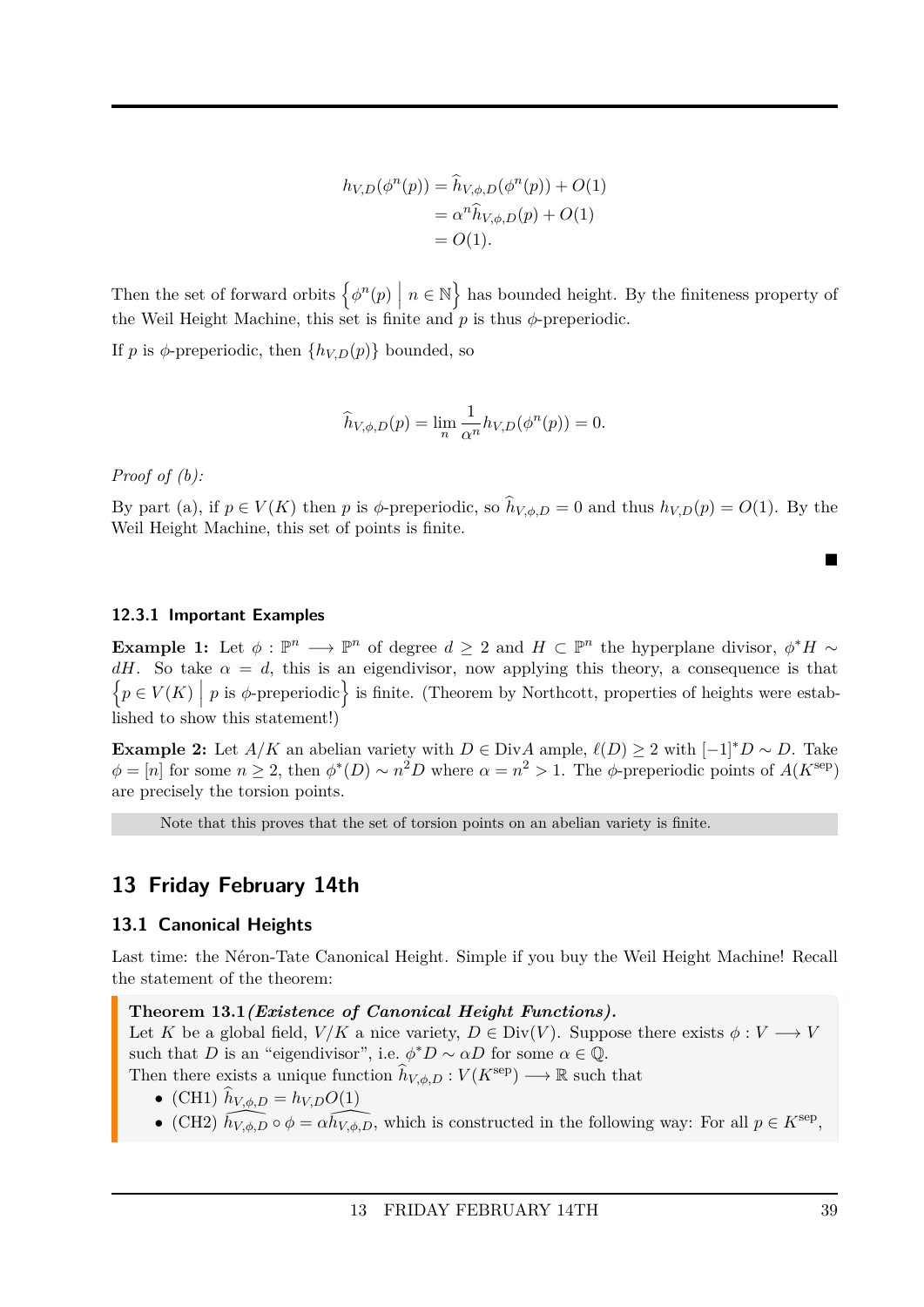$$
\widehat{h}_{V,\phi,D}(p) = \lim_{n} \frac{1}{\alpha^n} h_{V,D}(\phi^n(p)).
$$

Two important examples:

#### **Example 13.1.**

Morphism from  $\mathbb{P} \longrightarrow \mathbb{P}$ , then Pic  $\mathbb{P} = \mathbb{Z}$  so everything's an eigendivisor. So just take a degree ≥ 2 map and a hyperplane divisor.

#### **Example 13.2** (Key example)**.**

*A/K* an abelian variety, *D* ample,  $\ell(D) > 2$  (so at least 2 sections of the line bundle), and symmetric in the sense that  $[-1]^*D \sim D$ . Then for all  $n \in \mathbb{Z}$ ,  $[n]^*D \sim n^2D$ , so take  $\phi$  to be multiplication by *n* for  $|n| \geq 2$ .

In this case  $\hat{h}_{A,D} = \hat{h}_{A,[n],D}$ . It agrees with the usual Weil height, and moreover  $\hat{h}_{A,D}([n]p)$  $n^2\hat{h}_{A,D}(p)$ . Note that this is at least one property we'd want from a quadratic form.

The geometry associated to the height function on other types of varieties can become more interesting, e.g. *K*<sup>3</sup> surfaces and Calabi-Yau.

Next up: Showing  $\hat{h}_{A,D}: A(K^{\text{sep}}) \longrightarrow \mathbb{R}$  is a "quadratic form", but what is a quadratic form on an abelian group?

#### <span id="page-39-0"></span>**13.2 Quadratic Functions**

Let *A, B* be abelian groups written additively. Then a map  $f : A \longrightarrow B$  is *quadratic* if the associated function

$$
B_f: A \times A \longrightarrow B
$$
  
(x, y)  $\mapsto f(x + y) - f(x) - f(y) + f(0)$ 

is bilinear.

A function is *homogeneous quadratic* iff f is quadratic and  $f(0) = 0$ . A *quadratic form* is homogeneous, quadratic, and symmetric in the sense that  $f(-x) = f(x)$  for all  $x \in A$ .

Note: multiplication on R by 2 is an isomorphism, i.e. R is *uniquely 2-divisible*. If *B* doesn't have this property, things can get slightly more complicated.

**Lemma 13.2.**  $f: A \longrightarrow B$  is quadratic iff for all  $x, y, z \in A$  we have

$$
f(x + y + z) - f(x + y) - f(x + z) - f(y + z) + f(x) + f(y) + f(z) - f(0) = 0.
$$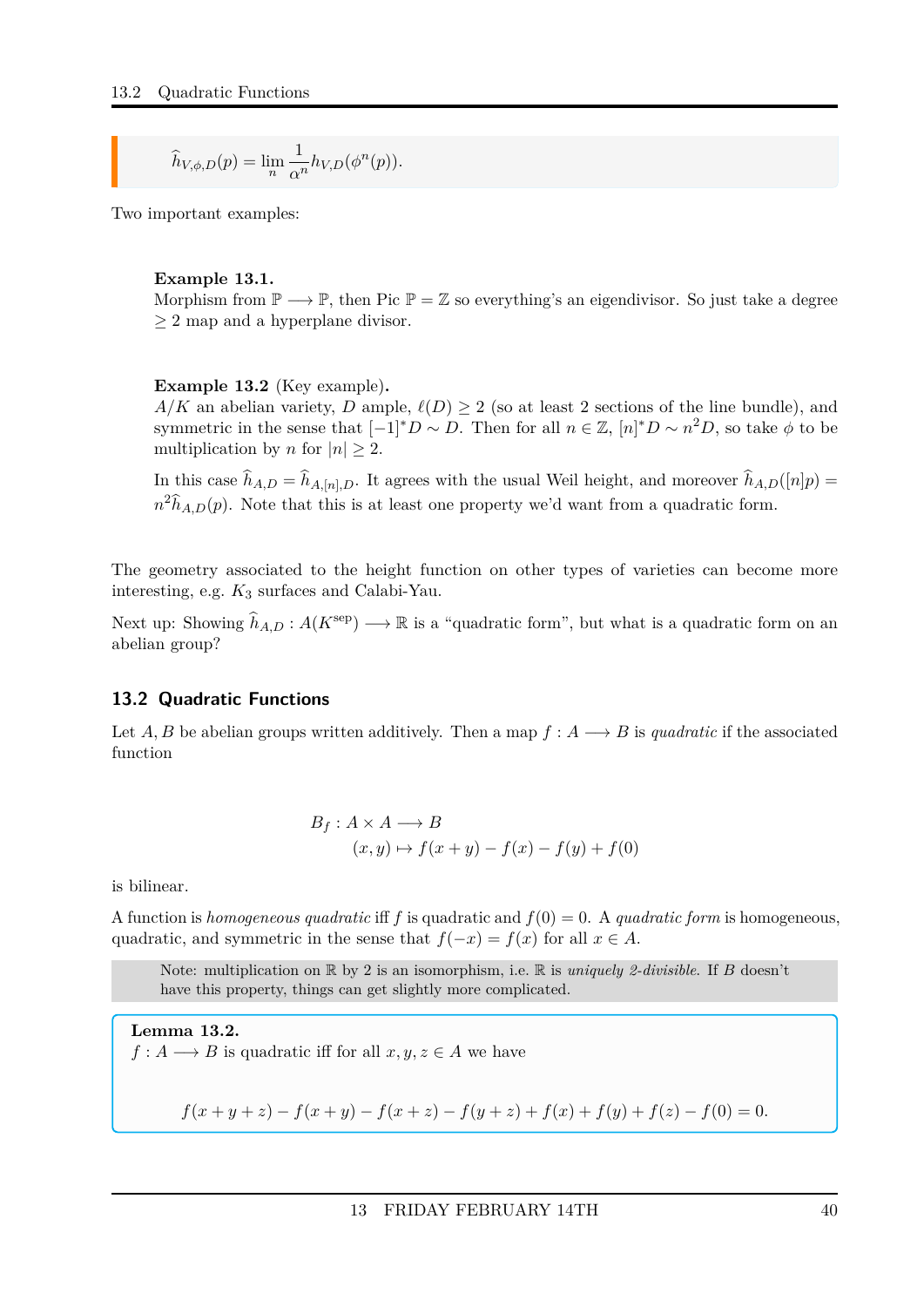In other words, knowing what it does on values and pairs determines what it does on triples.

#### *Proof .*

Straightforward computation.

#### **Lemma 13.3.**

- Let  $f : A \longrightarrow B$  such that
	- 1. *f* is a quadratic form.

2. *f* satisfies the *parallelogram law* (also: quadraticity)  $f(x + y) + f(x - y) = 2f(x) + 2f(y)$ . Then 1 implies 2, and if the 2-torsion *B*[2] is trivial, then 2 implies 1.

#### **Lemma 13.4.**

Suppose *f* is a quadratic function, then *f* is a quadratic form iff  $\forall n \in \mathbb{Z}$ ,  $\forall x \in A$ ,  $f(nx) =$  $n^2 f(x)$ .

Note that  $n = 0$  implies homogeneity, and  $n = 1$  implies symmetric. Proceed by strong induction.

**Lemma 13.5.** Let  $f: A \longrightarrow B$  be a quadratic function. Define the even and odd parts of f in the following way:

$$
q: x \mapsto (f(x) - f(0)) + (f(-x) - f(0))
$$
  

$$
l: x \mapsto (f(x) - f(0)) - (f(-x) - f(0))
$$

Then

a. *q* is a quadratic form, *l* is a group morphism, and  $2f = q + l + 2f(0)$ .

*.*

b. If *B* is uniquely 2-divisible, then dividing by 2 yields  $f = \frac{1}{2}$  $rac{1}{2}q + \frac{1}{2}$  $\frac{1}{2}l + f(0)$  where *q* is a quadratic form,  $l$  is a linear morphism, and  $f(0)$  is constant. This decomposition is unique.

**Exercise** Show that if  $f : A \longrightarrow B$  a quadratic function,

- a.  $f(A[tors])$  ⊂ *B*[tors].
- b. For *n* odd,  $f(A[n]) \subset B[n]$ .
- c. The map  $f : \mathbb{Z}/2\mathbb{Z} \longrightarrow \mathbb{Z}/4\mathbb{Z}$  where  $0 \mapsto 0, 1 \mapsto 1$  is a quadratic form. Thus the *n* odd condition above is necessary.

This comes up in Galois cohomology of abelian varieties? See Pete's paper. It takes an *n* torsion to an element that is no worse than 2*n* torsion.

From now on, take  $B = \mathbb{R}$ . Note that if  $B = \mathbb{R}$ , height functions kill all torsion.

Define a pairing

П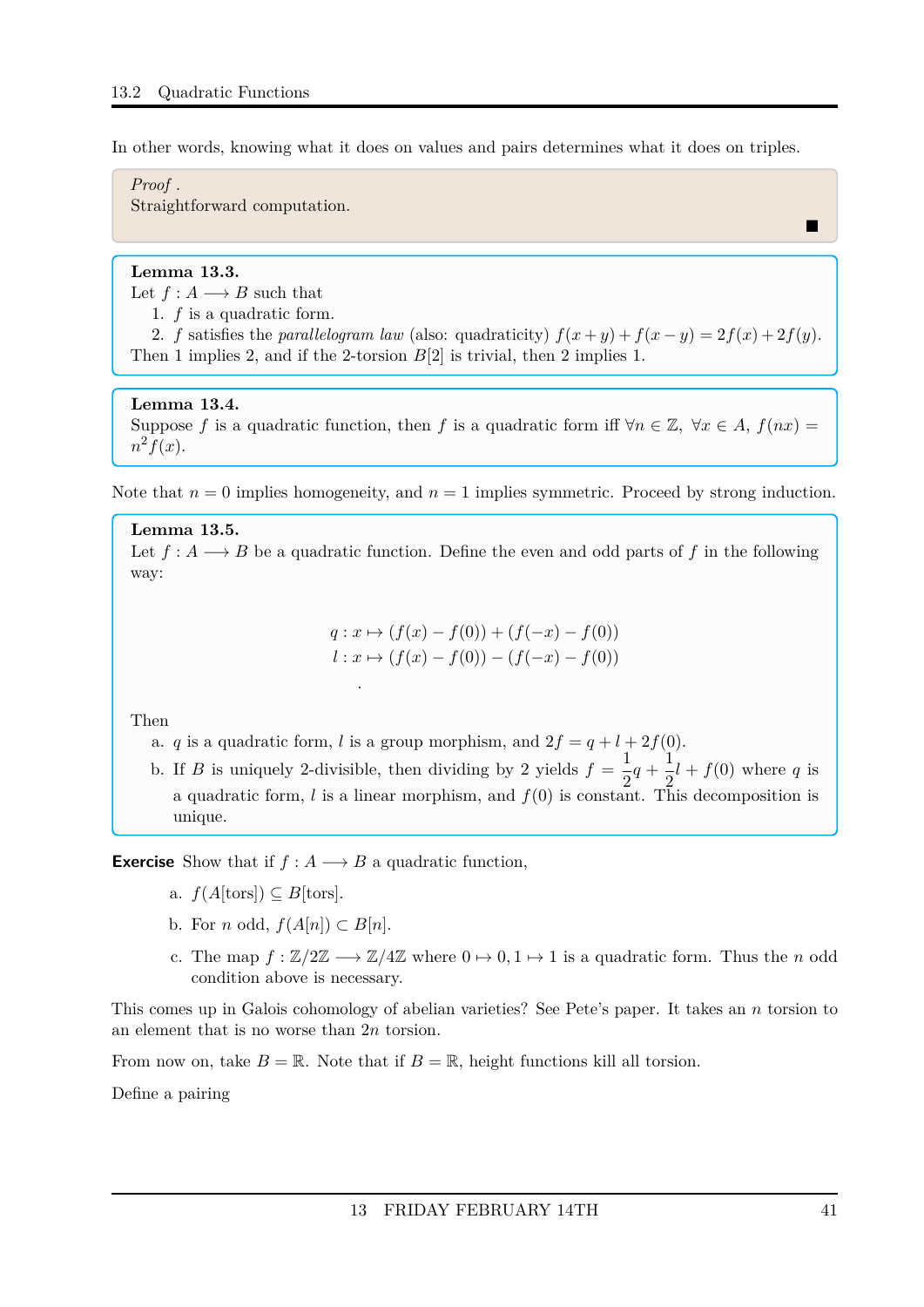$$
\langle \cdot, \cdot \rangle : A \times A \longrightarrow B
$$
  
 $\langle x, y \rangle = \frac{1}{2} (f(x+y) - f(x) - f(y)).$ 

If f is a quadratic form,  $\langle x, x \rangle = f(x)$ , so this reduces to the usual bilinear form associated to a quadratic form.

**Exercise** a. Show that for all  $x \in A, y \in A$  [tors], we have  $f(x+y) = f(x)$ . Thus *f* factors through a morphism  $\hat{f} : A/A$ [tors]  $\longrightarrow \mathbb{R}$  through the torsion-free quotient.

This is stronger than just killing torsion, since *f* isn't necessarily linear.

b. If  $f$  is a quadratic form,  $\hat{f}$  is as well.

### <span id="page-41-0"></span>**Theorem 13.6***(Canonical Height Descent).*

Let  $h: A \longrightarrow \mathbb{R}$  be a quadratic form and suppose  $\exists n \geq 2$  such that

- 1. coker  $A \xrightarrow{\times 2} A = A/nA < \infty$ ,
- 2. The Northcott property holds, i.e.  $\{x \in A \mid h(x) \le R\} < \infty$  for each  $R \in \mathbb{R}$ ,

Letting  $y_1, \dots, y_r$  be coset representatives for  $nA \subset A$  and  $C_0 \coloneqq \max h(y_i)$ , then *A* is generated by the finite set  $\left\{ x \in A \mid h(x) \leq C_0 \right\}$ .

**Proof:** Omitted.

#### <span id="page-41-1"></span>**Theorem 13.7***(The Néron-Tate Height is a Quadratic Form).*

Let *K* be a global field,  $A/K$  an abelian variety, *D* ample and  $\ell(D) \geq 2$  with [*D*] symmetric. Then there exists a unique function  $\hat{h}_{A,D}: A(K^{\text{sep}}) \longrightarrow \mathbb{R}$  such that

1.  $\hat{h}_{A,D} = h_{A,D} + O(1)$ 

2.  $\hat{h}_{A,D}$  is a *quadratic form* (stronger conclusion), and in particular  $\hat{h}_{A,D}([n]p) = n^2 \hat{h}_{A,D}(p)$ .

#### *Proof .*

We have 1, we'll show 2 by establishing the parallelogram law and use a previous lemma. Note  $\phi$  is suppressed here, since by uniqueness, multiplication by *n* always yields the same function. So we'll take multiplication by 2.

For all  $P, Q \in A(K^{\text{sep}})$ , we can compute

$$
\hat{h}_{A,D}(P+Q) + \hat{h}_{A,D}(P-Q) = \lim_{n \to \infty} 4^{-n} (h_{A,D}([2^n]P + [2^n]Q) + h_{A,D}([2^n]P - [2^n]Q))
$$
  
= 
$$
\lim_{n \to \infty} 4^{-n} (2h_{A,D}([2^n]P) + 2h_{A,D}([2^n]Q) + O(1))
$$
  
= 
$$
2\hat{h}_{A,D}(P) + 2\hat{h}_{A,D}(Q).
$$

Ē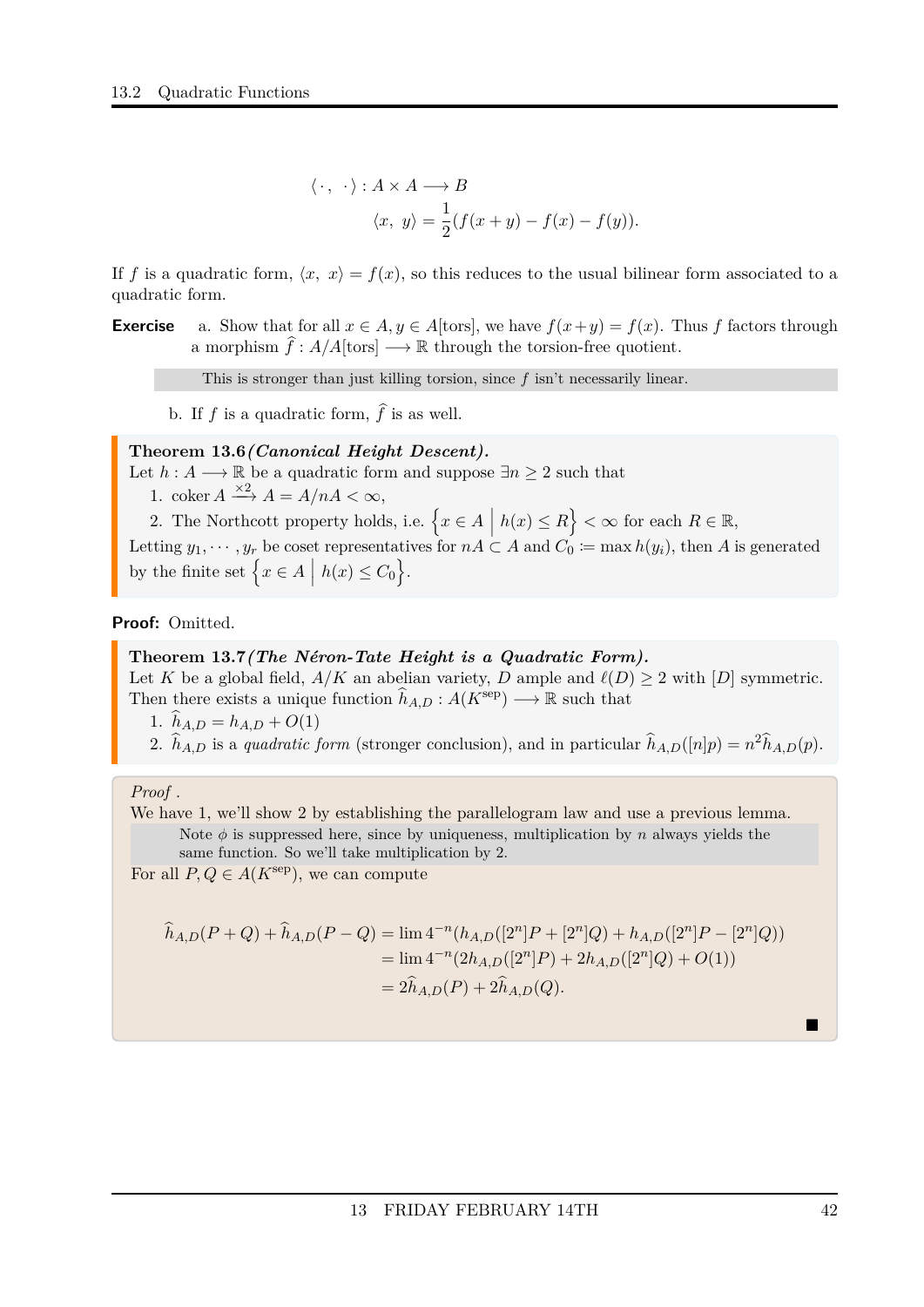### <span id="page-42-0"></span>**14 Monday February 17th**

#### <span id="page-42-1"></span>**14.1 Canonical Heights for Abelian Varieties**

#### <span id="page-42-3"></span>**Theorem 14.1***(Canonical Heights for Abelian Varieties).*

If  $A/K$  is an abelian variety,  $D \in Div(A)$ , ample,  $\ell(D) \geq 2$ ,  $[D]$  symmetric, then there exists a canonical height

$$
\widehat{h}_{A,D}:A(K^{\text{sep}})\longrightarrow \mathbb{R}
$$

such that

1.  $\hat{h}_{A,D} = h_{A,D} + O(1)$ 

2.  $\hat{h}_{AD}$  is a *quadratic form* (defined last time).

In particular,  $\hat{h}_{A,D} \circ [n] = n^2 \hat{h}_{A,D}$ . We can define an associated bilinear form

$$
\langle P, Q \rangle = \frac{1}{2} \Big( \widehat{h}_{A,D}(P+Q) - \widehat{h}_{A,D}(P) - \widehat{h}_{A,D}(Q) \Big),
$$

so consider the **linear extension**

$$
\widehat{h}_{A,D}: A(K^{\text{sep}}) \otimes \mathbb{R} \longrightarrow \mathbb{R}
$$

$$
\sum_{i=1}^{n} [P] \otimes \alpha_i \mapsto \sum_{i=1}^{n} \alpha_I \widehat{h}_{A,D}.
$$

**Exercise** This yields a quadratic form on the domain.

 $Question: What is ker(A(K<sup>sep</sup>) \longrightarrow A(K<sup>sep</sup>) \otimes \mathbb{R})$ ?

*Answer:* It contains the torsion, but turns out to be precisely this. Note that ker( $M \rightarrow M \otimes \mathbb{Q}$ ) = *M*[tors], and we can tensor up in two steps:  $A(K^{\text{sep}}) \otimes_{\mathbb{Z}} \mathbb{R} = (A(K^{\text{sep}}) \otimes_{\mathbb{Z}} \mathbb{Q}) \otimes_{\mathbb{Q}} \mathbb{R} = A(K^{\text{sep}})$ [tors].

<span id="page-42-4"></span>**Theorem 14.2***(Linear Extension is Positive Definite).* With the same setup as the previous theorem, the linear extension is *positive definite*, i.e.

 $q(x) \ge 0 \forall x$  and  $q(x) = 0 \iff x = 0$ 

<span id="page-42-2"></span>**Definition 14.2.1** (Regulator)**.** If  $P_1, \dots, P_n \in A(K^{\text{sep}}) \otimes \mathbb{R}$  are  $\mathbb{R}$ -linearly independent, then we can define the **regulator** 

$$
Reg(P_1, \cdots, P_2) \coloneqq det(\langle P_i, P_j \rangle) > 0.
$$

Note that this is the determinant of the Gram matrix, forms can be diagonalized into  $\sum a_i x_i^2$ , and positive-definite implies  $a_i > 0$ ?

If  $\{P_i\}$  is a Z-basis for  $A(K^{\text{sep}})/A(K^{\text{sep}})$ [tors], then we define  $\text{Reg}(A, K, D) := \det(\langle P_i, P_j \rangle) > 0$ .

This is well-defined for exactly the same reason that the discriminant of a number field is well-defined.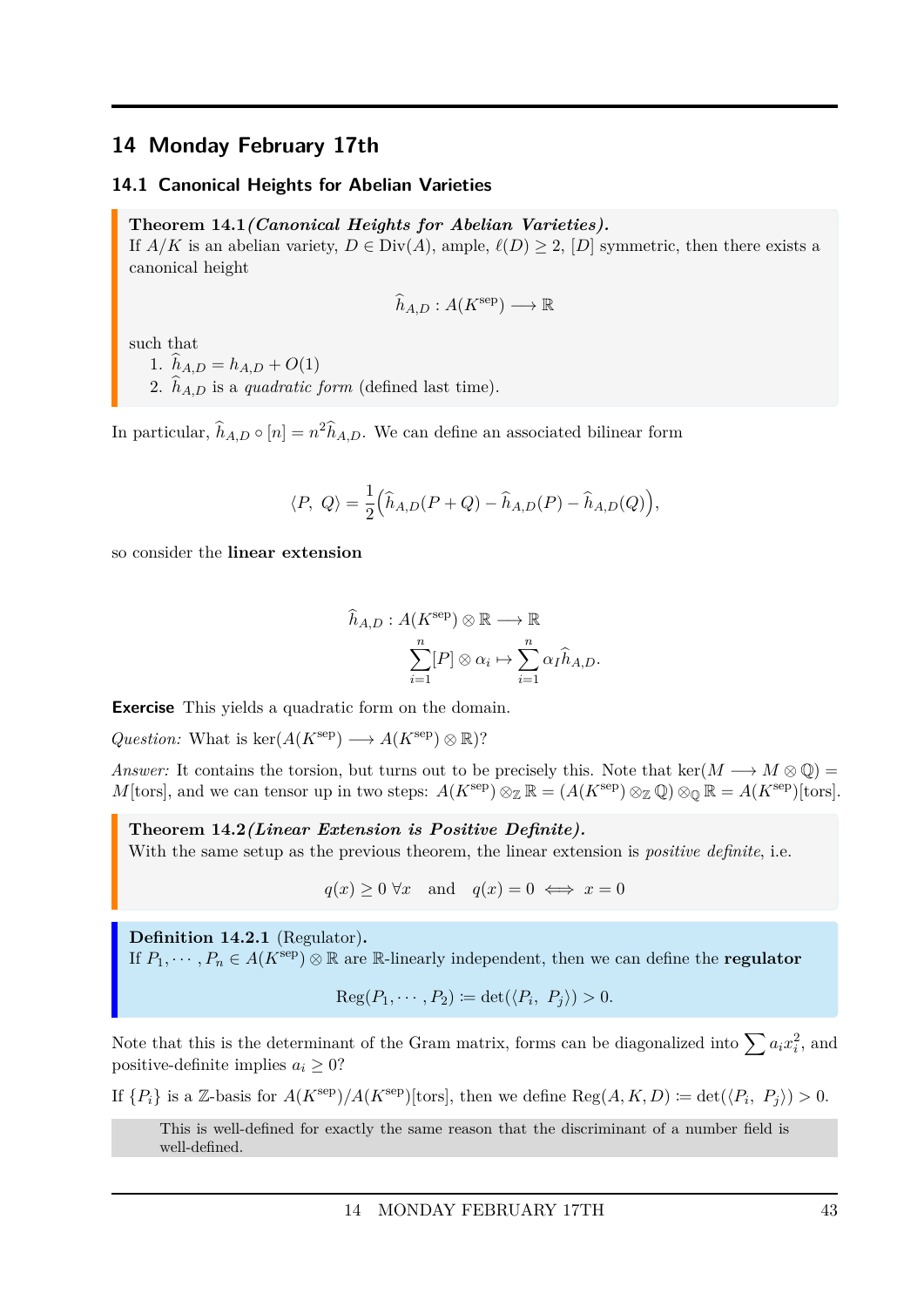#### *Proof .*

Mostly algebra, mostly omitted here. Uses the following lemma.

### **Lemma 14.3.**

Let  $A \cong \mathbb{Z}^n$  and  $q : A \longrightarrow \mathbb{R}$  be a quadratic form such that

- 1. For all  $x \in A$ ,  $q(x) \geq 0$  and  $q(x) = 0 \iff x = 0$ ,
- 2. The Northcott Property holds, i.e.  $\forall R \in \mathbb{R}, \#\{x \in A \mid q(x) \leq R\} < \infty$ .
- Then  $q \otimes \mathbb{R} : A \otimes \mathbb{R} \longrightarrow \mathbb{R}$  is still positive-definite.

#### **Example 14.1.**

See Cassels-Silverman. Let *K* be a real quadratic field, e.g. *K* = Z[ √ 2] ⊂ R. Define  $q: A \longrightarrow \mathbb{R}, x \mapsto x^2$ ; this is positive-definite but for  $q \otimes \mathbb{R}$ , there exist  $x \neq 0$  such that  $q(x) = 0.$ 

*Note:* There exists a **canonical** canonical height which is used for the BSD conjecture.

#### <span id="page-43-0"></span>**14.1.1 Constructing Canonical Heights for Abelian Varieties**

**Step 1:** For elliptic curves  $E/K$ ,  $D = 2[O] \iff D_x$  where  $x : E \longrightarrow \mathbb{P}^1$  is taking the *x*-coordinate, note that if  $y^2 = f(x)$ , then  $x([-P]) = x([P])$  making this an even function. So taking the quotient  $E \stackrel{q}{\rightarrow} E/[-1]$  yields a 2-to-1 map, which factors through an isomorphism  $E/[-1] \cong \mathbb{P}^1$ . However,  $2[-O] = [-1]^*D = D$ , but we also have  $2[O] = x^*([\infty])$ . Then  $K(x) \subset K(E)$  contains all of the even functions, i.e. every even function is a function of the *x*-coordinate. So take any rational function  $f \in K(x) \setminus K$  yields a composition  $F: E \stackrel{x}{\to} \mathbb{P}^1 \stackrel{f}{\to} \mathbb{P}^1$  where  $\deg(F) = 2 \deg(f)$ .

Define  $D_f = F^*([\infty])$ , which is a pullback of a symmetric function (since *x* is only a function of one coordinate), so  $[-1]^*D_f = D_f$ , so  $D_f$  is a symmetric divisor. Moreover, deg  $D_f = 2 \deg f$ . Take  $h_{E,f} = h_{E,D_f}$ , since by Riemann-Roch the number of sections is at least 2. How does this depend on *f*? Does the regulator depend on *f*?

There is a dependence, but it's understandable enough to be removed at the end.

We can apply the Weil Height Machine, and a comparison shows  $h_{E,D_f} = (\deg f)h_{E,D_x} + O(1)$ . Therefore  $\hat{h}_{E,D_f} = (\deg f)\hat{h}_E, D_x$  on the nose. By a computation,  $\text{Reg}(E, D_f) = \text{deg}(f)^n \text{Reg}(E, D_x)$ where  $n = \text{rank}(E(K))$ . So there is a dependence, but nothing too scary.

Silverman defines the canonical height in the curve case as

$$
\widehat{h}_E \coloneqq \frac{\widehat{h}_{E,D_f}}{2\deg f}.
$$

**Step 2:** For abelian varieties, define a height pairing  $\hat{h}$  :  $A(K^{\text{sep}}) \times A^{\vee}(K^{\text{sep}}) \longrightarrow \mathbb{R}$ , where the dual variety is defined such that the functor of points  $A^{\vee} \iff \text{Pic}^{0}(A)$ , where  $A^{\vee}(K) = \text{Pic}^{0}(A)$ .

П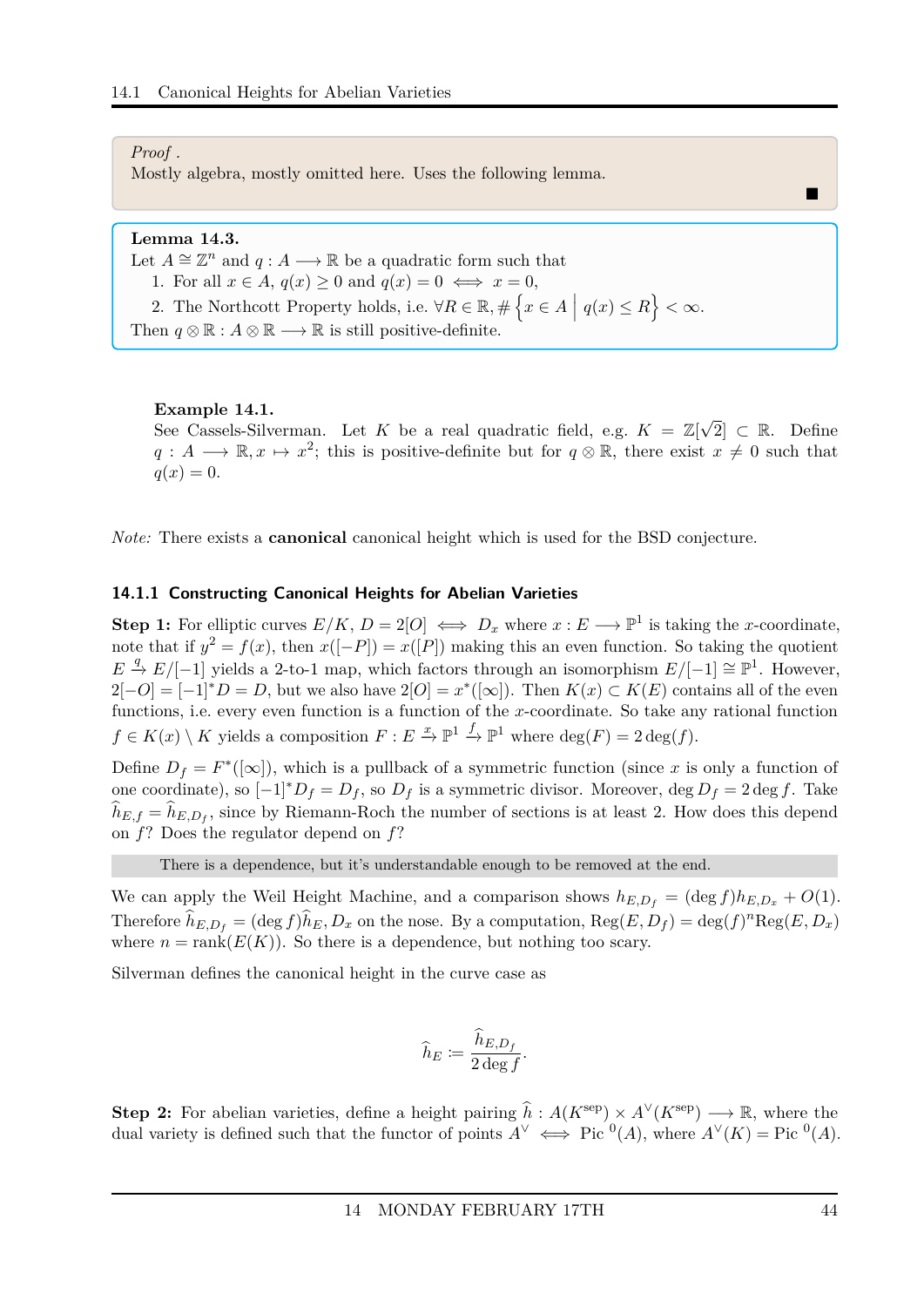There is a (well-defined up to linear equivalence) *Poincare divisor*  $P \in Div(A \times A^{\vee})$  which is ample and symmetric. We can then define  $h_{A\times A^{\vee},\mathcal{P}}$  and take the associated bilinear form

$$
\langle \cdot, \cdot \rangle_{A \times A^{\vee}, \mathcal{P}} : (A(K) \times A(K^{\text{sep}}))^2 \longrightarrow \mathbb{R}.
$$

So choose bases  $P_1, \dots, P_R$  for the Mordell-Weil group mod torsion  $A(K)/$ tors, and by isogeny, a basis  $Q_1, \dots, Q_R$  of  $A^{\vee}(K)/\text{tors.}$  Then define  $\text{Reg}(A, K) := |\text{det}\langle P_i, Q_j \rangle| > 0.$ 

Note that swapping signs in the basis changes the determinant by  $\pm 1$ , hence the absolute value. This is the regulator that appears in the BSD conjecture.

Recall Mumford's formula: If  $D \in Div(A)$ , then

$$
[n]^*D \sim \left[\frac{n^2+n}{2}\right]D + \left[\frac{n^2-n}{2}\right][-1]^*D.
$$

If *D* is symmetric, then  $[n]^*D \sim n^2D$ , i.e. the quadratic eigendivisor condition. In this case  $\hat{h}_{A,D}$  is a quadratic *form*.

If *D* is skew-symmetric, i.e.  $[-1]^*D = -D \iff D \in \text{Pic}^0(A)$ , then  $[n]^*D = nD$  and we obtain a *linear* eigendivisor condition.

Note:  $D \in \text{Pic} (A)$  means algebraically equivalent to zero.

If  $D \in \text{Pic} (A)$ , then  $\widehat{h}_{A,D}: A(K^{\text{sep}}) \longrightarrow \mathbb{R}$  is a linear form. By the Weil Height Machine, up to  $O(1)$  we have  $h_{A,D_1+D_2} = h_{A,D_1} + h_{A,D_2}$ . So we do have a bilinear pairing

$$
\langle \cdot, \cdot \rangle : A(K^{\text{sep}})^2 \longrightarrow \mathbb{R}
$$
  

$$
(P, Q \iff D \in \text{Div}(A) \text{ after extending bases } ) \mapsto \widehat{h}_{A,D}(P) \in \mathbb{R}.
$$

Note: we could equivalently define it on  $A(L)$  for every finite separable extension  $L/K$ .

This explains the regulator appearing in BSD. This concludes the discussion of height functions and the Mordell-Weil group.

### <span id="page-44-0"></span>**15 Friday February 21st**

Question: how do we define *hV,D*?

Answer: write  $D = D_1 - D_2$  which are (very) ample divisors and basepoint free. We then obtain embeddings

$$
\varphi_1: V \hookrightarrow \mathbb{P}_{K}^{n_1}
$$

$$
\varphi_2: V \hookrightarrow \mathbb{P}_{K}^{n_2}.
$$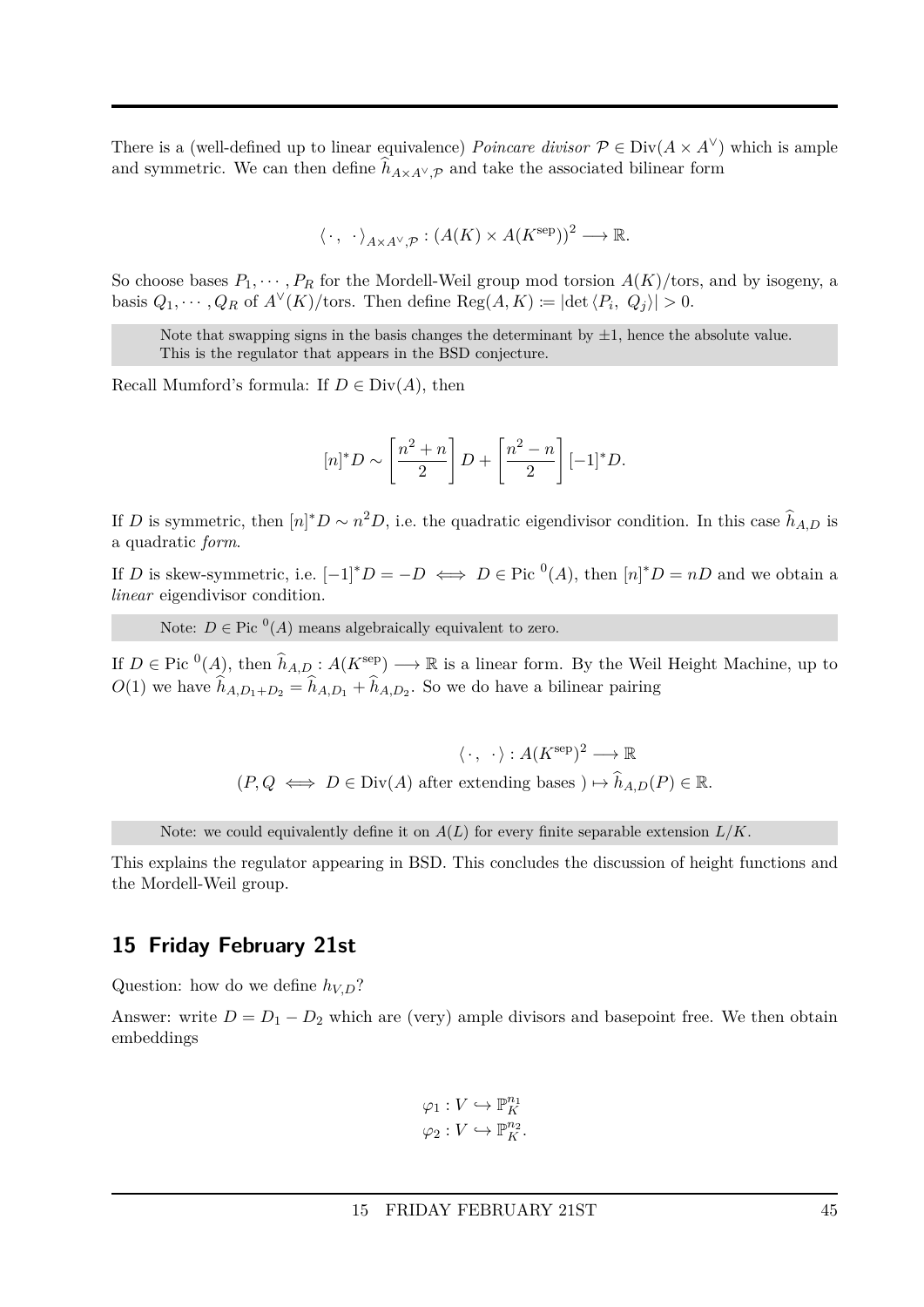So write

$$
h_{V,D}(p) = h(\varphi_1(p)) - h(\varphi_2(p)) + O(1)
$$

**Example 15.1.** For  $E/K$  an elliptic curve,

- $2[0]$  is an ample divisor
- 3[0] is a very ample divisor.

Let *K* be a local field (i.e.  $\mathbb{C}, \mathbb{R}$ , a *p*-adic field, or  $\mathbb{F}_q((t))$  formal Laurent series) and  $A/K$  be an abelian variety; we want to understand  $A(K)$ . We know this has the structure of compact abelian *K*-analytic Lie group.

- Question 1: What does Lie theory say?
- Question 2: What extra information comes from *A/K* being a *g*-dimensional abelian variety?

If  $K = \mathbb{C}$ , then  $A(K) \cong (\mathbb{R}/\mathbb{Z})^{2g}$ . If  $K = \mathbb{R}$ , then  $A(K) \cong (\mathbb{R}/\mathbb{Z})^g \oplus \prod_{k=1}^g$ *d i*=1  $\mathbb{Z}/2\mathbb{Z}$  where  $0 \leq d \leq g$ .

Fix *d*, then

- Let  $E_1/\mathbb{R}$  with  $\Delta > 0$  (and thus 3 real roots), then  $E_1(\mathbb{R})[2] = (\mathbb{Z}/2\mathbb{Z})^2$ .
- Let  $E_2/\mathbb{R}$  with  $\Delta < 0$  (and 1 real root), then  $E_2(\mathbb{R})[2] = \mathbb{Z}/2\mathbb{Z}$ .

By taking products of  $E_1$  and  $E_2$ , i.e.  $A = (E_1)^d \times (E_2)^{g-d}$ .

Todo: find reference in Silverman?

**Fact**  $A(K)$  is totally disconnected and homeomorphic to a Cantor set.

**Fact (From Lie Theory, Serre p.116)** If *G* is an abelian compact *K*-analytic Lie group, then there exists a filtration by open finite index subgroups

$$
G = G^0 \supset G^1 \supset \cdots \supset G^n \supset \cdots
$$

such that

- 1. The successive quotients are finite, and each  $G^i$  is *standard*, i.e. obtained by evaluating a formal group law on  $(\mathfrak{m}^i)^g$ .
- 2.  $\bigcap$ *i*  $G^i = (0).$
- 3.  $G^{i}/G^{i+1}$  has exponent p, i.e. it is a finite dimensional  $\mathbb{Z}/p\mathbb{Z}$ -vector space.
- 4.  $G'$ [tors] =  $G'[p^{\infty}]$ , all of the prime-to-*p* torsion is *p*-primary.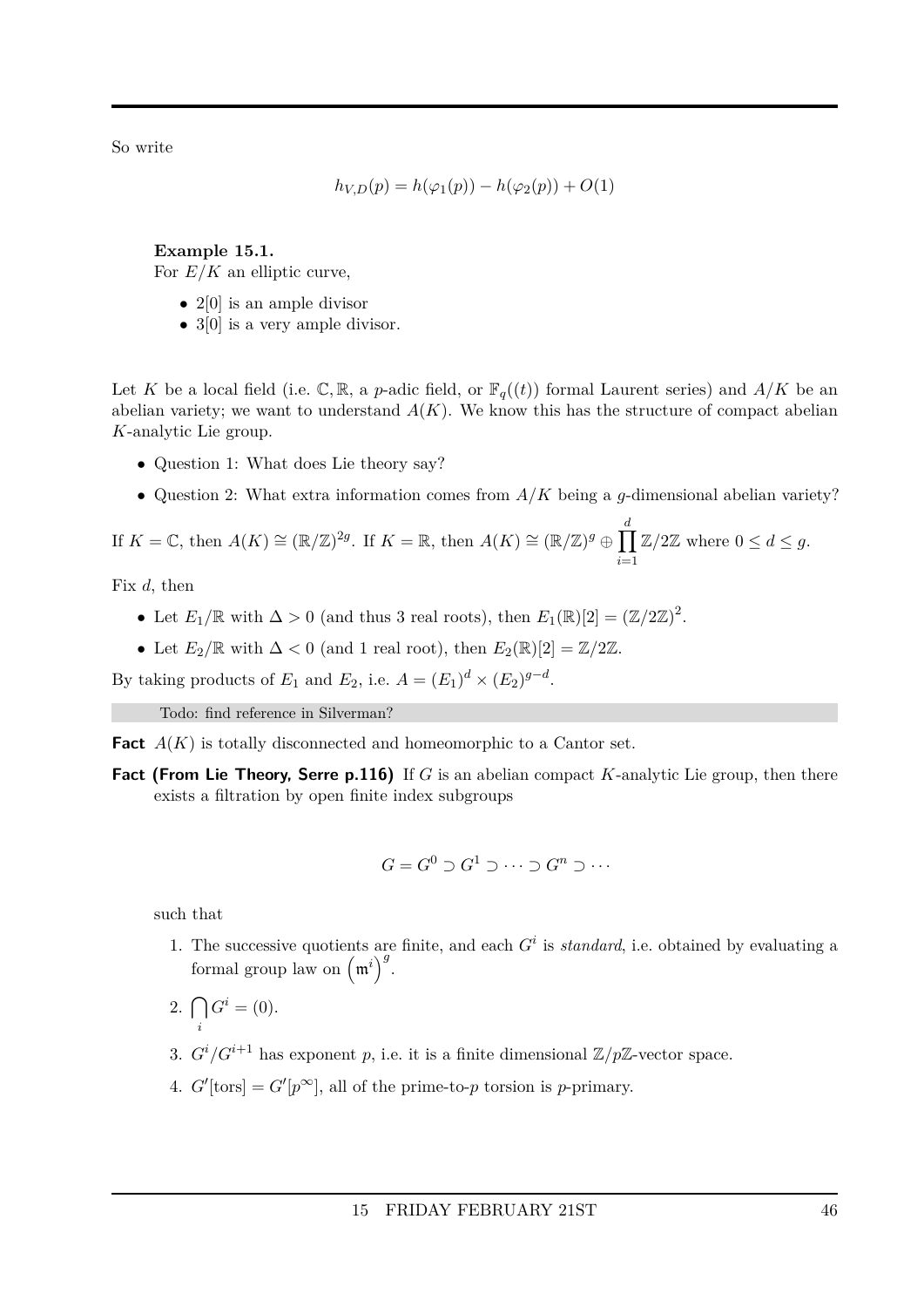Todo: define *p*-primary torsion, Q*p*.

What structure theorem does this give?

#### <span id="page-46-2"></span>**Theorem 15.1***(C-Lacy).*

Let *G* be a compact, second countable, *K*-analytic abelian Lie group of dimension  $g \geq 1$ . Then a. If char  $K = 0$  and  $d = [K : \mathbb{Q}_p]$ , then

$$
G \cong_{\text{TopGrp}} \mathbb{Z}_p^{dg} \oplus G[\text{tors}]
$$

where *G*[tors] is finite.

b. If char  $K = p$ , i.e.  $K = \mathbb{F}_q((t))$ , and if it is true that *G*[tors] is finite iff *G*[*p*] finite, then

$$
G \cong_{\mathrm{TopGrp}} \prod_{i=1}^{\infty} \mathbb{Z}_p \oplus G[\mathrm{tors}]
$$

For any  $g \ge 1$ ,  $(T, +)$  a finite discrete abelian group  $(R, +) \cong (\mathbb{Z}_p^d, +)$  and  $R^g \oplus T$  is a compact abelian *K*-analytic Lie group isomorphic to  $\mathbb{Z}_p^{dg} \oplus T$  (?).

Question: what does this mean for  $G = S^1$ ? Ask Pete!

#### <span id="page-46-3"></span>**Theorem 15.2***(Cartan).*

Let *K* be a local field,  $\mathbb{Q} \hookrightarrow K$  dense (so  $K = \mathbb{R}, \mathbb{Q}_p$ ). Then if  $G_1, G_2$  are *K*-analytic, and  $\varphi \in \text{hom}_{\text{TopGrp}}(G_1, G_2)$ , then  $\varphi \in \text{hom}_{k\text{-analytic}}(G_1, G_2)$ .

**Example 15.2.** For  $R = \mathbb{F}_q[[t]], (R, +)^g[p] = (R, +)^g$ .

#### **Example 15.3.**

Take  $G = \mathbb{G}_a^g(K)$  the additive group or  $A/K$  a *g*-dimensional abelian variety (i.e.  $G = A(K)$ ) then  $G[p] \subsetneq (\mathbb{Z}/p\mathbb{Z})^{2g}$  and is finite.

#### <span id="page-46-1"></span><span id="page-46-0"></span>**15.1 Proof of Cartan's Theorem**

#### **15.1.1 Step 1**

We want to show that  $G[p] < \infty$ , then  $G[\text{tors}] < \infty$ . We'll use the filtration in Serre's result; then for  $i \gg 1$ , we'll have  $G^{i}[p] = 0$ . Thus for  $i \gg 1$ , we'll have  $G^{i}[p^{\infty}] = 0$ ; but this is the only torsion that can appear. We'll then obtain an injection  $G[\text{tors}] \hookrightarrow G/G^i < \infty$ .

#### **Lemma 15.3.**

Let *H* be an abelian torsionfree pro-*p* group (e.g. 
$$
\prod \mathbb{Z}_p
$$
). Then  $H \cong \prod_{i \in I} \mathbb{Z}_p$ , and if *H* is second-countable, then *I* is countable.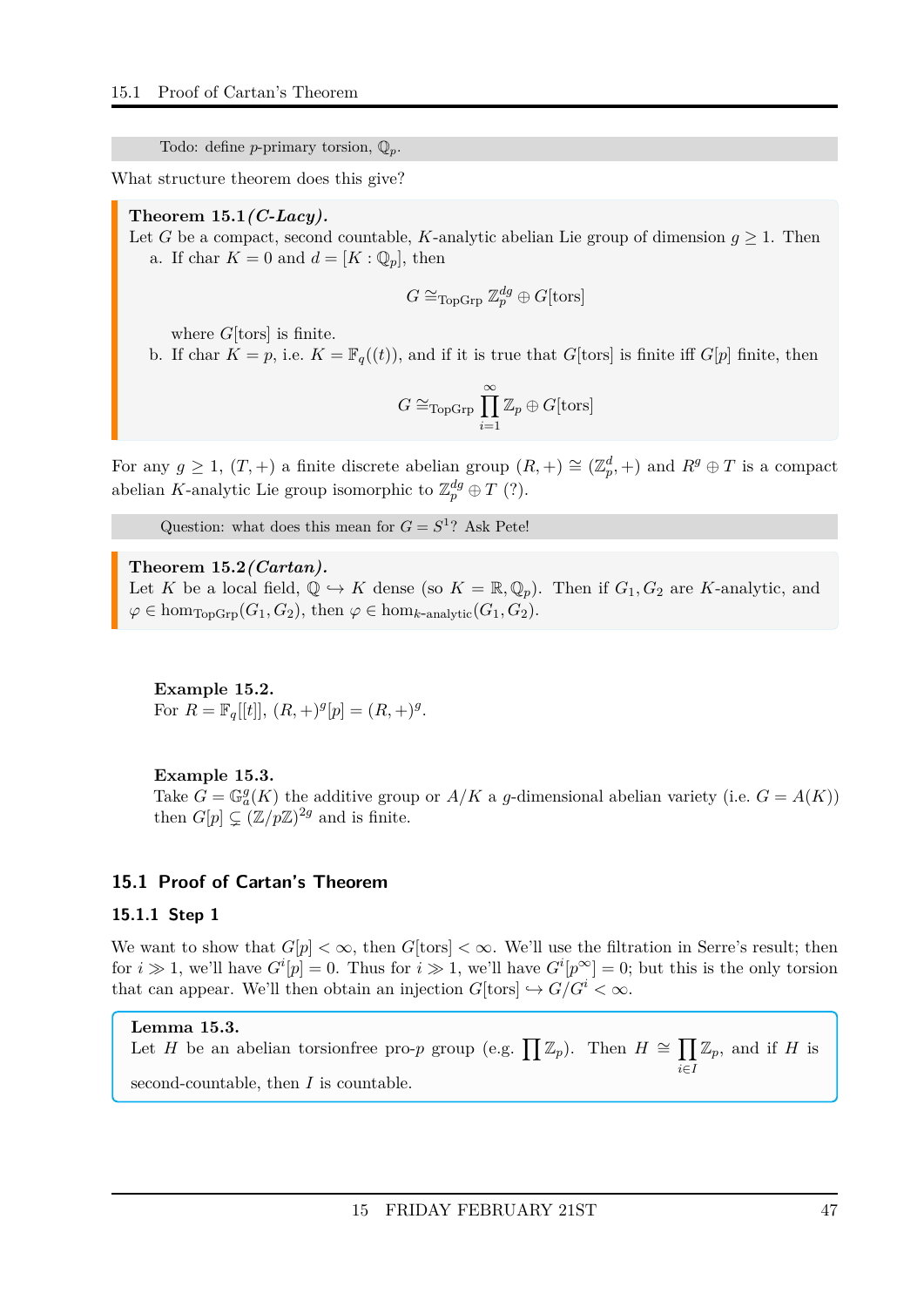*Proof .*

Omitted. Idea: use Pontrayagin duality  $G^{\vee} \coloneqq \hom_{\text{Top}}(G, \mathbb{R}/\mathbb{Z})$  for locally compact abelian groups.

Use the fact that this is naturally an exact contravariant functor, this lets you trade in profinite groups for discrete torsion abelian groups.

Note: look up pro-p groups. Is the Pontrayagin dual a cohomotopy group?

### <span id="page-47-0"></span>**16 Monday February 24th**

#### <span id="page-47-1"></span>**16.1 Classification of Locally** *K***-Analytic Lie Groups**

Let K be a locally compact field with discrete valuation, R a valuation ring with  $\mathfrak{m} = (\pi)$  its maximal ideal where  $R/\mathfrak{m} \cong \mathbb{F}_q = \mathbb{F}_{p^a}$ . There are two cases:

- If char  $K = 0$ , then  $\mathbb{Q}_p \subset K$  and  $d = [L : \mathbb{Q}_p]$
- If char  $K = p > 0$ , then  $K \cong \mathbb{F}_q((t))$ .
- **Fact (Lie Theoretic)** Let *G* be a compact commutative *g*-dimensional *K*-analytic lie group (i.e. locally looks like  $k^n$  with transition harts given by convergent power series) which is 2nd countable.
	- a. There exists a filtration by open subgroups  $G = G^0 \supset G^1 \supset \cdots \supset G^n \supset \cdots$  such that
	- 0.  $G^0/G^i$  is finite and discrete for all *i*,
	- 1.  $G^i$  ≃ (m<sup>*i*</sup>)<sup>*g*</sup>, with addition given by a *g*-dimensional formal group law,
	- 2.  $\bigcap G^i = (0)$ , so the filtration is exhaustive,
	- 3.  $G/G^{i+1}$  is *p*-torsion,
	- 4.  $G^1[\text{tors}] = G^1[p^{\infty}]$
	- b. If char  $(K) = 0$ , then there exists an open subgroup *U* of *G* such that  $U \cong (R^g, +)$  as *K*-analytic Lie groups.

Analog in Lie theory: Lie groups with isomorphic Lie algebras yield isomorphic universal covers. Can then recover the formal group from the Lie algebra. Wildly false in characteristic *p*, since we lose information about the height of the formal group.

<span id="page-47-2"></span>**Theorem 16.1***(C-Lacy).* a. If char  $(K) = 0$  (i.e. in a *p*-adic field), then  $G \cong (R, +)^{g} \oplus$ *G*[tors] as topological groups, where *G*[tors] is finite, which is in turn isomorphic to  $\mathbb{Z}_p^{dg} \oplus G[\operatorname{tors}].$ 

b. If char  $(K) = p$ , then there exists a countable set *I* such that  $G \cong \prod \mathbb{Z}_p \oplus G[\text{tors}]$  as

topological groups, where each of the groups on the RHS are closed subgroups. Moreover,  $G[\text{tors}] < \infty \iff G[p] < \infty$ , and when these conditions hold, *I* is infinite.

П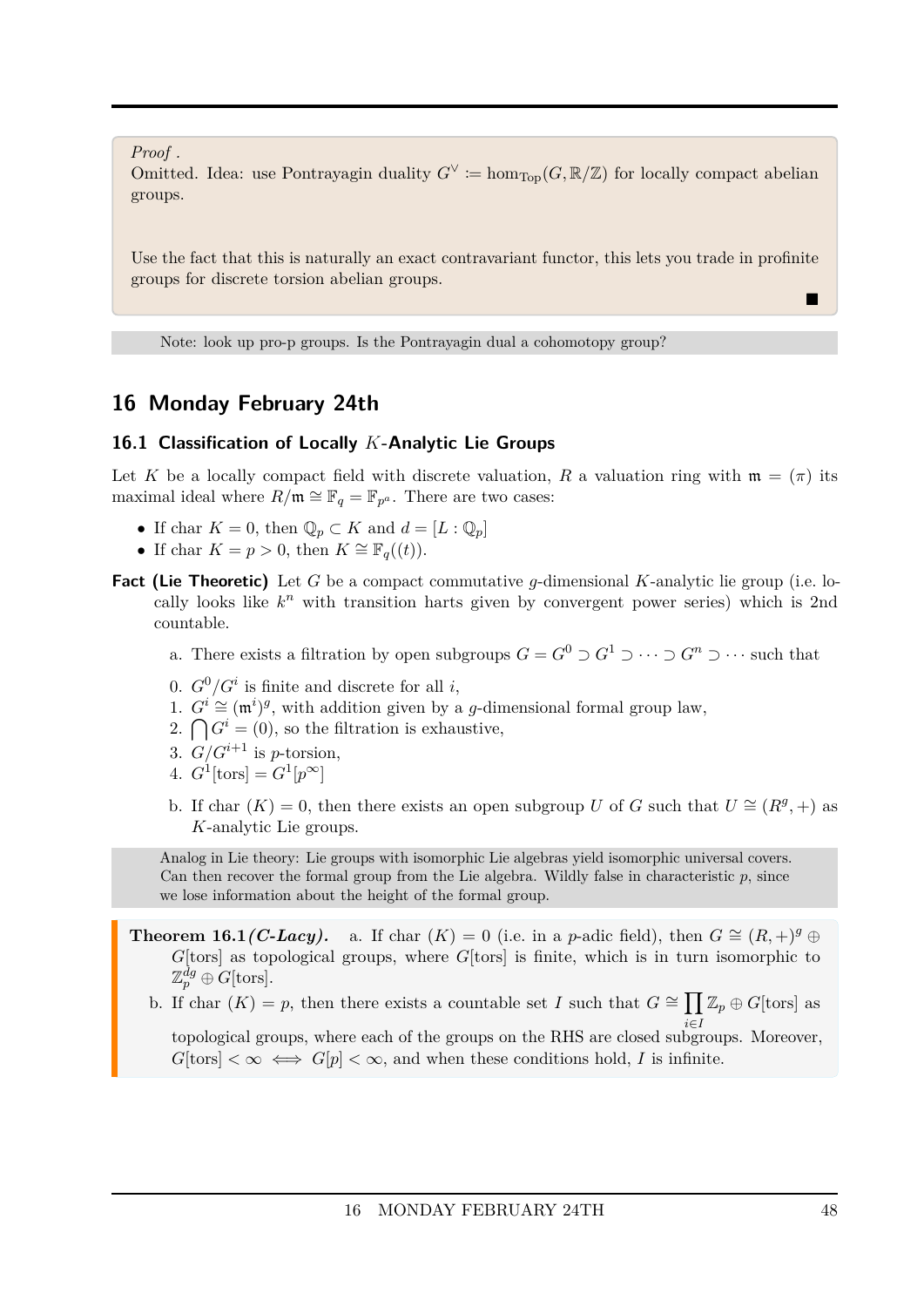#### **Lemma 16.2.**

If *H* is a a commutatve torsionfree pro-*p* group, then  $H \cong \prod \mathbb{Z}_p$ . If *H* is 2nd countable, then *i*∈*I*

*I* is countable.

#### *Proof (of Lemma, sketch).*

We'll take *Pontryagin duals*. Recall that if *G* is an locally compact abelian (LCA) group, then  $G^{\vee} := \hom(G, \mathbb{R}/\mathbb{Z})$  is an LCA group. Note that the dual of a profinite group (inverse limit) is an ind-finite group (direct limit), which are discrete torsion groups.

*H*<sup> $\vee$ </sup> is a discrete *p*-primary torsion group. Example:  $\mathbb{Z}_p^{\vee} = \mathbb{Q}_p/\mathbb{Z}_p$ , which flips the following exact sequence:



Then  $H^{\vee} = [p]H^{\vee}$ , and thus  $H^{\vee}$  is divisible. We then apply the structure theory of divisible group to get a direct sum, then applying duality again yields a direct product, which proves the lemma.

*Proof (of Theorem).* Assume that *G*[tors] is finite. We have a SES of commutative profinite groups:

$$
0 \longrightarrow G[\text{tors}] \longrightarrow G \longrightarrow G/G[\text{tors}] \longrightarrow 0,
$$

and taking Pontryagin duals yields

$$
0 \longrightarrow (G/G[{\operatorname{tors}}])^\vee \longrightarrow G^\vee \longrightarrow G[{\operatorname{tors}}]^\vee.
$$

Then *G/G*[tors] is torsionfree and has a finite index pro-*p* subgroup, so *G/G*[tors] is itself a pro-*p* group. By the lemma,  $G/G[\text{tors}] \cong \prod \mathbb{Z}_p$ , so *i*∈*I*

$$
(G/G[{\rm tors}])^{\vee} \cong \bigoplus_{i\in I} \mathbb{Q}_p/\mathbb{Z}_p.
$$

But this is divisible, and hence injective since we're over a PID, so the dual sequence above splits. So the original sequence splits.

We thus have an isomorphism of topological groups

$$
G \cong G/G[\text{tors}] \oplus G[\text{tors}] \cong \prod_{i \in I} \mathbb{Z}_p \oplus G[\text{tors}],
$$

where *G*[tors] was assumed finite.

Suppose char  $(K) = 0$ . We have two open subgroups of G,  $\prod \mathbb{Z}_P \leq G$  (open since its *i*∈*I*complement is finite) and  $(R, +)^g \cong \mathbb{Z}_p^{dg}$  by Serre. It follows that  $|I| = dg$ .

 $\blacksquare$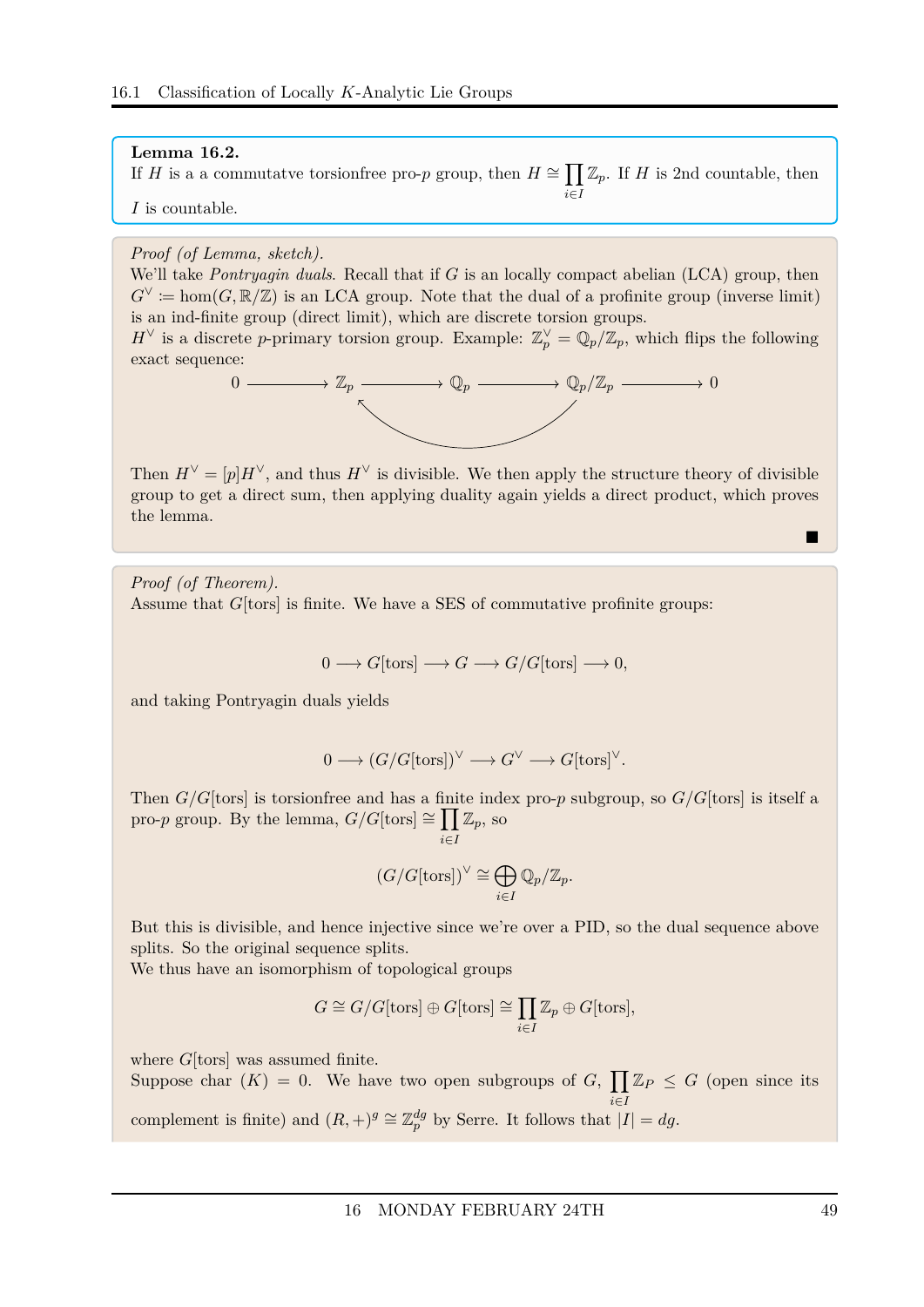Suppose instead that char  $(K) > 0$ . The claim is that  $[G : pG]$  is infinite and thus  $|I|$  is infinite. This is because the cokernel of multiplication by *p* on  $\prod \mathbb{Z}_p \oplus G[\text{tors}]$  is infinite iff *I* is infinite, so it suffices to check the size of this cokernel.

Consider the formal group law in characteristic *p* given by

$$
[p] \in R[[X_1^p, \cdots, X_g^p]]^g.
$$

It suffices to restrict to  $G^1 = (t\mathbb{F}_q[[t]]^g, \text{fgl})$ . Then  $pG_1 \subseteq t\mathbb{F}_q[[t]]^g \bigcap \mathbb{F}_q[[t^p]]^g$ . But  $[\mathbb{F}_q[[t]]$ :  $\mathbb{F}_q[[t^p]]$  is infinite, so  $[G:pG_1]$  is infinite, so  $[G:pG]$  is infinite and thus *I* is infinite.

If we know the torsion is finite, can we find bounds on their size? We'll need to revisit Néron models (as covered in the abelian varieties course), and introduce Tate curves.

### <span id="page-49-0"></span>**17 Wednesday February 26th**

**Example 17.1** (regarding generalization from last time)**.** Let  $G = \prod_{k=1}^{\infty} \mathbb{Z}/p^{n}\mathbb{Z}$ , which is a commutative pro-*p* group. Then

$$
\oplus \mathbb{Z}_p^n \mathbb{Z} \ (?) \ \subsetneq G[\text{tors}] \subsetneq G
$$

with proper containments, but the direct sum is dense in the direct product, so  $G$ [tors] is proper and dense and thus not closed.

#### <span id="page-49-1"></span>**17.1 (Clark-Xarles) Local Bounds for Torsion Points on Abelian Varieties**

Recommended reading! Introduces a lot of tools in their most basic form.

Let  $K/\mathbb{Q}_p$  be a *p*-adic field with  $[K:\mathbb{Q}_p]=d$ , *R* a valuation ring, **m** a maximal ideal,  $\mathbb{F}_q=R/\mathfrak{m}$ .

Recall previously: finiteness on torsion subgroups in certain cases. Mordell-Weil works for global fields, but what is that finite group? No positive results bounding the torsion for a Laurent series field, can be arbitrary large.

Let *A/K* be a *g*-dimensional abelian variety and recall

$$
A(K) \cong_{\text{TopGrp}} (R,+)^g \oplus T \cong \mathbb{Z}_p^{dg} \oplus T,
$$

where  $|T| < \infty$ 

We'll prove bounds in three steps:

- 1. Good reduction
- 2. Potentially good reduction
- 3. General reduction and results in the case of *anisotropic reduction*.

n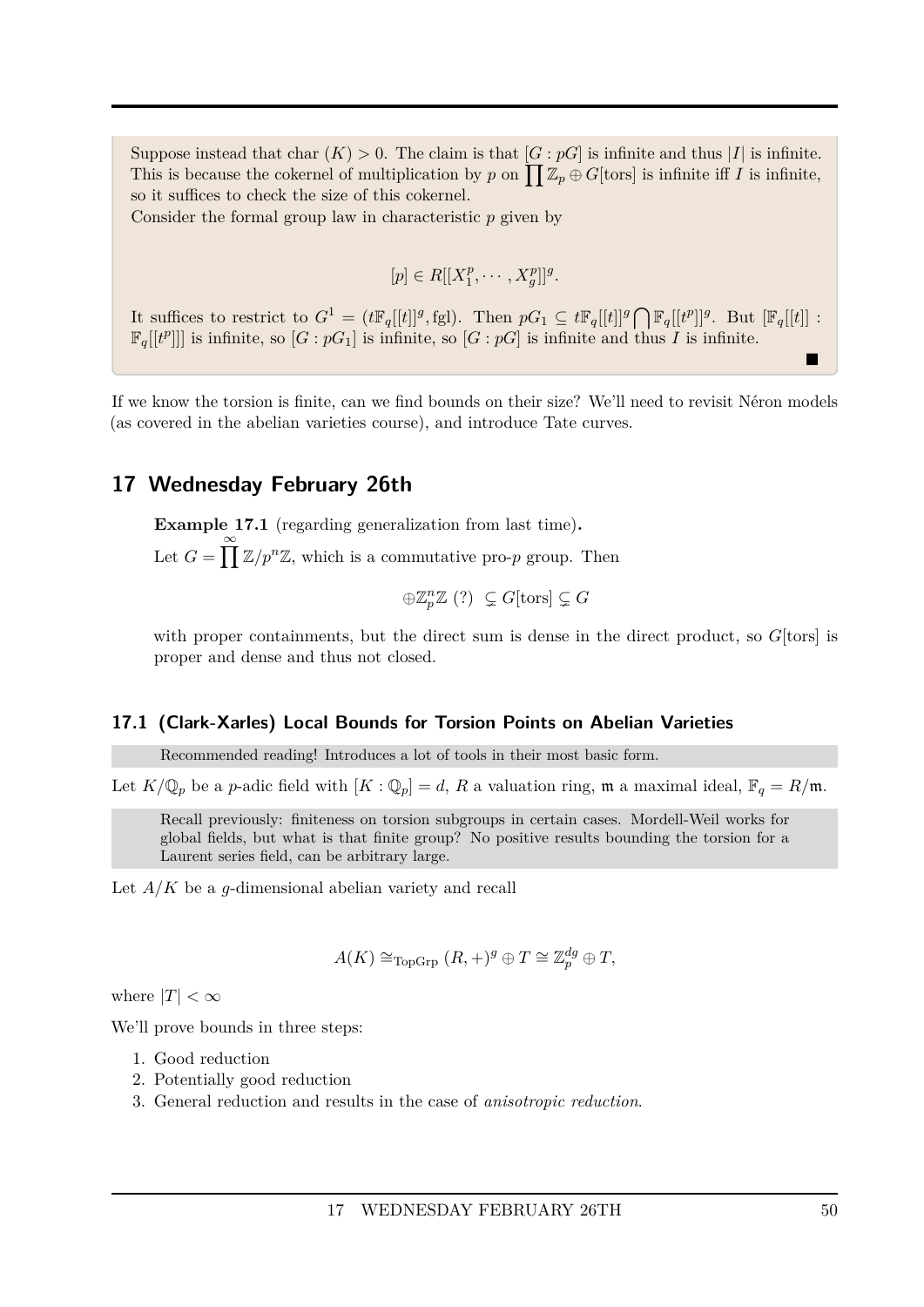#### <span id="page-50-0"></span>**17.2 Good Reduction**

<span id="page-50-1"></span>**Definition 17.0.1** (Good Reduction for Abelian Varieties)**.** *A/K* has *good reduction* if there exists a smooth group scheme *A*?*R* with generic fiber *A/K*.

Noting that Spec  $(R) = \{(0), (\pi)\}\$ is a two point space, we have the fibers

|            | A/K | $A/\mathbb{F}_q$ |
|------------|-----|------------------|
|            |     |                  |
|            |     |                  |
|            |     |                  |
| Spec $(R)$ | U   | $(\pi)$          |

We get a SES

$$
0 \longrightarrow A' \longrightarrow A(R) \xrightarrow{\text{reduction}} A(\mathbb{F}_q) \longrightarrow 0
$$

and the fact that it is surjective is due to **Hensel's lemma**. Here  $A' = \mathfrak{m}^g$  endowed with a formal group law. Since we have a projective variety, we can clear denominators to replace  $A(R)$  with  $A(K)$  in the above sequence. Note that the quotient is precisely a Mordell-Weil group, so using the Weil conjectures, we can say quite a bit about its size.

Thus  $A' \hookrightarrow A(K)$  is an open finite-index subgroup. Moreover, all of the torsion is *p*-primary, and  $A'$ [tors] =  $A'[p^{\infty}]$ . Define *G*[tors]' to be the torsion that is prime to *p*. If the kernel is *p*-primary torsion, then the reduction map induces an isomorphism

$$
r: A(K)[\text{tors}] \stackrel{\cong}{\rightarrow} A(\mathbb{F}_q)[\text{tors}]'
$$
.

<span id="page-50-2"></span>**Theorem 17.1***(Weil, Serre Improved Weil Bounds).*  $#A(\mathbb{F}_q) \leq \left| (1 + \sqrt{q})^2 \right|^g$ . (Note that Weil's original bound is just this without the floor function.)

Therefore, for  $A/K$  and  $K/\mathbb{Q}$  a number field of degree *d*, choose  $\mathfrak{p}_1, \mathfrak{p}_2$  in Spec  $\mathbb{Z}_k$  points of good reduction. Then

#*A*(*K*)[tors] ≤ \$ 1 + *p d* 2 1 2 %*<sup>g</sup>*\$ 1 + *p d* 2 2 2 % *.*

Note: potentially "blah" always means "blah" after some base extension.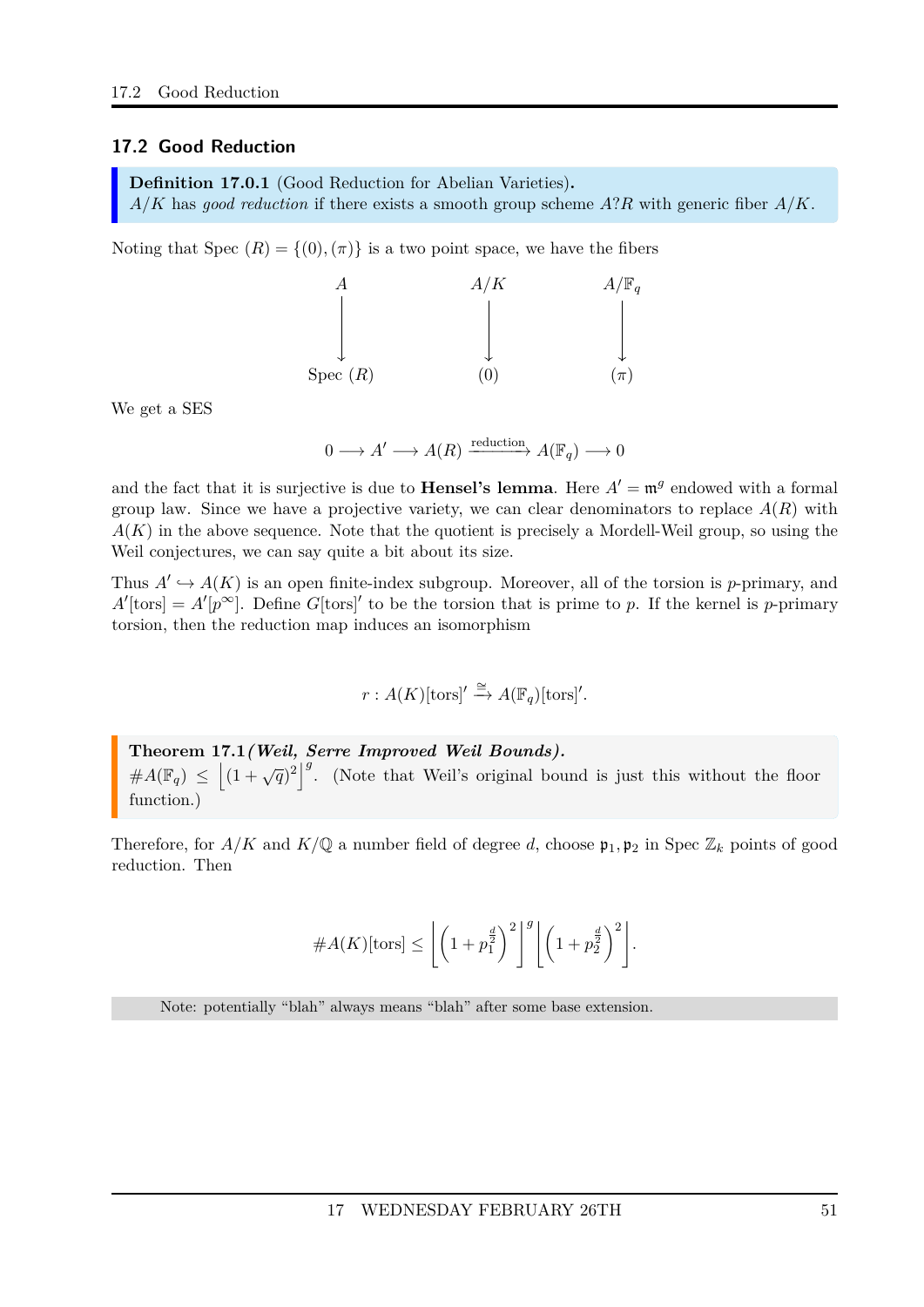#### <span id="page-51-0"></span>**17.3 Potentially Good Reduction**

<span id="page-51-1"></span>**Definition 17.1.1** (Potentially Good Reduction)**.** Let K be a *p*-adic field, then  $A/K$  has *potentially good reduction* iff there exists a finite degree extension *L/K* such that base extending to *L*, *A/L*, has good reduction.

<span id="page-51-2"></span>**Proposition 17.2.**  $#A(K)[\text{tors}]' \leq |(1+\sqrt{q})^2|^g.$ 

**Remark** If End(*A*) is "large enough", e.g. if *A* has *X*-multiplication for  $X = \mathbb{C}, \mathbb{H}$  (complex or quaternionic) then *A* must have potentially good reduction (see Pete's thesis).

#### *Proof .*

Serre-Tate observed that if you have potentially good reduction, it can always be obtained via a totally ramified extension  $L/K$ . That is, if *S* is the valuation ring of *L* and  $m<sub>S</sub>$  is its maximal ideal, then  $S/\mathfrak{m}_S \cong \mathbb{F}_q$ , so it doesn't change the size of the residue field. Applying step 1 over *L* yields a bound.

**Application** If *E/*Q is an elliptic curve with potentially good reduction over 2*,* 3 (i.e. the *j*-invariant doesn't have 2 or 3 in the denominator). Applying the bound yields

$$
#E(\mathbb{Q})[\text{tors}] \le \left[ (1 + \sqrt{2})^2 \right] \left[ (1 + \sqrt{3})^2 \right]
$$

$$
= (5)(7)
$$

$$
= 35.
$$

Note that a much harder theorem yields a tighter bound at 15, but this is much easier and not much worse of a bound.

Taking now  $A/\mathbb{Q}$  with dim  $A = 2$  with the same conditions yields  $\#A(\mathbb{Q})$ [tors]'  $\leq (35^2) = 1225$ .

Note that without this minor observation, the known bound is astronomically larger!

<span id="page-51-3"></span>**Theorem 17.3***(C-Xarles).* Fix  $A/\mathbb{Q}$  with dim  $A=2$  and everywhere potentially good reduction. Then

#*A*(Q)[tors] ∈ [1*,* 16][ [18*,* 20]*,* [ {22*,* 24*,* 25*,* 28*,* 30*,* 36*,* 48*,* 60*,* 72}

Conversely,  $[1, 10]$   $\left[ \right]$  {12*,* 16*,* 18*,* 19*,* 20*,* 24*,* 36} are known to occur.

Note that for elliptic curves over  $\mathbb{Q}$ , it's  $\{1, 2, 4, 6\}$ .

*Proof (Sketch).*

For *K* a *p*-adic field, the absolute unramified extension has galois group  $\hat{\mathbb{Z}}$ , then extend to  $\overline{K}$ with galois group *H* to obtain a SES

 $1 \longrightarrow H \longrightarrow q_K \longrightarrow \hat{\mathbb{Z}} \longrightarrow 0$ 

 $\blacksquare$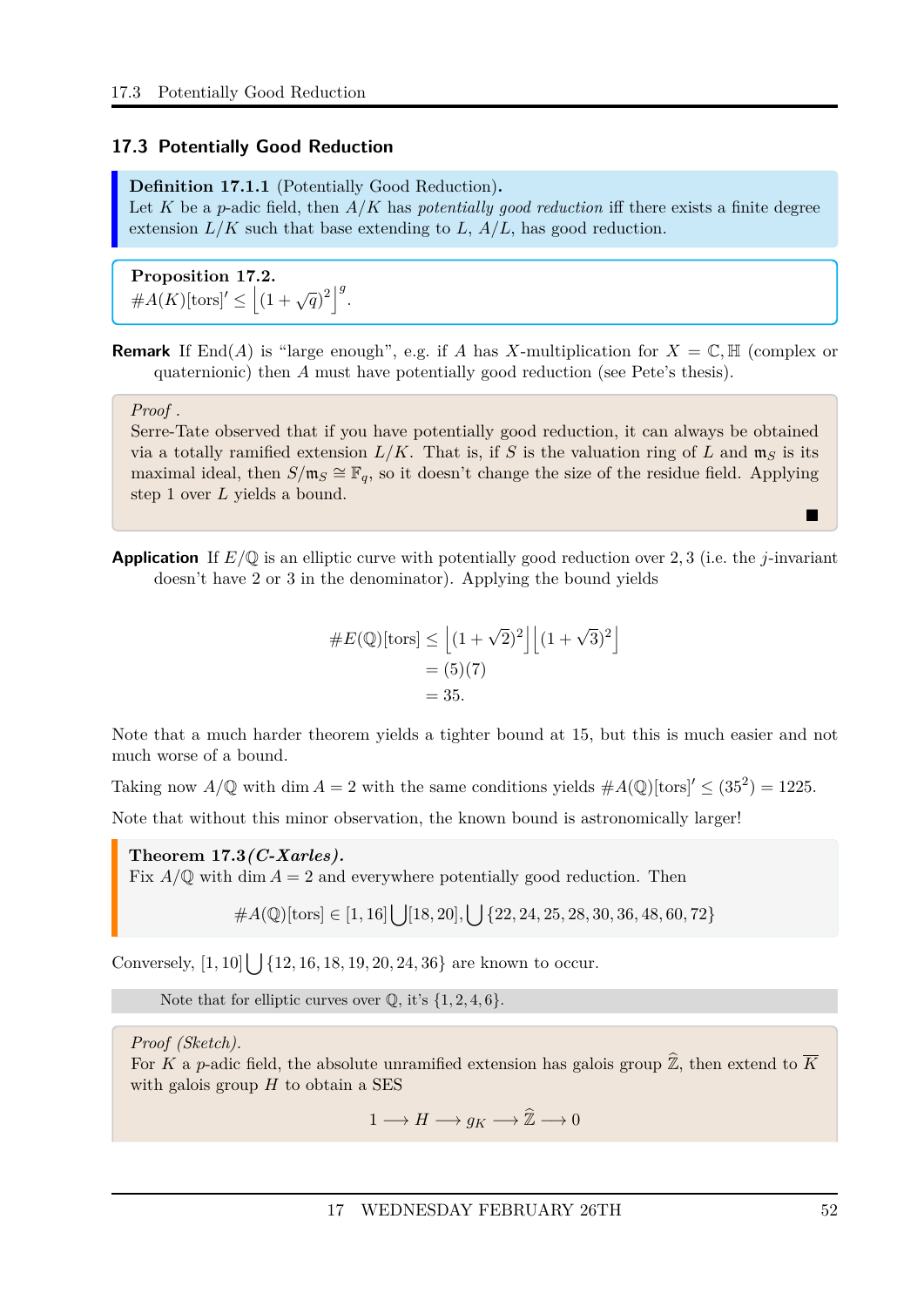Since  $\hat{\mathbb{Z}}$  is a free profinite group, thus a projective object in that category of profinite groups, so this sequence splits and  $g_K \cong \widehat{\mathbb{Z}} \oplus H$ .

What does this buy us? We can think of the subgroup *H* now as a quotient, so there is a  $K^{\text{tr}} \leq \overline{K}$ such that  $Aut(KTr/K) = H$ , i.e. we have a compositum



Thus  $\overline{K} = K^{\text{unramified}} \times K^{\text{tr}}$ .

### <span id="page-52-0"></span>**17.4 General Reduction**

Let *A/K* be an abelian variety, *A/R* the Néron model, which is a smooth finite type group *R*-group scheme with generic fiber  $A/K$  and  $A(K) = A(R)$ . There is a reduction map  $A' \longrightarrow A(R) \stackrel{\tilde{r}}{\rightarrow}$  $A(\mathbb{F}_1) \longrightarrow 0$  given by reduction, which is again surjective by Hensel's lemma.

Here the kernel  $A'$  is exactly as before, obtained by evaluating a  $g$ -dimensional formal group law on  $\mathfrak{m}^g$ . The difference here is that  $A(\mathbb{F}_q)$  is no longer an abelian variety, and instead the group of  $\mathbb{F}_q$ rational points of a commutative algebraic group over  $\mathbb{F}_q$ .

There is structure theory of commutative algebraic groups, which may be disconnected, so we'll need to consider things like the component group – but this can be arbitrarily large, which can be an issue.

### <span id="page-52-1"></span>**18 Friday February 28th**

#### <span id="page-52-2"></span>**18.1 Clark-Xarles Paper**

Continuing Clark-Xarles paper on torsion points of abelian varieties  $A/k$ , where  $[k:\mathbb{Q}_p] = ef$  and  $q = p<sup>f</sup>$ . If *A/k* has potentially good reduction, the prime to *p* torsion injects into the torsion of the residue field, which gave an estimate

$$
#A(k)[\text{tors]'(\text{prime to } p)} \le \left[ (1 + \sqrt{q})^2 \right]^g = \left[ q + 2\sqrt{q} + 1 \right]^g
$$

Can also get a bound on  $#A(k)[p^{\infty}]$  in terms of p, g, e, and if  $p \gg e$ , the bound is precisely 1.

We want to generalize this: let R be a valuation ring, then there exists a finite type smooth commutative (not necessarily proper) *R*-group scheme  $A/R$  with generic fiber  $A/k$ , the Néron model,

Е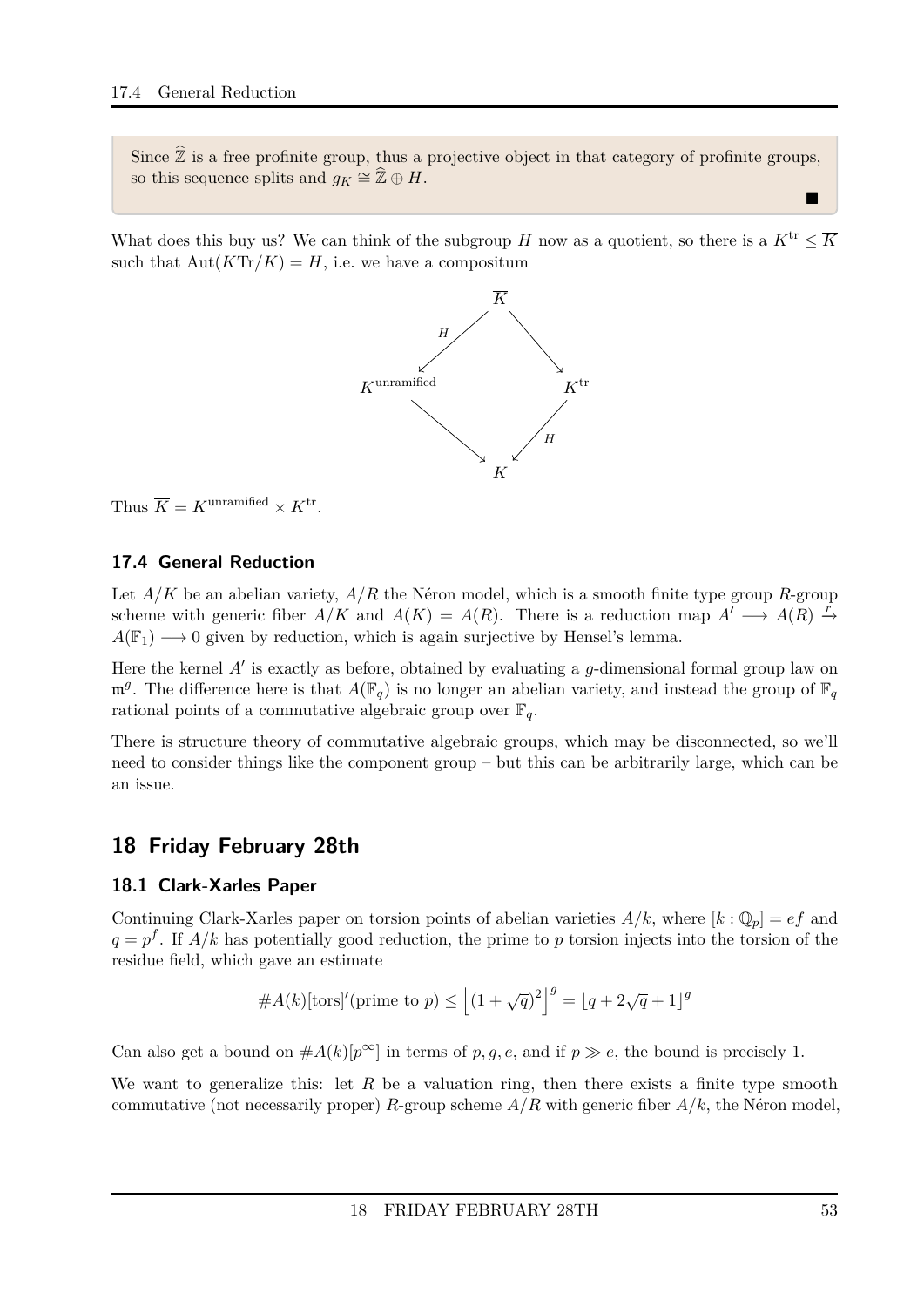such that  $A(R) = A(K)$  and

$$
0 \longrightarrow A'(R) \longrightarrow A(R) = A(k) \xrightarrow{r} A(\mathbb{F}_q) \longrightarrow 0.
$$

Note that  $A'(R)$  here comes from a formal group law.

For  $A/\mathbb{F}_q$  a smooth commutative algebraic group, and  $A/k$  has good reduction  $\iff A/\mathbb{F}_q$  is an abelian variety.

We obtain

$$
0 \longrightarrow A^0/\mathbb{F}_q \longrightarrow A/\mathbb{F}_q \longrightarrow \Phi \longrightarrow 0,
$$

where the first entry is the component group and the third is a finite etale  $\mathbb{F}_q$ -group scheme. Identify  $\Phi$  with  $\Phi(\overline{\mathbb{F}}_q)$  as a  $g_{\mathbb{F}_q}$ -module, then  $\Phi(\mathbb{F}_q) = \Phi^{g_{\mathbb{F}_q}}$  coming from a Galois action.

Note that  $A^0/\mathbb{F}_q$  is a connected commutative smooth algebraic group over the perfect field  $\mathbb{F}_q$ , so we can apply some classification theory.

#### <span id="page-53-0"></span>**18.2 The Chevalley Decomposition**

Let k be any perfect field and  $G/k$  be a commutative connected algebraic group, then there exists a unique SES of such groups

$$
0 \longrightarrow T \oplus U \longrightarrow G \longrightarrow B \longrightarrow 0.
$$

Plugging in  $\overline{k}$  points would yield a SES of Galois modules. Plugging in  $k$  points may not work, because a surjection of elliptic curves (isogeny) is not necessarily surjective on *k*-points. Say dim  $G = g$ , dim  $B = \beta$  be the abelian ranks.

Since  $B/k$  is an abelian variety,  $T/k$  is a linear torus and  $T/\overline{k} = \mathbb{G}_m^{\mu}$ , so define dim  $T = \mu$  the "toric rank". Then  $U/k$  is a commutative unipotent *linear algebraic group*, so it embeds in some  $GL(n, k)$ with eigenvalues only 1. Note that  $\mathbb{G}_a = \{ [1, x; 0, 1] \mid x \in k \}$ , and anything here will be a repeated extension of the additive group. Let  $\alpha = \dim U$  be the additive rank.

If  $A/\mathbb{F}_q$  is an abelian variety of dimension  $\beta$ , we have the bound  $\#A(\mathbb{F}_q) \leq \lfloor q + 2\sqrt{q} + 1 \rfloor^{\beta}$ , if  $T_{\mathbb{F}_q}$ is a torus of dimension *u*, then  $\#T(\mathbb{F}_q) \leq (q+1)^{\mu}$ . Note that if dim  $T = 1$ , then *T* is isomorphic to either G*<sup>m</sup>* or

$$
N=\ker(\mathbb{G}_m/\mathbb{F}_{q^2}\longrightarrow\mathbb{G}_m/\mathbb{F}_q)
$$

(Weyl restriction) over  $\mathbb{F}_q$ . Moreover,  $N(\mathbb{F}_q) = \ker(\mathbb{F}_{q^2}^{\times})$  $\mathbb{F}_q^{\times} \longrightarrow \mathbb{F}_q^{\times}$  which is cyclic of order  $q + 1$ .

Note that if we have a nodal cubic, and the group splits to  $\mathbb{G}_m$  if the slopes of the two tangents at the node do (??) lie in  $\mathbb{F}_q$ , and lands in the second case if the slopes are Galois conjugate.

If  $U/\mathbb{F}_q$  is a commutative unipotent algebraic group of dimension  $\alpha$ , then  $\#U(\mathbb{F}_q) = q^{\lceil} \alpha \rceil$ , the number of points of  $\mathbb{G}_m^{\alpha}$  (?).

We'll find a filtration

$$
0 = G^3 \subset G^2 \subset G^1 \subset G^0 = A(k).
$$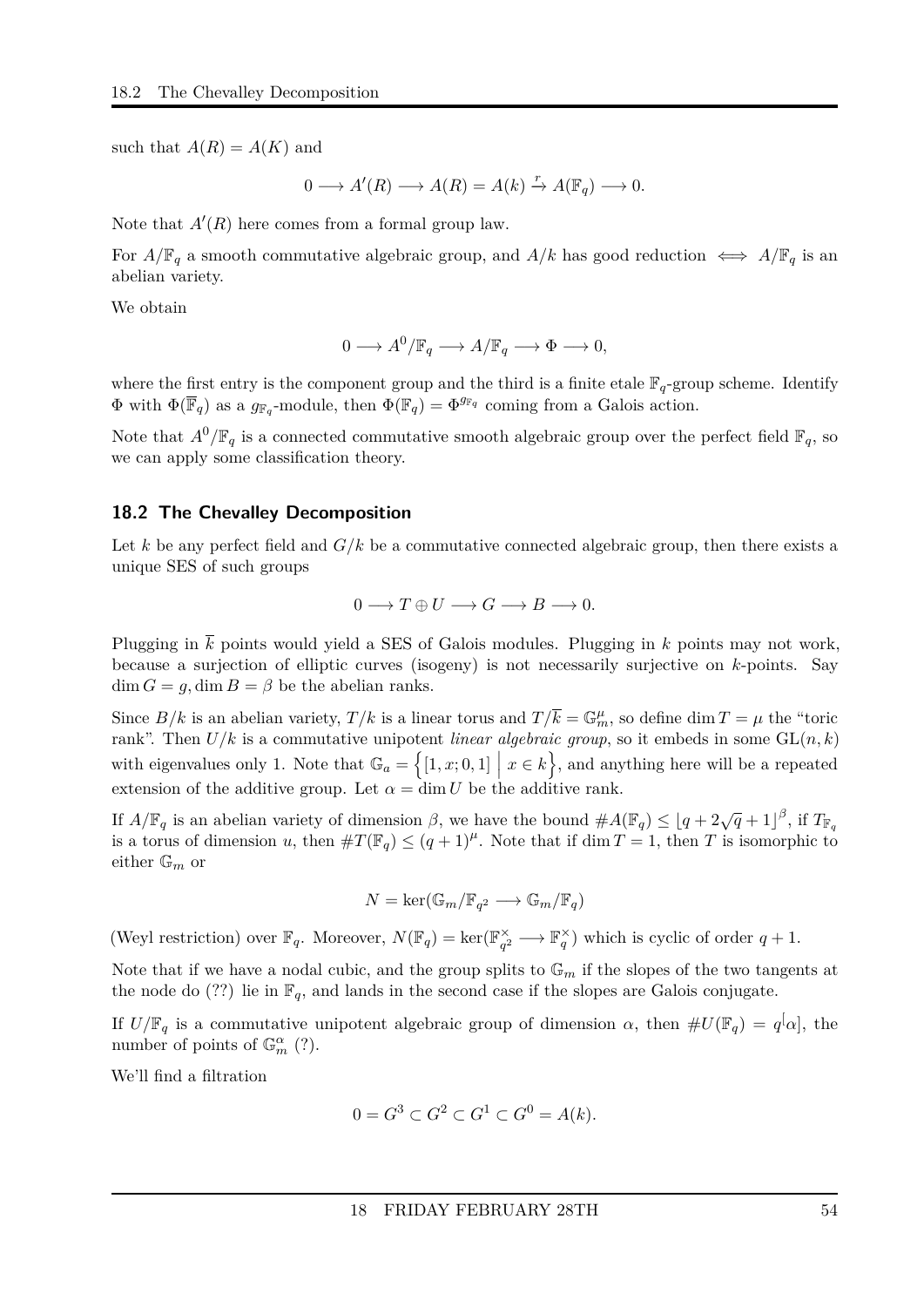Take  $G^1$  to be the points reducing into  $A^0(\mathbb{F}_q)$ , i.e.

$$
\ker(A(k) \xrightarrow{r} A(\mathbb{F}_q) \xrightarrow{?} \Phi(\mathbb{F}_q)).
$$

Then  $G^0/G^1 \hookrightarrow \Phi(\mathbb{F}_q)$ . Take

$$
G^{2} = \ker(A(k) \xrightarrow{r} A(\mathbb{F}_{q})),
$$

then  $G^1/G^2 \hookrightarrow A^0(\mathbb{F}_q)$ . Note that  $G^2$  comes from the formal group law. Now let  $T^i = G^i \bigcap A(k)$ [tors], then

#*A*(*k*)[tors] <sup>0</sup> ≤ #Φ(F*Q*)#*A* 0 (F*q*)*, ,*

and since we know everything about  $A^0(\mathbb{F}_q)$ , we have

 $#A(k)[\text{tors}]' \leq #\Phi(\mathbb{F}_q)[q + 2\sqrt{q} + 1]^{\beta}(q + 1)^{\mu}.$ 

Note that  $q^{\alpha}$  is *p*-torsion, so we don't need the unipotent piece here.

<span id="page-54-2"></span>**Theorem 18.1***(Lestra-Oort).* Suppose  $\mu = 0$ , so no toric part. Then  $\#\Phi' \leq 2^{2\alpha} \leq 2^{2g}$ .

Thus if  $\mu = 0$ , we have

#*A*(*k*)[tors] <sup>0</sup> <sup>≤</sup> #Φ(F*q*) <sup>b</sup>*<sup>q</sup>* + 2<sup>√</sup> *q* + 1c *β* (*q* + 1)*<sup>µ</sup>* 2 2*α .*

Noting that  $\alpha + \mu + \alpha = g$ , this can give a better bound than in the case of good reduction.

<span id="page-54-0"></span>**Definition 18.1.1** (Anisotropic Torii)**.** Let  $T/k$  be a torus, then *T* is *anisotropic* iff there does not exist an embedding  $\mathbb{G}_m \hookrightarrow T$  over *k*.

<span id="page-54-1"></span>**Definition 18.1.2** (Anisotropic Reduction)**.** *A/k* has *anisotropic reduction* (or AR) iff the torus part is anisotropic.

<span id="page-54-3"></span>**Theorem 18.2***(Clark-Xarles).* If *A/k* has anisotropic reduction, then

$$
#A(k)[\text{tors}]' \leq #\Phi(\mathbb{F}_q)[q+2\sqrt{q}+1]^{\beta}(q+1)^{\mu}2^{\alpha} \leq |q+2\sqrt{q}+1|^g.
$$

This generalizes the potentially good reduction case, since p.g.r. implies anisotropic.

Next up: need to understand *p*-adic uniformization of abelian varieties, and particularly for abelian varieties.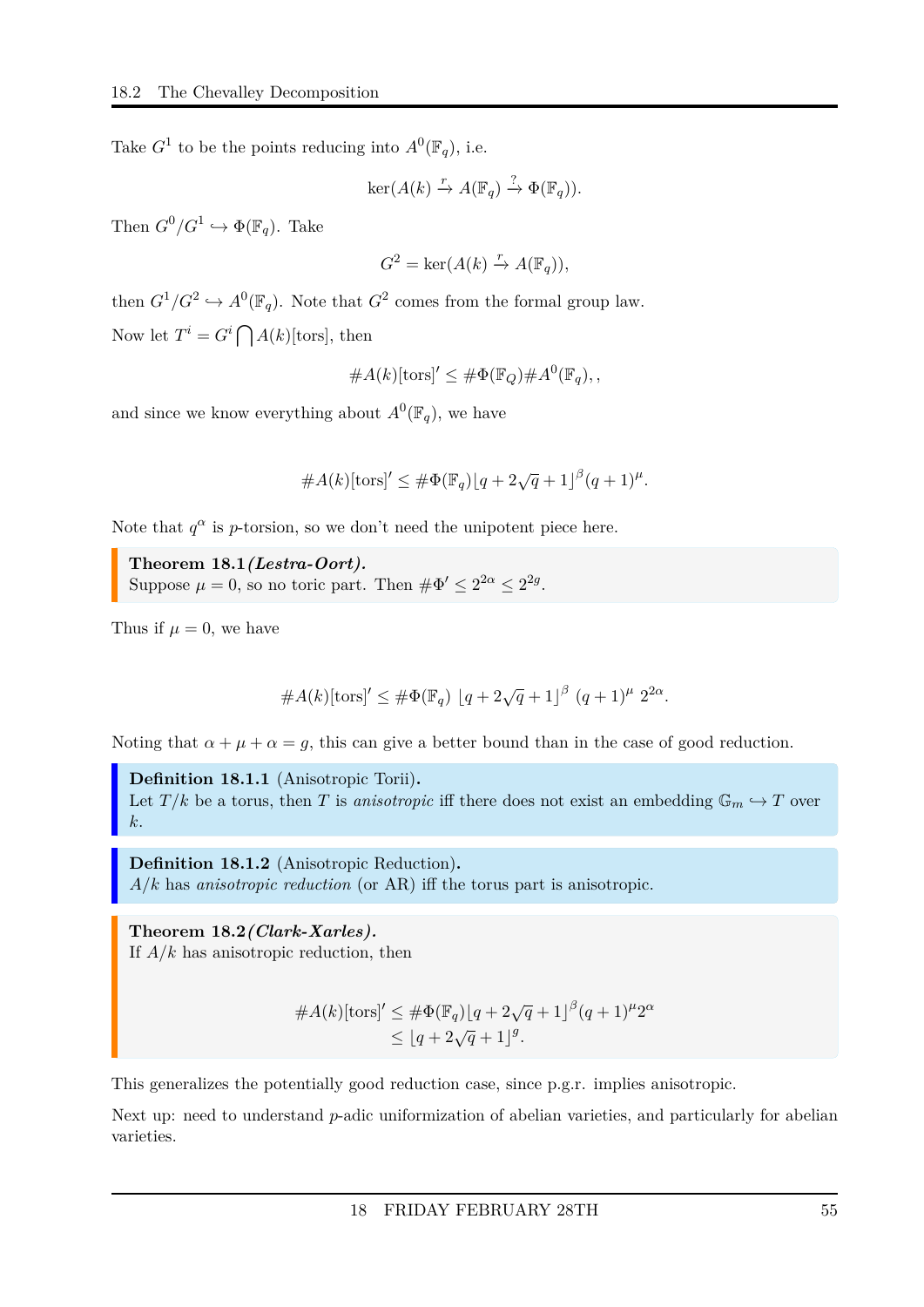### <span id="page-55-0"></span>**19 Friday March 6th**

#### <span id="page-55-1"></span>**19.1 Analytic Uniformization and Tate Curves**

Gives us a way to use analysis to understand a variety.

Tate curves: let  $(K, |\cdot|) = \mathbb{R}, \mathbb{C}$  or a complete nonarchimedean field. Recall that if K is *p*-adic, then  $(K, +)$  has no nontrivial lattices (closed, discrete subgroups). For  $\mathbb C$  we have an infinite-dimensional covering map

$$
\exp : \mathbb{C}/\mathbb{Z} \xrightarrow{z \mapsto e^{2\pi i z}} (\mathbb{C}^{\times}, \cdot)
$$

which is an isomorphism of  $\mathbb{C}$ -lie groups.

If  $\tau \in \mathbb{H}$  and  $\Lambda_s = \langle 1, \tau \rangle$ , then taking the exponential yields

$$
C/\Lambda_S \xrightarrow{\exp} \mathbb{C}^\times / \langle q_\tau \rangle
$$

where  $q_{\tau} = e^{2\pi i q}$  and  $0 < |q_{\tau}| < 1$ , which is a type of "additive uniformization".

Thus if  $E/\mathbb{C}$  is any elliptic curve, then there exists such a  $q \in \mathbb{C}$  such that

$$
E(\mathbb{C}) \cong C^{\times}/\langle q \rangle.
$$

**Remark** The map  $q \mapsto j(q)$  is generally not injective. Note that *j* factors through the quotient



In other words, for  $(a, b; c, d) \in \mathfrak{sl}(2, \mathbb{Z})$  we have  $j(\tau) = j\left(\frac{a\tau + b}{a\tau}\right)$ *cτ* + *d* . The indeterminacy here is given by  $e^{2\pi i \tau_1} = e^{2\pi i \tau_2}$  iff  $j_2 = j_1 + b$  for some  $b \in \mathbb{Z}$  and  $(1, b; 0, 1)\xi = \xi + b$ .

Last time we saw that  $(K, |\cdot|)$  is locally compact and  $q \in K$  with  $0 < |q| < 1$ , then  $\langle q \rangle = q^{\mathbb{Z}}$  is a full lattice in  $K^{\times}$ .

Proof last time: a one-liner using compactness of the unit ball.

**Exercise** If  $\Lambda \in K^{\times}$  is a full lattice (discrete, closed, compact quotient/cocompact), then  $\Lambda = q^{\mathbb{Z}}$ for a unique *q* with  $0 < |q| < 1$ . The content: can't take  $|q| = 1$ . Think about what happens if you take a *p*-adic field and start taking powers, see what it is dense in.

Modding out by finite group doesn't lose compactness.

**Exercise** What are the full lattices in  $(K^{\times})^{g}$ ? Higher dimensional abelian varieties are also uniformized by lattices in  $\mathbb{C}^g$ . Claim: all isomorphic to  $\mathbb{Z}^g$ .

**Exercise** For  $K = \mathbb{R}$ ,  $0 < |q| < 1$ , then

$$
R^{\times}/\langle q \rangle \cong \begin{cases} \mathbb{R}/\mathbb{Z} \times \mathbb{Z}/2\mathbb{Z} & q > 0 \\ \mathbb{R}/\mathbb{Z} & q < 0 \end{cases}
$$

*.*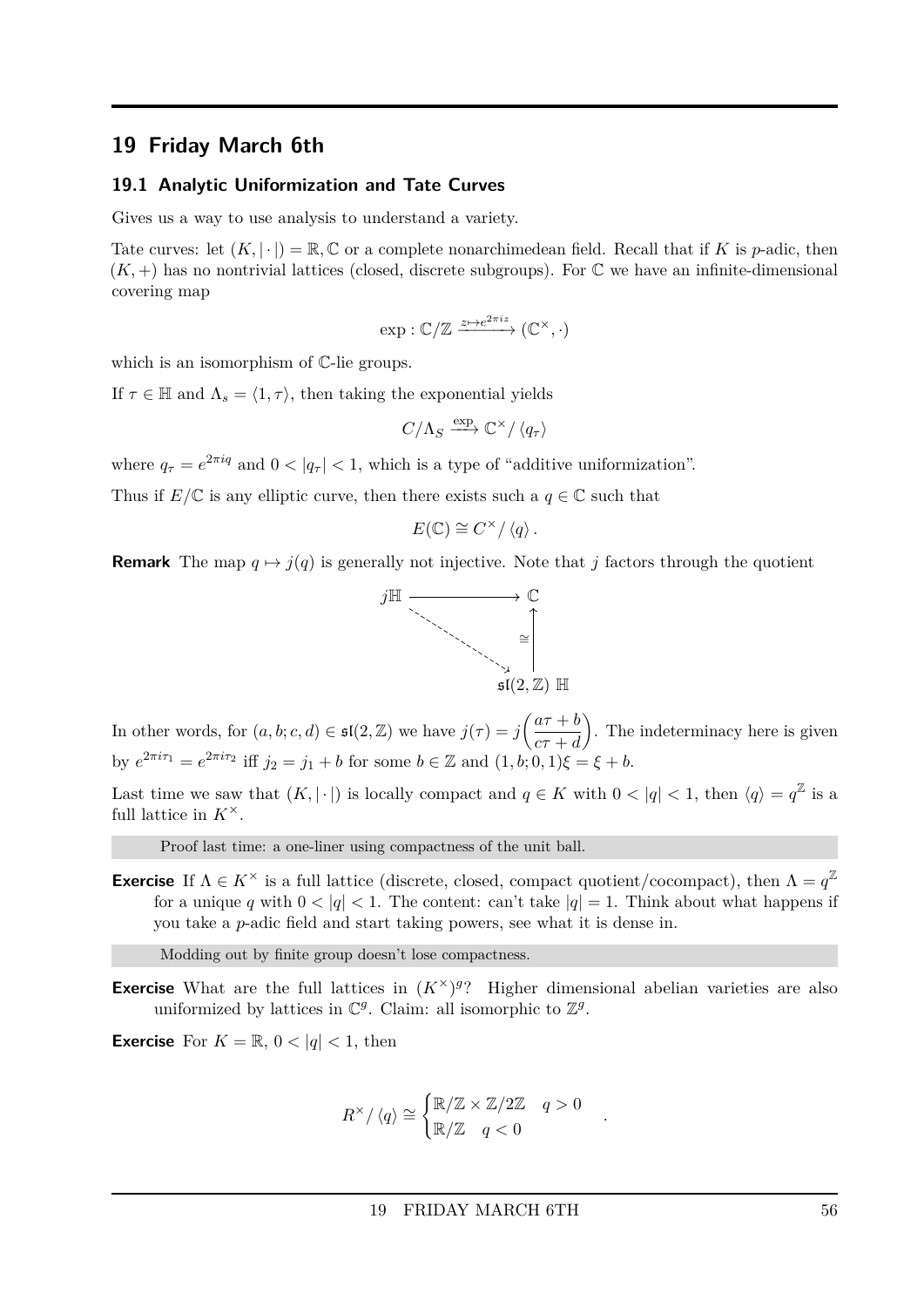Primary source material for Tate Curves: Silverman Chapter 5

In fact, for all  $E/\mathbb{R}$  there exists a  $0 < |q| < 1$  such that  $E(\mathbb{R}) \cong E_q$  as R-lie groups, where  $E_q \cong \mathbb{R}^{\times}/\langle q \rangle$ . So the Tate parameter *q* is telling you whether or not 2-torsion exists. Also relates sign of *q* to sign of discriminant. Can take *q* series in the sense of modular forms, starting next week.

```
Note: these q series will still converge in K.
```
For our purposes, take  $(K, |\cdot|)$  a complete nonarchimedean field,  $0 < |q| < 1$  in  $K$ ,  $E_q := K^{\times}/\langle q \rangle$  is a compact commutative 1-dimensional *K*-analytic lie group.

How all of this will end up working:

<span id="page-56-0"></span>**Theorem 19.1***(Tate, Part A).*

For  $(K, |\cdot|)$  a complete nonarchimedean field and q a Tate parameter, there exists an elliptic curve  $E_q/K$  and a K-analytic group isomorphism

$$
\phi: K^{\times}/\langle q \rangle \xrightarrow{\cong} E_q(K)
$$

Moreover, *E<sup>q</sup>* has split multiplicative reduction.

#### <span id="page-56-1"></span>**Theorem 19.2***(Tate, Part B).*

Moreover, for all finite extensions  $L/K$ , note that we can extend the norm to the algebraic closure uniquely (by Number Theory II), and the following diagram commutes



Taking the  $\varinjlim$  over finite  $L/K$ ,

$$
\phi: \overline{K}^{\times}/\left\langle q\right\rangle \xrightarrow{\cong} E_q(\overline{k}).
$$

Moreover,  $\phi$  is equivariant for Aut $(\overline{K}/K)$ , i.e. for all

$$
\forall \sigma \in \text{Aut}(\overline{k}/k), \ x \in \overline{K}^{\times}/\langle q \rangle, \qquad \phi(\sigma x) = \sigma(\phi x).
$$

For  $N \in \mathbb{Z}^+$  with char  $K \nmid N$ , we have

$$
E_q[N] \cong (K^{\text{sep}})^\times / \langle q \rangle [N]
$$

as  $g_K$ -modules. Note that  $\mu_N$  is a subgroup of the RHS, which is fixed under the galois action.

Punch line: every elliptic curve comes with a unique order *N* subgroup which is galois-invariant. Thus we reduce the question of computing the galois module structure of torsion points to a qual-level algebra problem of computing galois extensions.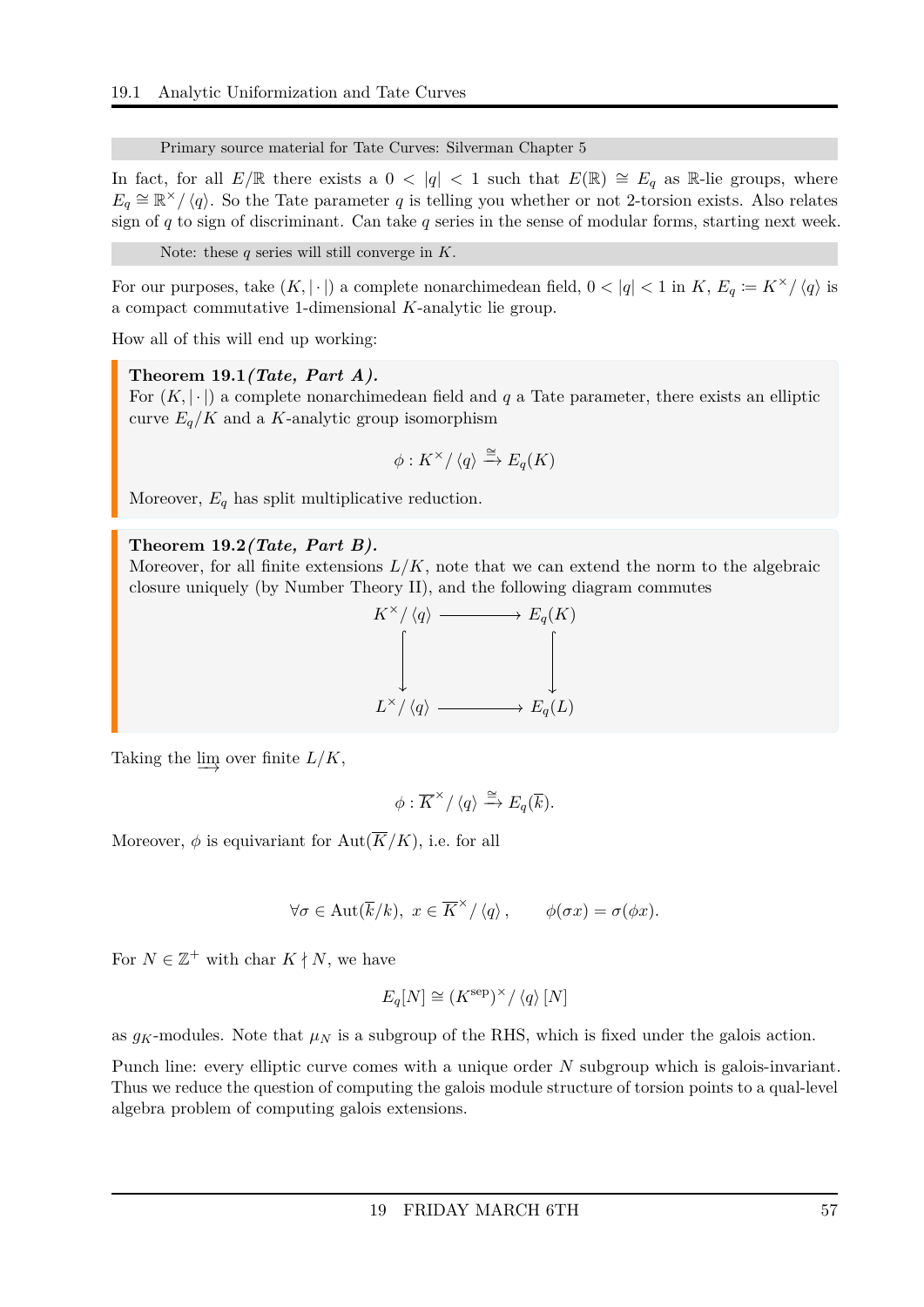#### <span id="page-57-0"></span>**Theorem 19.3***(Tate, Part C).*

Suppose *K* is discretely valued,  $|x| = C^{-v(x)}$ ,  $v(K^x) = \mathbb{Z}$ . Then  $E_q$  has **split** multiplicative reduction (by A), and

$$
v(j(E_q)) = v\left(\frac{1}{q}\right) = -v(q) \in \mathbb{Z}^+.
$$

This implies that the component group of the Néron special fiber is *constant* and isomorphic to  $\mathbb{Z}/v(q)\mathbb{Z}$ .

See Kodaira-Néron classification

Major difference: only uniformizing curves with split multiplicative reduction, as opposed to all curves in R*,* C case.

<span id="page-57-1"></span>**Theorem 19.4***(Tate, Part D).* For all  $j \in K$  with  $|j| > 1$ , there exists a unique  $q \in K$  such that  $0|q| < 1$  and  $j(E_q) = j$ . So the Tate parameter is uniquely recovered.

For every  $q$ , we build a curve  $E_q$ , and get a galois structure on its torsion points. They must have split multiplicative reduction, and every such curve is isomorphic to  $E_q$  for a unique  $q$ . Pretty strong result!

<span id="page-57-2"></span>**Theorem 19.5***(Tate, Part E).*

Assume char  $K \neq 2$ . If  $E/K$  is any elliptic curve with  $|j(E)| > 1$  (so not integral), then there exists a unique *q* such that  $E/K$  is a *quadratic twist* of  $E_q/K$ . For  $K(\sqrt{\alpha})/K$ , we have

$$
E/K(\sqrt{\alpha}) \cong E_q/K(\sqrt{\alpha}).
$$

Moreover,

| (split mult. reduction $K(\sqrt{\alpha}) = K \sim \mathbb{G}_m$                                                                      |                                  |  |
|--------------------------------------------------------------------------------------------------------------------------------------|----------------------------------|--|
| $E/K$ has $\big\{\text{non-split mult. reduction } K(\sqrt{\alpha})/K \text{ is unramified } \sim T \text{ a nonsplit torus.}\big\}$ |                                  |  |
| additive reduction                                                                                                                   | $K(\sqrt{\alpha})/K$ is ramified |  |

Remark: the torsion can be arbitrarily large.

#### **Example 19.1.**

Take  $K = \mathbb{Q}_p$  and  $q = p^n$  so  $|p^n| < 1$ . Then

$$
E_q(\mathbb{Q}_p) \cong \mathbb{Q}_p^{\times}/\langle p^n \rangle.
$$

What is the torsion subgroup?

Note that roots of unity in  $\mathbb{Q}_p$  inject into the quotient, and  $\mu(\mathbb{Q}_p) \cong \mathbb{F}_p^{\times} \cong \mathbb{Z}/(p-1)$  (by Number